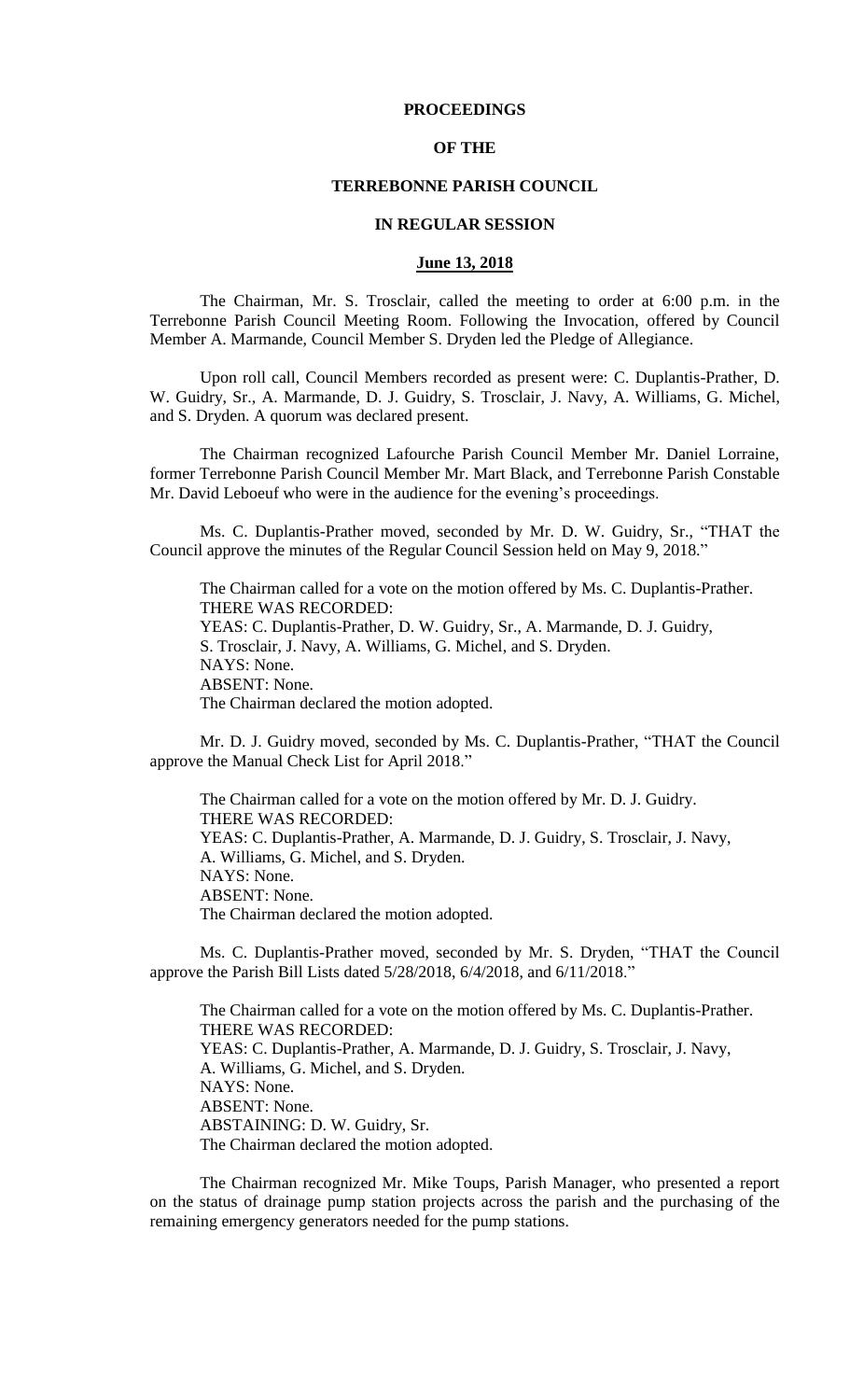Council Member C. Duplantis-Prather asked Administration to investigate a drainage issue in her district that was reported to her the previous night that could be addressed with a potential pump station installation.

Mr. D. J. Guidry moved, seconded by Mr. D. W. Guidry, Sr., "THAT the Council approve the co-sponsorship request from the United Houma Nation to co-sponsor the Principal Chief Inauguration to be held on June 16, 2018 at the Grand Caillou Recreation Center."

The Chairman called for a vote on the motion offered by Mr. D. J. Guidry. THERE WAS RECORDED: YEAS: C. Duplantis-Prather, A. Marmande, D. J. Guidry, S. Trosclair, J. Navy, A. Williams, G. Michel, and S. Dryden. NAYS: None. ABSENT: None. The Chairman declared the motion adopted.

Council Member J. Navy read aloud a resolution acknowledging and honoring the legacies of members of the Mechanicville community who have enriched the community through their service and supporting Recreation District No. 11's renaming of the Mechanicville Multipurpose Facility as the Mechanicville Memorial Multipurpose Facility.

The Chairman recognized Mrs. Yolanda Lyons Garner, Houma resident and daughter of the late Sgt. Henry A. Lyons, who shared her appreciation for the recognition of her father and his legacy to the community.

The Chairman recognized Mrs. Galen Davis, Houma resident and daughter of the late Mr. Earl Hartman, who thanked the Council for acknowledging the works of her father.

The Chairman recognized Mrs. Nicole Lyons Williams, Houma resident and daughter of the late Mr. Leroy Lyons, who thanked the Council for the honor of acknowledging the legacy of her father.

Several Council Members thanked and congratulated the families of those being honored for their positive influences on their local communities and shared their optimism for future dedications having similar positive impacts.

OFFERED BY: MR. J. NAVY SECONDED BY: UNANIMOUSLY

### **RESOLUTION NO. 18-210**

**WHEREAS,** the Terrebonne Parish Council is in support of the Recreation District No. 11's action to rename the Mechanicville Multi-purpose Facility as the Mechanicville Memorial Multi-purpose Facility; and

**WHERESAS,** the multi-purpose facility will honor the life and legacies of residents of the Mechanicville community who have enriched the community through their service; and

**WHEREAS,** the community has benefitted from the sacrifices, and dedication of individuals whose self-less acts have paved the way for others; and

**WHEREAS,** it is benefitting of honor to place in the records of City of Houma, Parish of Terrebonne the biographies of these note worthy individuals from the Mechanicville community so that history will always contain their contributions.

**NOW THEREFORE BE IT KNOWN**, acknowledged, recorded, and duly noted in the records of the Terrebonne Parish Consolidated Government the legacies of:

> **Mr. Isaac Thomas** – one of the First African-Americans elected to serve as a member of the Terrebonne Parish Police on November 23, 1977 representing District A.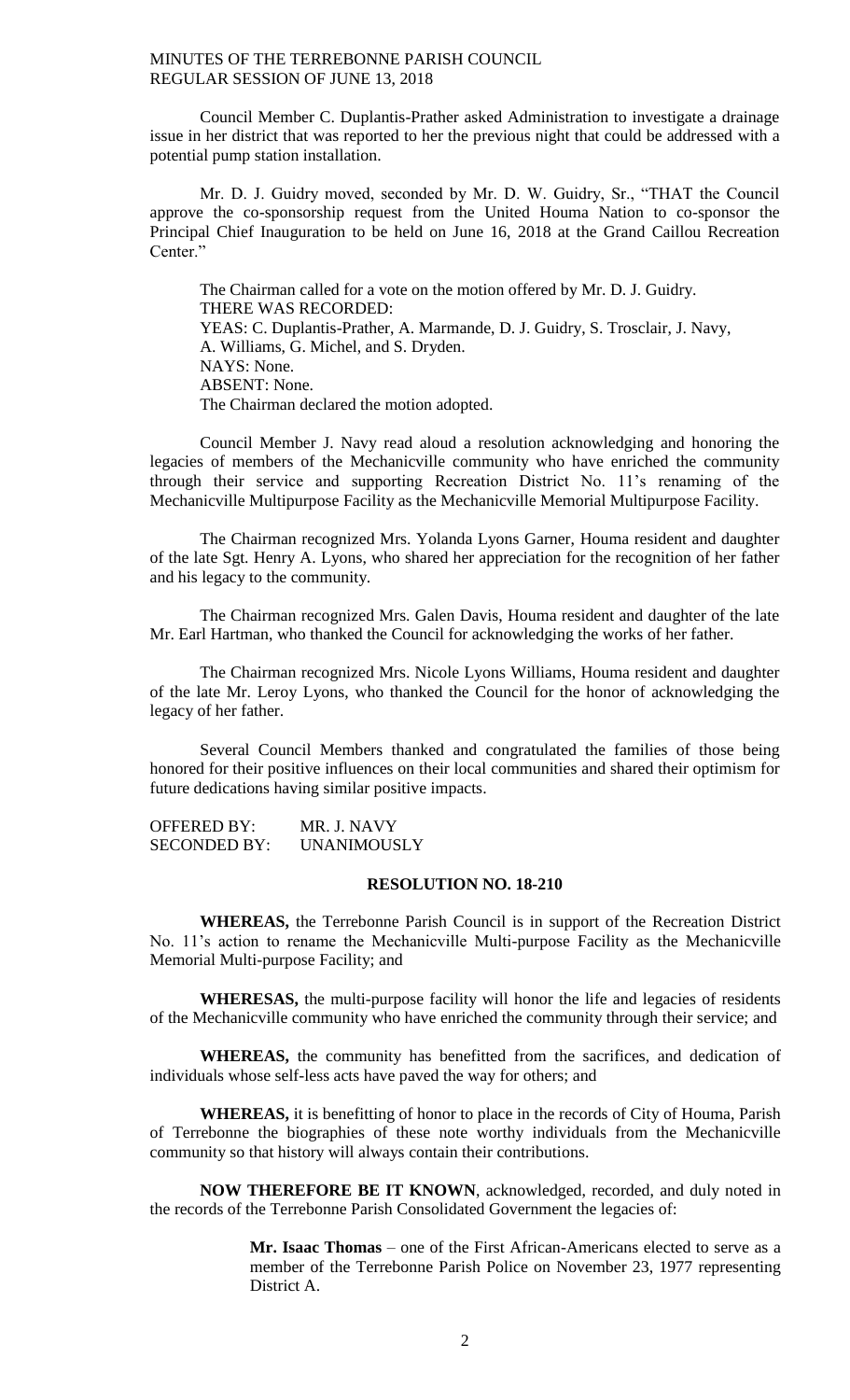> **Mr. Earl Alex "Bo-Bo" Hartman** – the first African-Americans elected to serve as a member of the City of Houma Board of Alderman on July 11, 1978. **Mr. Leroy Lyons** – the first African-Americans elected to serve as the

> President of the Terrebonne Parish School Board and the first United States Postal Service letter carrier to serve for 30 years.

> **Mr. Henry Augustus Lyons** – one of the first African-Americans to become a City of Houma policeman in the mid 1960's.

> **Mrs. Ophelia "Ms. Baye" Knightshed Banks** – civil rights activists who championed the cause of fairness and equality for all and established programs to promote self-sufficiency.

> **Mr. Leroy Banks** – civil rights activist who championed the cause and the establishment of self-reliant and sufficiency programs through the Terrebonne Improvement Association.

> **Mr. Herbert Guidry** – a self-employed plumber and businessman who was one of the youngest plumbers in Terrebonne Parish starting at age 20.

> **Mr. George Campbell, Jr.** – a community recreation coach who coached area youths giving them positive and constructive mentorship.

> **Mr. John Nevis, Sr.** – Mechanicville gym attendant and mentor to community youth basketball players.

**NOW, THEREFORE BE IT RESOLVED** by the Terrebonne Parish Council, on behalf of the entire Terrebonne Parish Consolidated Government, that the contributions of these honorable individuals be hereby acknowledged on this 13th day of June, 2018.

## **THERE WAS RECORDED:**

YEAS: C. Duplantis-Prather, D. W. Guidry, Sr., A. Marmande, D. J. Guidry, S. Trosclair, and J. Navy, A. Williams, G. Michel, and S. Dryden.

NAYS: None.

ABSTAINING: None.

ABSENT: None.

The Chairwoman declared the resolution adopted on this the 13rd day of June 2018.

The Chairman called for public comments on the following add-on:

A resolution directing the establishment of a policy relative to the management of personnel and volunteers involved in youth athletics in the Parish of Terrebonne.

There were no comments from the public on the proposed add-on.

Mr. D. J. Guidry moved, seconded by Ms. C. Duplantis-Prather, "THAT the Council close the call for public comments regarding the proposed add-on."

The Chairman called for a vote on the motion offered by Mr. D. J. Guidry. THERE WAS RECORDED: YEAS: C. Duplantis-Prather, A. Marmande, D. J. Guidry, S. Trosclair, J. Navy, A. Williams, G. Michel, and S. Dryden. NAYS: None. ABSENT: None. The Chairman declared the motion adopted.

Mr. D. J. Guidry moved, seconded by Mr. G. Michel, "THAT the Council allow an add on to the agenda a resolution directing the establishment of a policy relative to the management of personnel and volunteers involved in youth athletics in the Parish of Terrebonne."

The Chairman called for a vote on the motion offered by Mr. D. J. Guidry. THERE WAS RECORDED: YEAS: C. Duplantis-Prather, A. Marmande, D. J. Guidry, S. Trosclair, J. Navy, A. Williams, G. Michel, and S. Dryden. NAYS: None. ABSENT: None.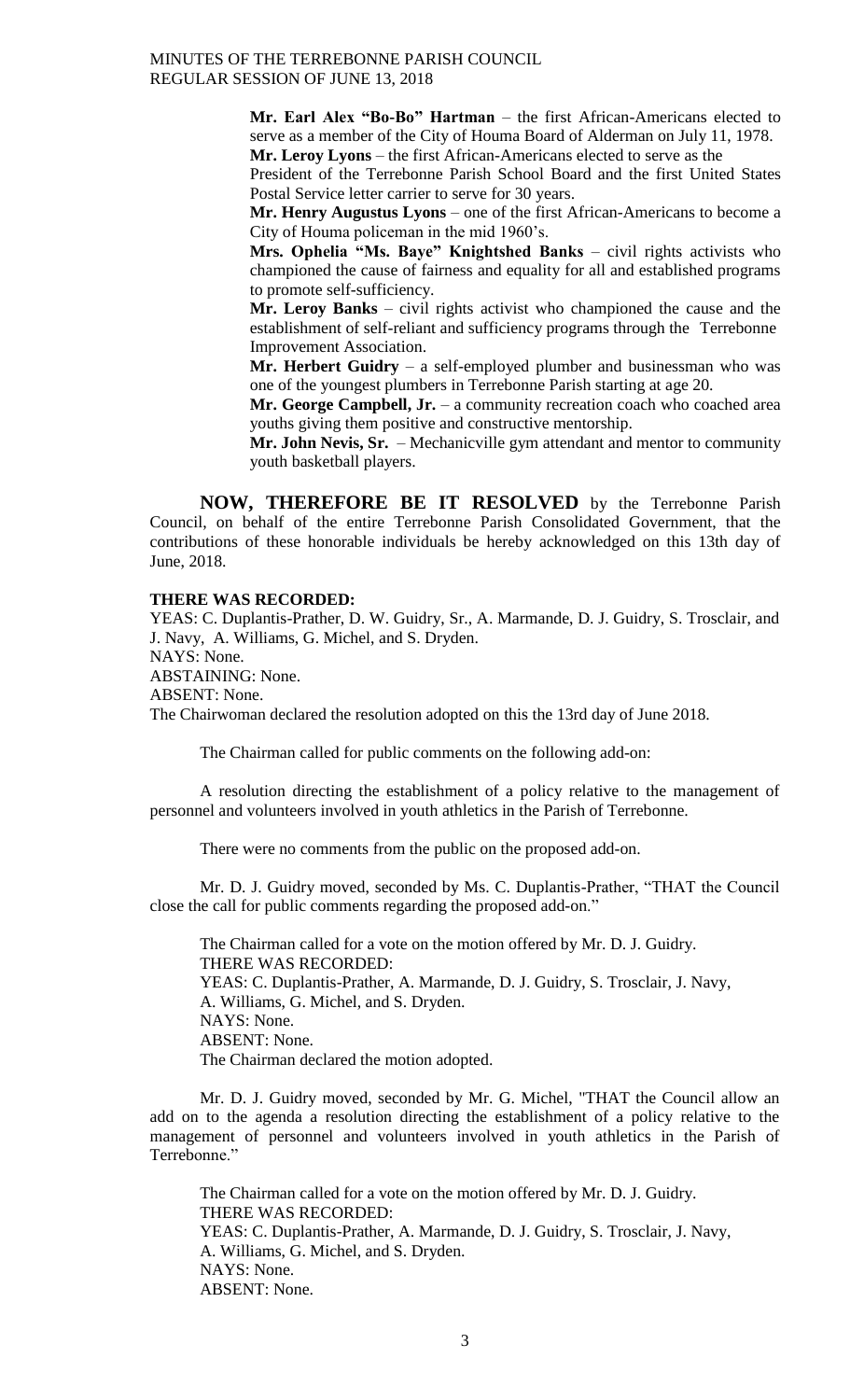The Chairman declared the motion adopted.

OFFERED BY: MR. G. MICHEL SECONDED BY: MR. D. J. GUIDRY

## **RESOLUTION NO. 18-211**

A RESOLUTION DIRECTING THE ESTABLISHMENT OF POLICY RELATIVE TO THE MANAGEMENT OF PERSONNEL AND VOLUNTEERS INVOLVED IN YOUTH ATHLETICS IN THE PARISH OF TERREBONNE.

**WHEREAS**, the Terrebonne Parish Consolidated Government administers a youth recreation program through its Department of Parks and Recreation which spans the entire parish of Terrebonne, and provides organized recreational sports for youth in this Parish; and

**WHEREAS**, the TPCG is dedicated to providing every opportunity possible for the youth of Terrebonne Parish to enjoy recreational sports and opportunities in a safe, secure, wholesome, and well organized environment; and

**WHEREAS**, the Terrebonne Parish Council and the Terrebonne Parish President recognize that the Parish should be good stewards in the management of youth athletics personnel and volunteers due to the vital role they play in the enrichment and physical and mental development of youth in our Parish; and

**WHEREAS**, in an effort to increase safety and confidence in the TPCG's recreational programs and to prevent anyone other than authorized and prescreened personnel and volunteers from participating in any way in youth athletics, the Terrebonne Parish Council stands united with the Terrebonne Parish President in implementing a more efficient system of managing personnel and volunteers involved in youth athletics in Terrebonne Parish; and

**NOW THEREFORE, BE IT RESOLVED** by the Terrebonne Parish Council, in solidarity with the Terrebonne Parish President, that the TPCG Finance Department, Human Resources Department, and Risk Management Department are hereby directed to coordinate the overhaul and implementation of policies related to the management of personnel and volunteers involved in youth athletics in Terrebonne Parish; and

**BE IT FURTHER RESOLVED** by the Terrebonne Parish Council, in solidarity with the Terrebonne Parish President, that the TPCG Finance Department, Human Resources Department, and Risk Management Department, in overhauling such policies, shall audit volunteer participation program policies, procedures, and fiscal controls and shall prepare written recommendations to the Parish President and Terrebonne Parish Council, to include, at a minimum, the following requirements:

- a. TPCG Risk Manager shall have the final authority to hire or approve personnel or volunteers for participation in youth athletics;
- b. Any personnel or volunteer approved for participation in youth athletics in any capacity shall be issued a TPR identification badge, which shall be worn at all times when performing the assigned youth athletic duties or activities, regardless of the location;
- c. Any person without a TPR identification badge shall be excluded from participating or performing any official duties or activities involving TPR youth athletics and shall be required to refrain from contact with youth during TPR events;
- d. A confidential reporting system shall be established for the purposes of receiving and documenting reports by concerned parents or citizens regarding any issue involving TPR youth activities, and anonymous reporting shall be offered under warranted circumstances;

**BE IT FURTHER RESOLVED** by the Terrebonne Parish Council, in solidarity with the Terrebonne Parish President, that the TPCG Risk Management Department, is directed to submit to this Council as soon as practical a written policy for the management of personnel and volunteers involved in youth athletics through the Terrebonne Parish Consolidated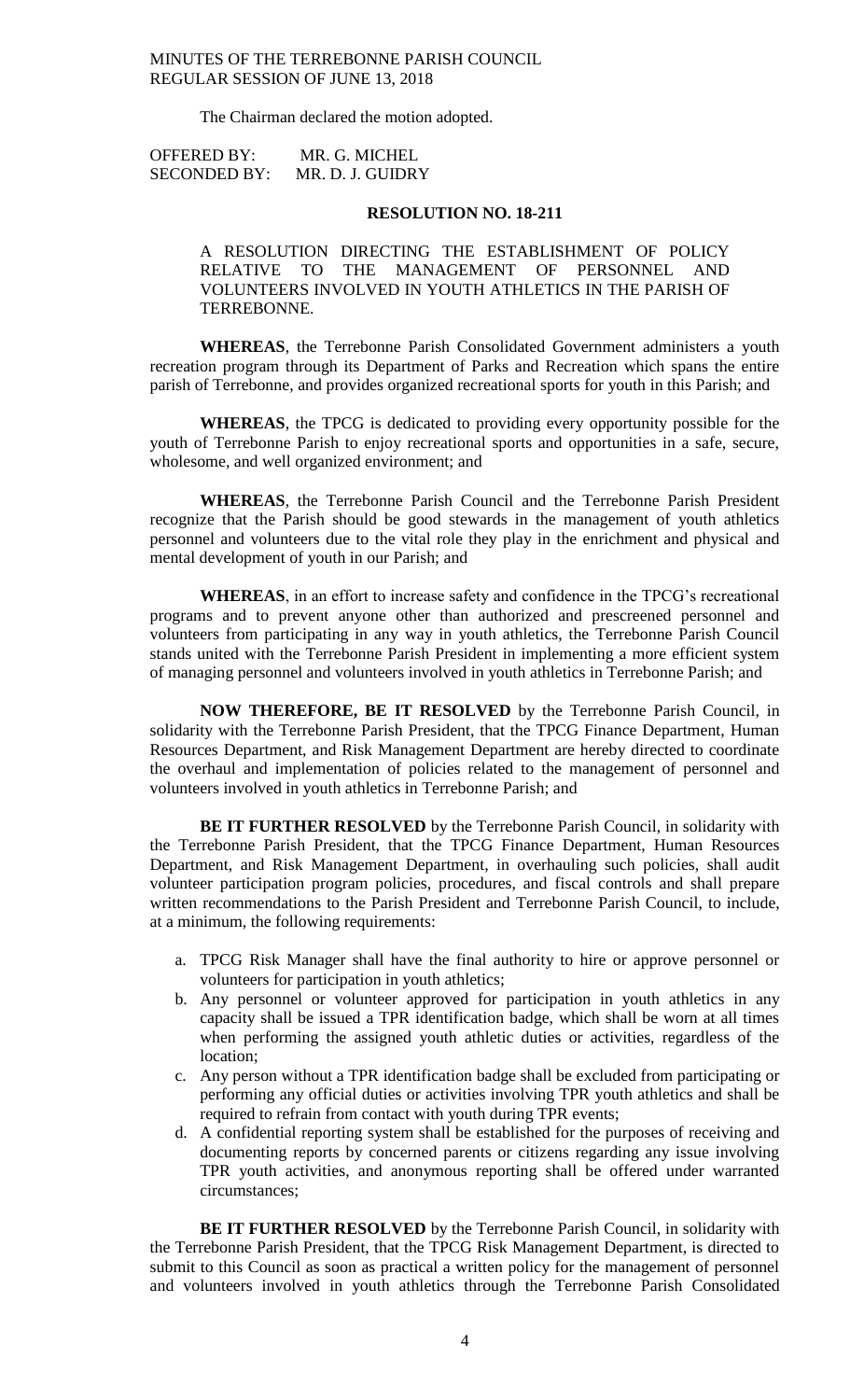Government's recreation programs.

### **THERE WAS RECORDED:**

YEAS: C. Duplantis-Prather, D. W. Guidry, Sr., A. Marmande, D. J. Guidry, S. Trosclair, and J. Navy, A. Williams, G. Michel, and S. Dryden. NAYS: None. ABSTAINING: None. ABSENT: None. The Chairwoman declared the resolution adopted on this the 13rd day of June 2018.

Upon Council Member J. Navy's request, Parish President G. Dove gave an overview of the changes being instated that would increase safety and security of youth athletic programs which would include the vetting of all officials and volunteers by the Risk Management Department and TPR identification cards being issued to current and future personnel to be worn while performing their official duties.

Discussion ensued relative to potential issues to the enacting and policing of the new policies for Recreation Department personnel and volunteers. Several Council Members shared their experiences with similar organizations that provide recreational events and gave suggestions for improving awareness of the policies and of safety concerns while attending a Terrebonne Parish Recreation program.

Mr. D. W. Guidry, Sr. moved, seconded by Ms. C. Duplantis-Prather, "THAT it now being 6:30 p.m., the Council open public hearings."

The Chairman called for a vote on the motion offered by Mr. D. W. Guidry, Sr. THERE WAS RECORDED: YEAS: C. Duplantis-Prather, A. Marmande, D. J. Guidry, S. Trosclair, J. Navy, A. Williams, G. Michel, and S. Dryden. NAYS: None. ABSENT: None. The Chairman declared the motion adopted.

The Chairman recognized the public for comments on the following:

A. An ordinance to acquire any and all sites and/or servitudes that are required to facilitate construction and maintenance of the Petit Caillou Lock Structure, Parish Project 16- LOCK-61.

There were no comments from the public on the proposed ordinance.

Mr. D. J. Guidry moved, seconded by Mr. D. W. Guidry, Sr., "THAT the Council close the aforementioned public hearing."

The Chairman called for a vote on the motion offered by Mr. D. J. Guidry. THERE WAS RECORDED: YEAS: C. Duplantis-Prather, A. Marmande, D. J. Guidry, S. Trosclair, J. Navy, A. Williams, G. Michel, and S. Dryden. NAYS: None. ABSENT: None. The Chairman declared the motion adopted.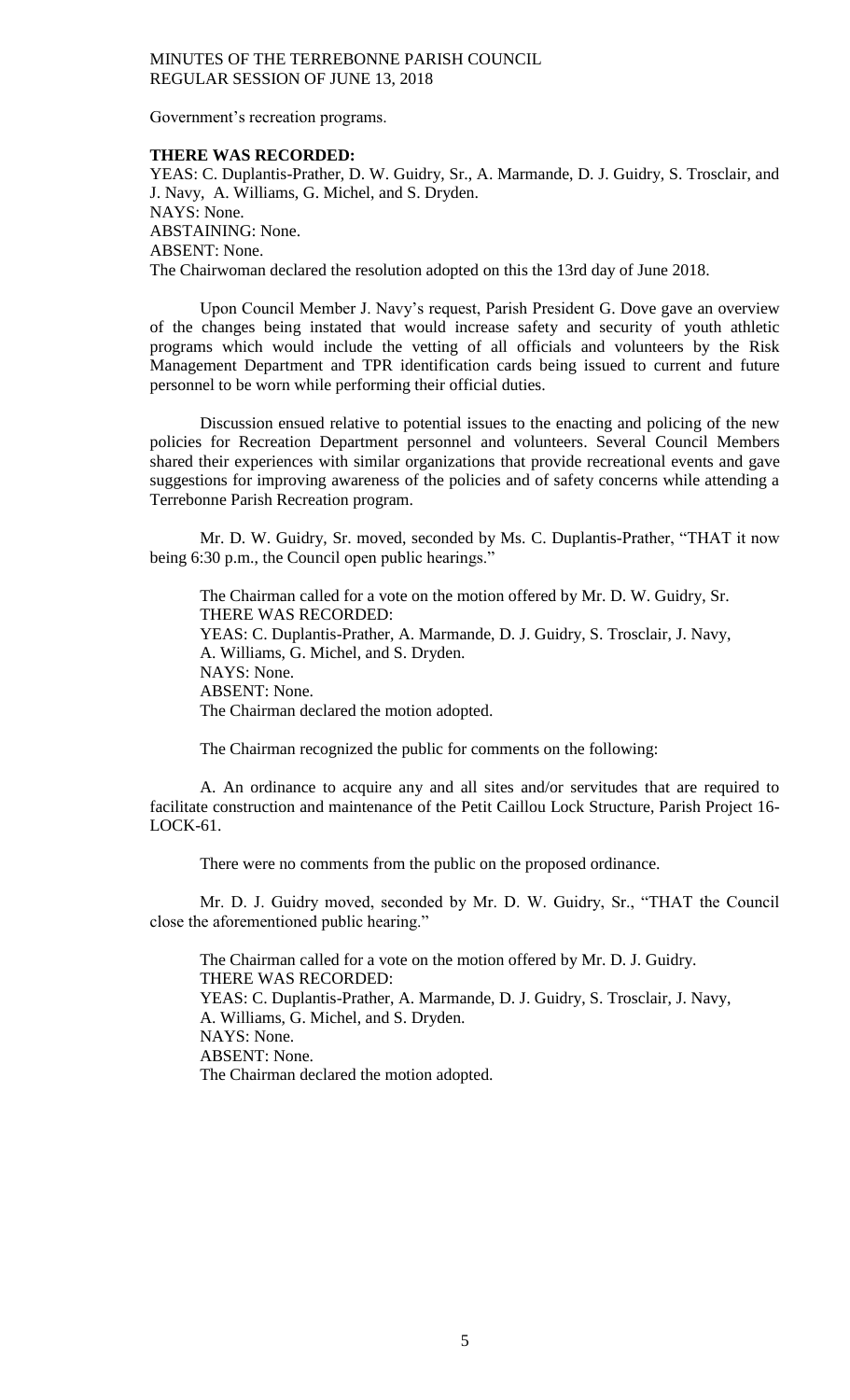OFFERED BY: MR. D. J. GUIDRY SECONDED BY: MR. D. W. GUIDRY, SR.

### **ORDINANCE NO. 8966**

AN ORDINANCE TO AUTHORIZE THE ACQUISITION OF PROPERTY, SITES AND/OR SERVITUDES REQUIRED FOR THE PETIT CAILLOU LOCK STRUCTURE PROJECT, PARISH PROJECT NO. 16-LOCK-61; AUTHORIZE THE PARISH PRESIDENT TO EXECUTE ANY AND ALL DOCUMENTS NECESSARY TO ACQUIRE SITES, PROPERTY AND/OR SERVITUDES FOR THE SAID PURPOSES; AND TO PROVIDE FOR OTHER MATTERS RELATIVE THERETO.

**WHEREAS**, Section 2-11 (11) of the Terrebonne Parish Charter requires an ordinance to or convey any land or property on behalf of the Parish Government; and

**WHEREAS,** in connection with the Petit Caillou Lock Structure Project, Project No. 16-LOCK-61, the Terrebonne Parish Consolidated Government Administration recommends to the Terrebonne Parish Council that sites and/or property needs to be acquired in full ownership and/or servitudes to facilitate construction and maintenance of the Petit Caillou Lock Structure Project, for consideration that the Parish President, Gordon E. Dove, deems just and reasonable, not to exceed the fair market value, including but not limited to the following described property, to-wit:

## **TERREBONNE PARISH CONSOLIDATED GOVERNMENT Boundary Survey of Parcel No. R07-36000 Belonging to A. St. Martin Co., LTD. Located in Sec. 94, T19S-R18E Terrebonne Parish, Louisiana**

## **LEGAL DESCRIPTION:**

The remainder of a tract of land being identified in the Terrebonne Parish Tax Assessors records as Parcel No. R07-36000, belonging to A. St. Martin Co., LTD., located on the right descending bank of Bayou Little Caillou in Section 94, T19S-R18E, Terrebonne Parish, Louisiana, as shown on a plat titled "Terrebonne Parish Consolidated Government Boundary Survey of Parcel No. R07-36000 Belonging to A. St. Martin Co., Ltd. Located in Sec. 94, T19S-R18E Terrebonne Parish, Louisiana" prepared by Morris P. Hebert, Inc. (CADD File 13129BDY0001A0.DWG) under date of May 8, 2018, attached hereto and made a part hereof and more particularly described as follows:

**COMMENCING** at a found concrete monument with a brass cap named "AU1309" and stamped "S233 1965" having a Louisiana State Plane South Zone Coordinate of Northing=322830.11, Easting=3507990.64 (NAD83, U.S. FT) known as the "POINT OF COMMENCEMENT" [POC].

**THENCE,** North 77° 42' 06" East a distance of 562.43 feet to a 3/4" Iron Rod Set being the "POINT OF BEGINNING" [P.O.B.] of Parcel No. R07-36000,

**BEGINNING** at the "POINT OF BEGINNING" [P.O.B.] of Parcel No. R07-36000, having a Louisiana State Plane South Zone Coordinate of Northing=322949.91, Easting=3508540.16 (NAD83, U.S. FT) and also on the easterly right-of-way line of Dr. Hugh St. Martin Drive,

**THENCE,** North 16° 15' 44" East along said right-of-way a distance of 551.43 feet to a 3/4" iron rod set,

**THENCE,** North 12° 27' 37" East along said right-of-way a distance of 128.88 feet to a 5/8" rebar found,

**THENCE,** South 71° 43' 02" East along the South property line of Parcel No. R07-34438 a distance of 102.87 feet to a 3/4" rebar set,

**THENCE,** South 71° 43' 02" East along the South property line of Parcel No. R07-34438 a distance of 10.00 feet to the ordinary low water line of Bayou Petit Caillou,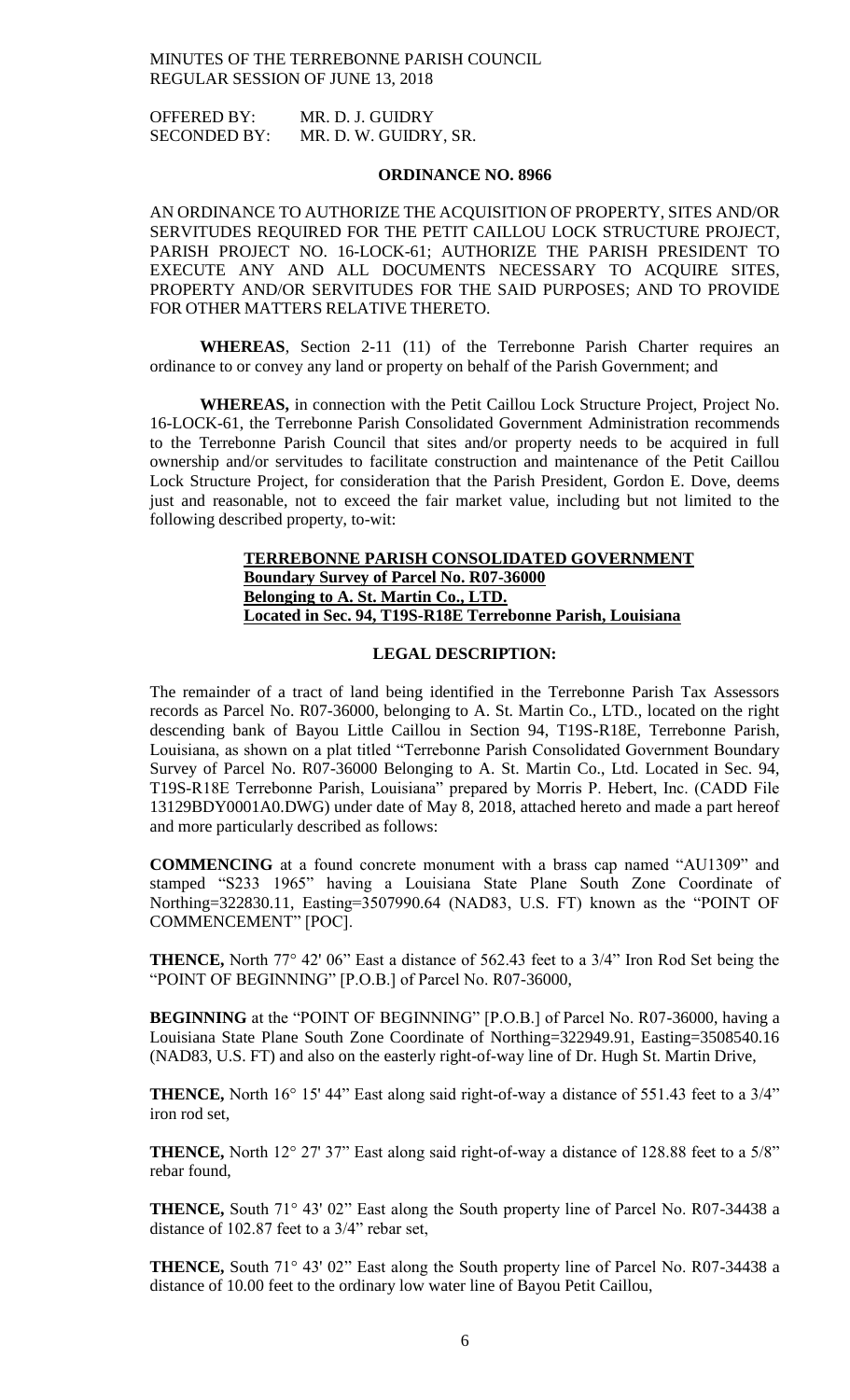**THENCE,** Southerly along the ordinary low water line of Bayou Petit Caillou and Westerly along the ordinary low water line of Boudreaux Canal a total meandering distance of  $795<sup>±</sup>$ feet to a point on said right-of–way,

**THENCE,** North 16° 15' 44" East along said right-of-way a distance of 23.18 feet to a 3/4" iron rod set,

**THENCE,** North 16° 15' 44" East along said right-of-way a distance of 5.00 feet to a 3/4" iron rod set,

**THENCE,** North 12° 07' 51" West along said right-of-way a distance of 42.06 feet to the "POINT OF BEGINNING" [P.O.B.] of Parcel No. R07-36000.

The total area of Parcel No. R07-36000 contains 1.26± acres.

## **SECTION I**

**BE IT ORDAINED** by the Terrebonne Parish Council, in due, regular and legal sessions convened, that the Parish Administration is hereby authorized to acquire any and all property in full ownership and/or servitudes that are required to facilitate construction and maintenance of the Petit Caillou Lock Structure Project, Parish Project No. 16-LOCK-61; that the Parish President, Gordon E. Dove, is hereby authorized and empowered for and on behalf of the Terrebonne Parish Consolidated Government to execute documents necessary to acquire the sites and/or property in full ownership and/or servitudes for the above stated purpose for consideration he deems just and reasonable, not to exceed the fair market value.

## **SECTION II**

## **PARISH PROJECT NO. 16-LOCK-61 PETIT CAILLOU LOCK STRUCTURE PROJECT PARISH OF TERREBONNE**

The project generally provides for a lock structure in Bayou Petit Caillou, just above its intersection with Boudreaux Canal, to allow vessel traffic in both directions on Bayou Petit Caillou during periods of high water, such as for storms or hurricanes. By adding this lock structure in this area it will allow vessel traffic on Bayou Petit Caillou, in both directions, when the floodgate would normally be closed during such periods of high water which does not currently allow any vessel traffic through the flood gate during those periods.

The construction of the above described project will be conducive to the public interest, convenience and safety and will enable Terrebonne Parish Consolidated Government (TPCG) to properly fulfill the functions imposed upon it by law.

#### **SECTION III**

If any word, clause, phrase, section or other portion of this ordinance shall be declared null, void, invalid, illegal, or unconstitutional, the remaining words, clauses, phrases, sections and other portions of this ordinance shall remain in full force and effect, the provisions of this ordinance hereby being declared to be severable.

### **SECTION IV**

This ordinance shall become effective upon approval by the Parish President or as otherwise provided in Section 2-13(b) of the Home Rule Charter for a Consolidated Government for Terrebonne Parish, whichever occurs sooner.

This ordinance, having been introduced and laid on the table for at least two weeks, was voted upon as follows:

## THERE WAS RECORDED:

YEAS: C. Duplantis-Prather, D.W. Guidry, Sr., A. Marmande, D.J. Guidry, S. Trosclair, J. Navy, A. Williams G. Michel and S. Dryden.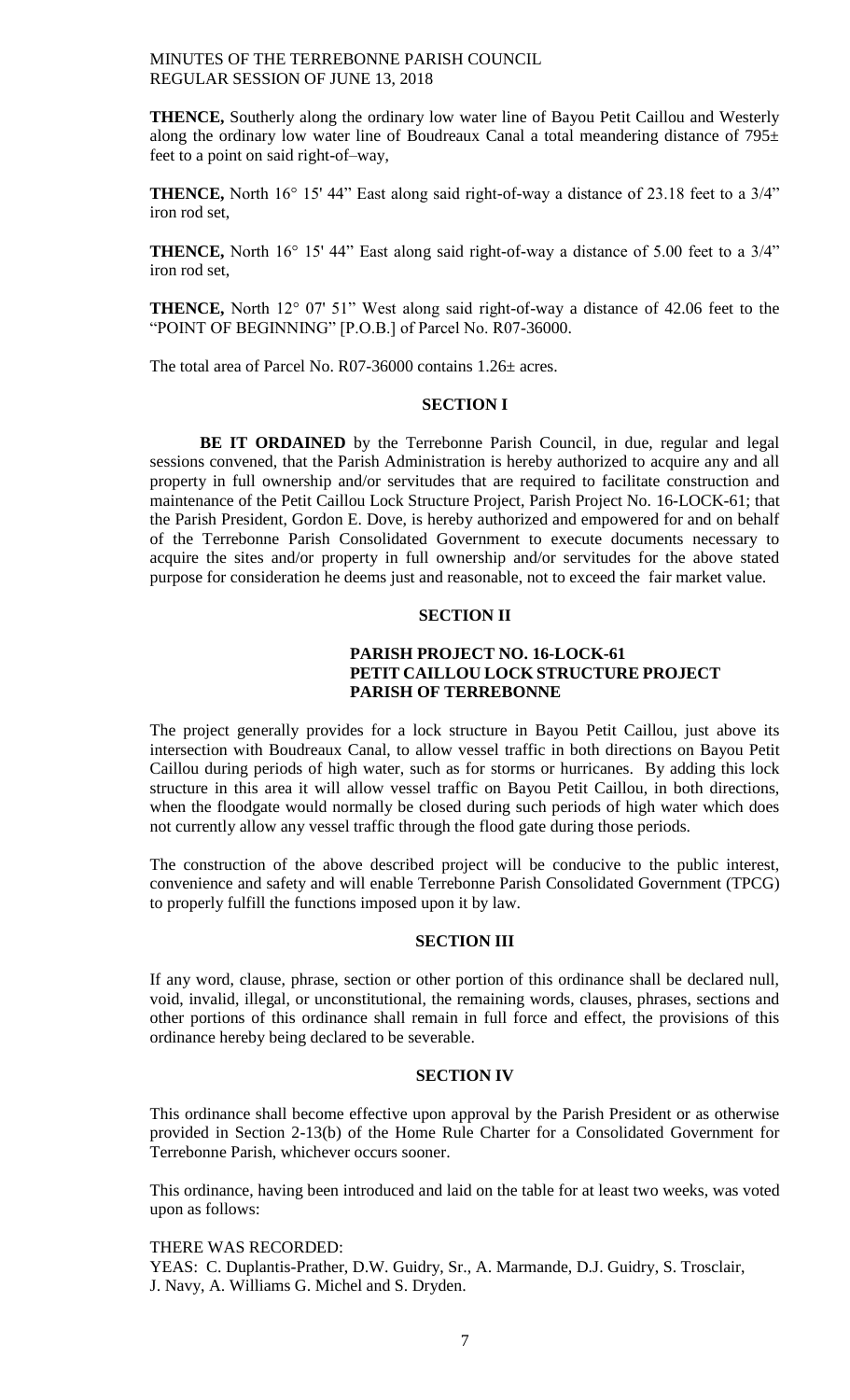NAYS: None. NOT VOTING: None. ABSTAINING: None. ABSENT: None. The Chairman declared the ordinance adopted on this, the 13th day of June 2018.

The Chairman recognized the public for comments on the following:

B. An ordinance to authorize the acquisition of sites and/or servitudes required for the Valhi Drainage Improvements Project; authorize the Parish President to execute any and all documents necessary to acquire sites and/or servitudes for the said purposes; to authorize the Parish Legal Staff to commence expropriation proceedings in the event that the sites and/or servitudes cannot be obtained conventionally; to declare that the taking, if required, is necessary or useful for the benefit of the public; and to provide for other matters relative thereto.

There were no comments from the public on the proposed ordinance.

Mr. G. Michel moved, seconded by Mr. D. W. Guidry, Sr., "THAT the Council close the aforementioned public hearing."

The Chairman called for a vote on the motion offered by Mr. G. Michel. THERE WAS RECORDED: YEAS: C. Duplantis-Prather, A. Marmande, D. J. Guidry, S. Trosclair, J. Navy, A. Williams, G. Michel, and S. Dryden. NAYS: None. ABSENT: None. The Chairman declared the motion adopted.

OFFERED BY: MR. D. W. GUIDRY, SR. SECONDED BY: MS. C. DUPLANTIS-PRATHER

## **ORDINANCE NO. 8967**

AN ORDINANCE TO AUTHORIZE THE ACQUISITION OF SITES AND/OR SERVITUDES REQUIRED FOR THE VALHI DRAINAGE IMPROVEMENTS PROJECT; AUTHORIZE THE PARISH PRESIDENT TO EXECUTE ANY AND ALL DOCUMENTS NECESSARY TO ACQUIRE SITES AND/OR SERVITUDES FOR THE SAID PURPOSES; TO AUTHORIZE THE PARISH LEGAL STAFF TO COMMENCE EXPROPRIATION PROCEEDINGS IN THE EVENT THE SITES AND/OR SERVITUDES CANNOT BE OBTAINED CONVENTIONALLY; TO DECLARE THAT THE TAKING, IF REQUIRED, IS NECESSARY OR USEFUL FOR THE BENEFIT OF THE PUBLIC; AND TO PROVIDE FOR OTHER MATTERS RELATIVE THERETO.

#### **SECTION I**

BE IT ORDAINED by the Terrebonne Parish Council, in due, regular and legal sessions convened, that the Parish Administration is hereby authorized to acquire any and all servitudes that are required to facilitate construction and maintenance of the Valhi Drainage Improvements Project; that the Parish President, is hereby authorized and empowered for and on behalf of the Terrebonne Parish Consolidated Government to execute documents necessary to acquire the sites and/or servitudes for the above stated purpose for consideration he deems just and reasonable, not to exceed the fair market value, and that the Parish Legal Department is hereby authorized, at the direction of the Parish Administration, to institute expropriation and/or any other legal proceedings necessary to acquire the necessary sites and/or servitudes that are necessary or useful for the above mentioned purposes.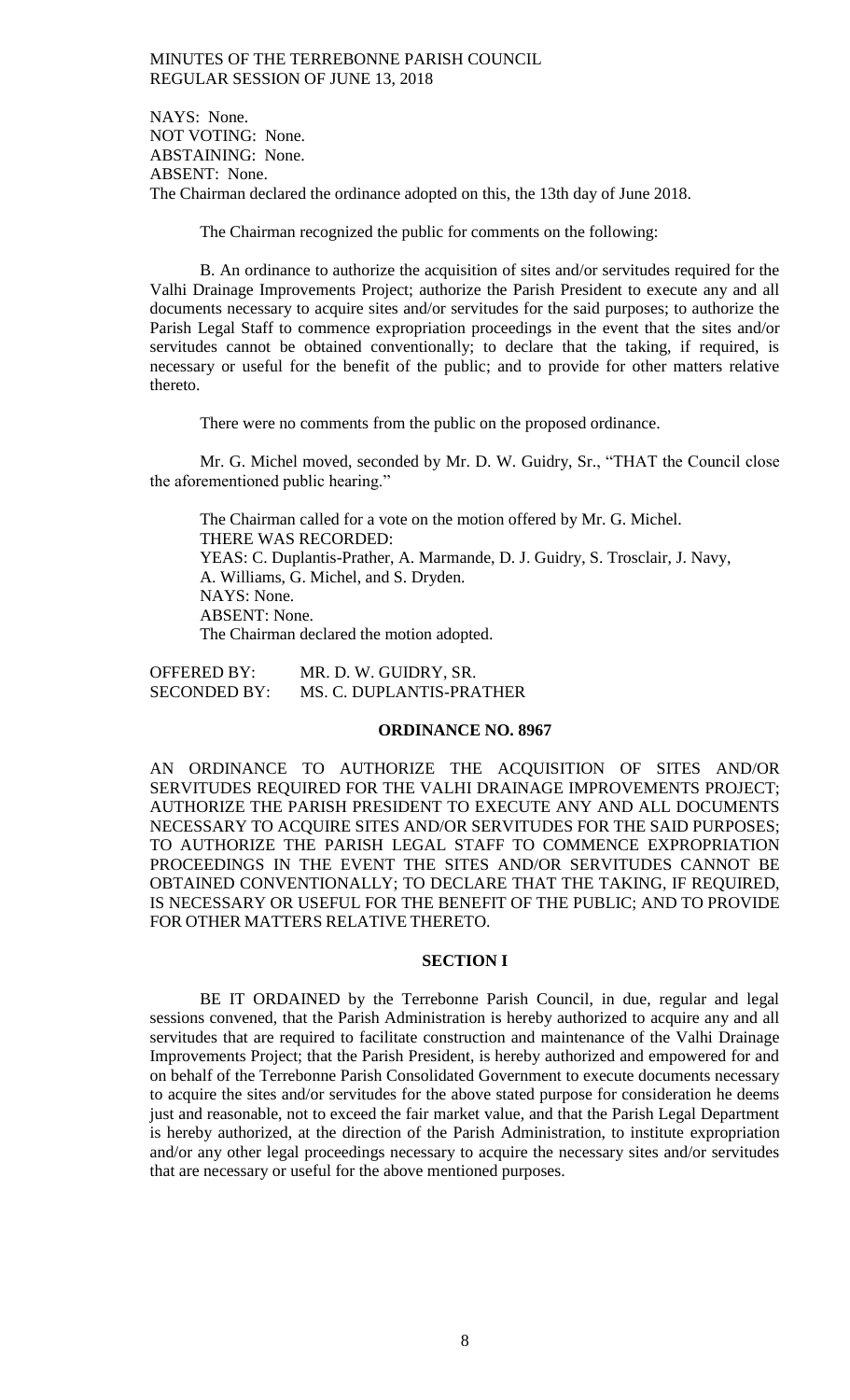## **SECTION II**

## VALHI DRAINAGE IMPROVEMENTS PROJECT PARISH OF TERREBONNE

This project will involve drainage improvements in the vicinity of Valhi Boulevard.

The construction of the above described project will be conducive to the public interest, convenience and safety and will enable Terrebonne Parish Consolidated Government (TPCG) to properly fulfill the functions imposed upon it by law.

The proper construction of said described project is dependent upon the acquisition of the rights of way as fixed by the Parish Engineer, Office of Engineering, for the said project and such other rights as may be appurtenant thereto.

It is necessary and useful to take, by expropriation for Drainage purposes, and other public purposes, and in the manner provided by law, in the servitude or in full ownership, the property and property rights not otherwise acquired which are needed for the proper construction of said project, if amicable acquisition is not possible.

## **SECTION III**

If any word, clause, phrase, section or other portion of this ordinance shall be declared null, void, invalid, illegal, or unconstitutional, the remaining words, clauses, phrases, sections and other portions of this ordinance shall remain in full force and effect, the provisions of this ordinance hereby being declared to be severable.

### **SECTION IV**

This ordinance shall become effective upon approval by the Parish President or as otherwise provided in Section 2-13(b) of the Home Rule Charter for a Consolidated Government for Terrebonne Parish, whichever occurs sooner.

This ordinance, having been introduced and laid on the table for at least two weeks, was voted upon as follows:

#### THERE WAS RECORDED:

YEAS: C. Duplantis-Prather, D.W. Guidry, Sr., A. Marmande, D.J. Guidry, S. Trosclair, J. Navy, A. Williams G. Michel and S. Dryden. NAYS: None. NOT VOTING: None. ABSTAINING: None. ABSENT: None. The Chairman declared the ordinance adopted on this, the 13th day of June 2018.

The Chairman recognized the public for comments on the following:

C. An ordinance that will establish a "4-Way Stop" at the intersection of Harvey Avenue and Derusso Street.

There were no comments from the public on the proposed ordinance.

Ms. C. Duplantis-Prather moved, seconded by Mr. G. Michel, "THAT the Council close the aforementioned public hearing."

The Chairman called for a vote on the motion offered by Ms. C. Duplantis-Prather. THERE WAS RECORDED: YEAS: C. Duplantis-Prather, A. Marmande, D. J. Guidry, S. Trosclair, J. Navy, A. Williams, G. Michel, and S. Dryden. NAYS: None. ABSENT: None.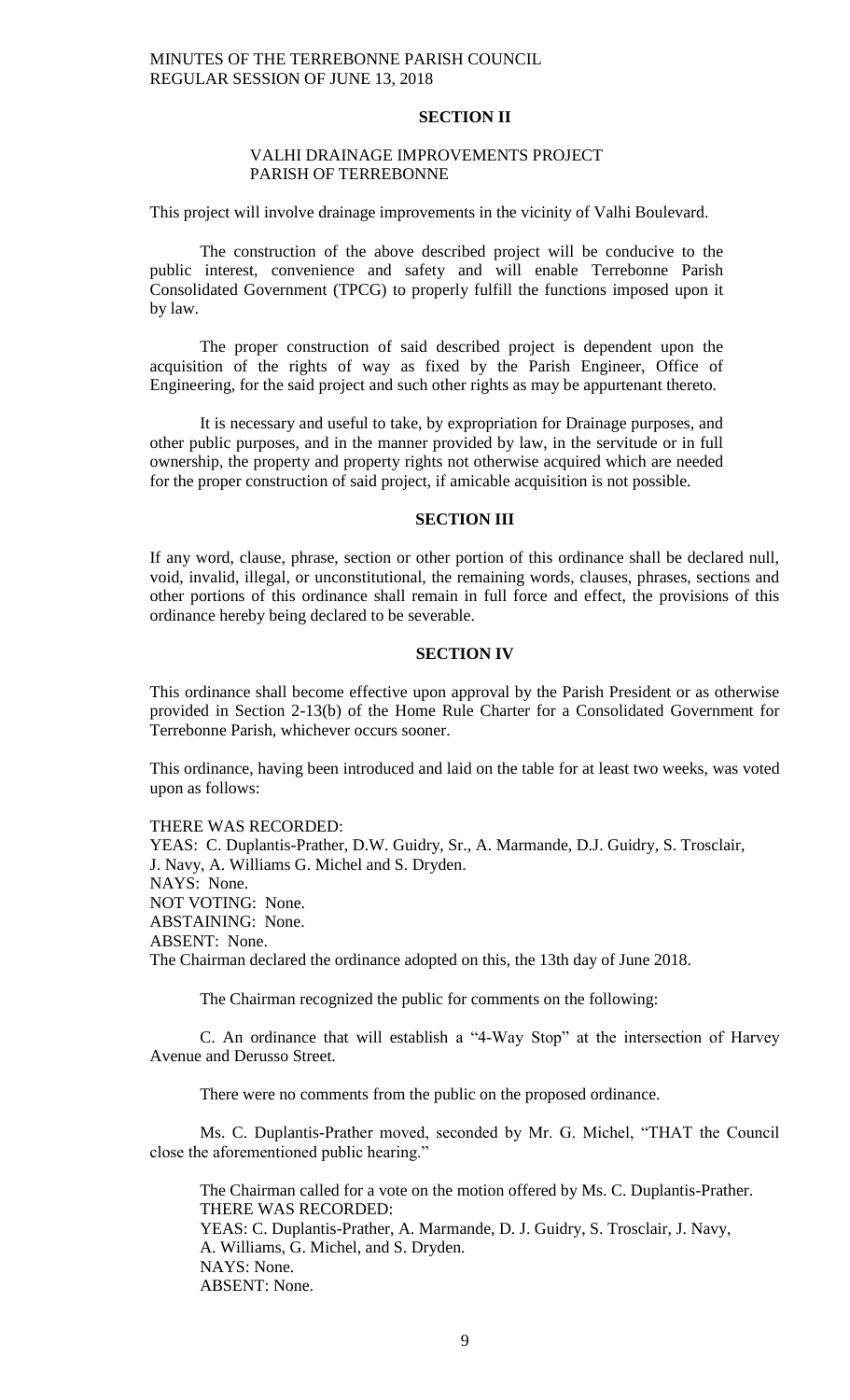The Chairman declared the motion adopted.

OFFERED BY: MR. C. DUPLANTIS-PRATHER SECONDED BY: MR. G. MICHEL

### **ORDINANCE NO. 8968**

AN ORDINANCE AMENDING ORDINANCE NO. 8750 THAT AMENDED SECTION 18-88 OF THE PARISH CODE OF TERREBONNE PARISH, AND ALSO AMENDING CHAPTER 18, MOTOR VEHICLES AND TRAFFIC, ARTICLE IV. OPERATION OF VEHICLES, DIVISION 2. PARISH, SECTION 18-87. FOUR-WAY STOP VEHICLES, DIVISION 2. PARISH, SECTION 18-87. FOUR-WAY STOP INTERSECTIONS, TO ESTABLISH A "4-WAY STOP" AT THE INTERSECTION OF HARVEY AVENUE & DERUSSO STREET; TO AUTHORIZE THE INSTALLATION OF THE REQUIRED SIGNS; AND TO ADDRESS OTHER MATTERS RELATIVE THERETO.

### **SECTION I**

**BE IT ORDAINED** by the Terrebonne Parish Council, in regular session convened, acting pursuant to the authority invested in it by the Constitution and laws of the State of Louisiana, the Home Rule Charter for a Consolidated Government for Terrebonne Parish, and including, but not limited to, LSA R.S. 33:1368 and other statutes of the State of Louisiana, to amend the parish Codes of Terrebonne Parish, Chapter 18. Motor Vehicles and Traffic, Article IV. Operation of Vehicles, Division 2. Parish, Section 18-87. Four-way stop intersections, so as to establish a "4 Way Stop" at the intersection of Harvey Avenue & Derusso Street, as follows:

> CHAPTER 18. MOTOR VEHICLES AND TRAFFIC ARTICLE IV. OPERATION OF VEHICLES DIVISION 2. PARISH SECTION 18-87. FOUR-WAY STOP INTERSECTIONS

The intersection of Harvey Avenue & Derusso Street shall hereby be established as a "4 Way Stop" and the appropriate "4 Way Stop" signs shall be erected and maintained at said location. Any vehicle traveling at the aforementioned location shall respect and adhere to the signs as posted.

## **SECTION II**

If any word, clause, phrase, section or other portion of this ordinance shall be declared null, void, invalid, illegal, or unconstitutional, the remaining words, clauses, phrases, sections or other portions of this ordinance shall remain in full force and effect, the provisions of this section hereby being declared to be severable.

#### **SECTION III**

Any ordinance or part thereof in conflict herewith is hereby repealed.

### **SECTION IV**

This ordinance shall become effective upon approval by the Parish President or as otherwise provided in Section 2-13 (b) of the Home Rule Charter for Consolidated Government for Terrebonne Parish, whichever occurs sooner.

This ordinance, having been introduced and laid on the table for at least two weeks, was voted upon as follows:

THERE WAS RECORDED: YEAS: C. Duplantis-Prather, D.W. Guidry, Sr., A. Marmande, D.J. Guidry, S. Trosclair, J. Navy, A. Williams G. Michel and S. Dryden. NAYS: None. NOT VOTING: None.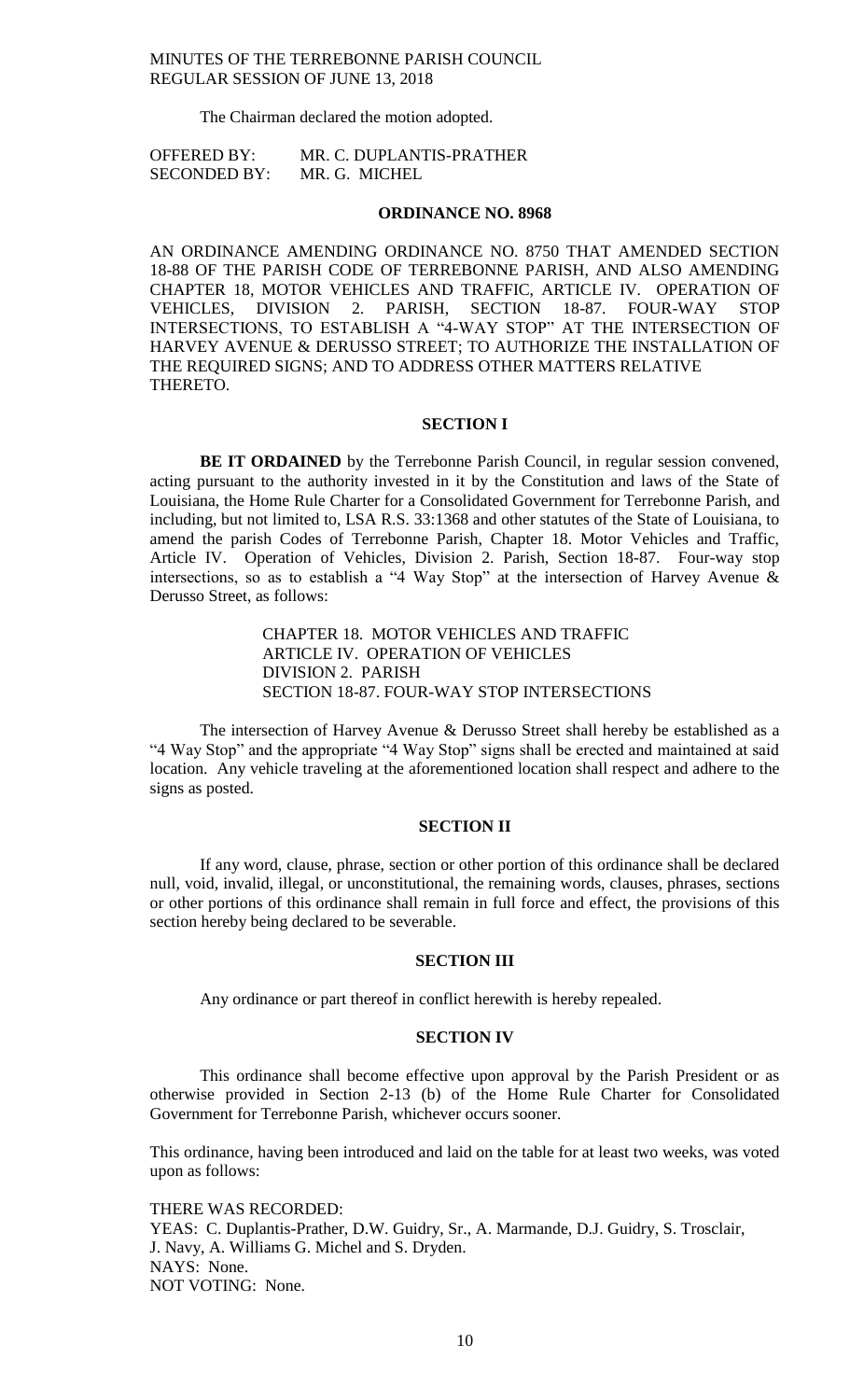ABSTAINING: None. ABSENT: None. The Chairman declared the ordinance adopted on this, the 13th day of June 2018.

The Chairman recognized the public for comments on the following:

D. An ordinance to declare as surplus and not needed for a public purpose two (2) tax properties adjudicated to the Terrebonne Parish Consolidated Government and authorize the disposal of properties located at 108 Louise Street and 414 Louise Street.

The Chairman recognized Mr. Mark Belanger, Houma resident, who asked the Council what would be done with the properties if they were declared as surplus.

The Chairman recognized Mr. Christopher Pulaski, Planning and Zoning Director, who stated that the properties would be put up for public auction.

There were no further comments from the public on the proposed ordinance.

Ms. C. Duplantis-Prather moved, seconded by Mr. G. Michel, "THAT the Council close the aforementioned public hearing."

The Chairman called for a vote on the motion offered by Ms. C. Duplantis-Prather. THERE WAS RECORDED: YEAS: C. Duplantis-Prather, A. Marmande, D. J. Guidry, S. Trosclair, J. Navy, A. Williams, G. Michel, and S. Dryden. NAYS: None. ABSENT: None. The Chairman declared the motion adopted.

OFFERED BY: MS. C. DUPLANTIS-PRATHER SECONDED BY: MR. D. J. GUIDRY

### **ORDINANCE NO. 8969**

AN ORDINANCE DECLARING THE FOLLOWING PROPERTIES ADJUDICATED TO TERREBONNE PARISH CONSOLIDATED GOVERNMENT AS SURPLUS AND NOT NEEDED FOR A PUBLIC PURPOSE; **\_1) 108 LOUISE ST.; 2) 414 LOUISE ST.** AND TO ADDRESS OTHER MATTERS RELATIVE THERETO.

**WHEREAS**, **100\_%** of immovable property was adjudicated to the Terrebonne Parish Consolidated Government on **\_JUNE 24, 2014\_** for nonpayment of taxes; and

**WHEREAS**, LA R.S. 47:2196, *et seq.* authorizes the parish to sell adjudicated property in accordance with law; and

**WHEREAS**, the three (3) year period for redemption provided by Art. 7, §25 of the Louisiana Constitution has elapsed without redemption; and

**WHEREAS**, the Terrebonne Parish Consolidated Government now wishes to declare the property described below surplus and not needed for a public purpose and to dispose of said property in accordance with LA R.S. 47:2196, *et seq*.; and

**NOW BE IT ORDAINED** by the Terrebonne Parish Council, on behalf of the Terrebonne Parish Consolidated Government, that the following described properties adjudicated to the Terrebonne Parish Consolidated Government and depicted on the attached plats, if any, are hereby declared surplus:

1. SOUTHERNMOST PORTION OF LOT 11 BLOCK 5 ENGERON SUBD. LOT 3 & WESTERNMOST 11' 6 1/4" OF LOT 4 BLOCK 1 BOURG SUBD. CB 2381/519. (108 LOUISE ST.), (PARCEL #18191), WITH OWNER OF RECORD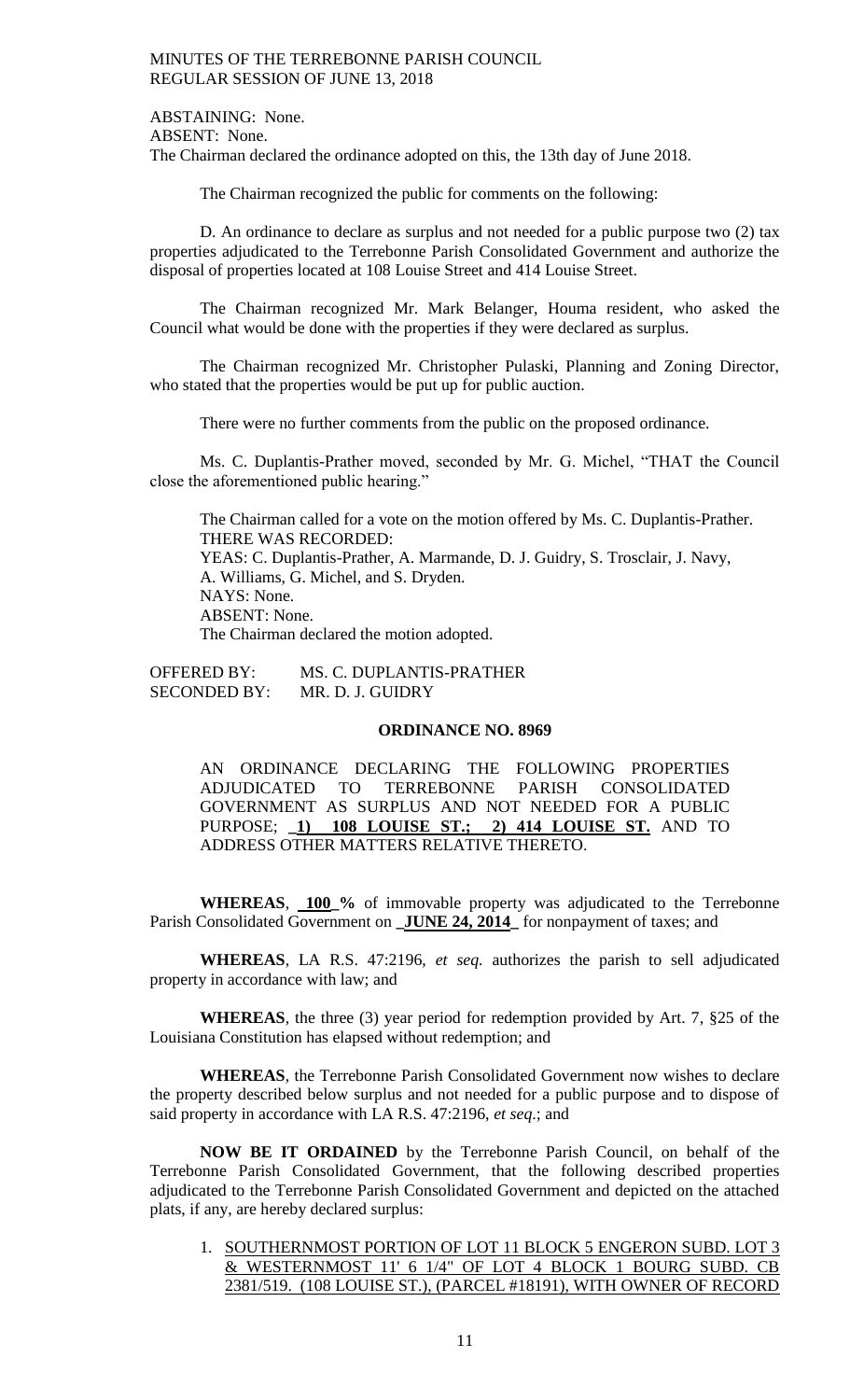## BRIAN KURT & SHANNON SMITH.

## 2. LOT 23 BOARDVILLE. CB 2381/504. (414 LOUISE ST), (PARCEL #23316), WITH OWNER OF RECORD LILLIE CARTER MITCHELL.

**BE IT FURTHER ORDAINED**, by the Terrebonne Parish Council, on behalf of the Terrebonne Parish Consolidated Government, that Administration be hereby authorized to dispose of the property in accordance with LA R.S. 47:2196, *et seq*. and inclusive of the following terms.

### **SECTION I**

Each bid shall be accompanied by a deposit in the form of a Certified Check, Cashier's Check, Money Order or Bid Bond with Power of Attorney (Letters of Credit WILL NOT be accepted) in the amount of five percent (5%) of the proposed price made payable to the Terrebonne Parish Consolidated Government. Bid deposits made for non-winning bids shall be returned. The bid deposit made with the winning bid shall be non-refundable, unless redemption occurs, and paid towards the purchase price. The balance of the purchase price is due at the time of closing and payable in the form of a Certified Check, Cashier's Check, or Money Order.

## **SECTION II**

Additionally, the winning bidder shall bear the cost of recording the sale document into the conveyance records of the Parish of Terrebonne pursuant to La. R.S. 47:2207.

## **SECTION III**

The winning bidder, otherwise known as the Purchaser or Acquirer, of this adjudicated property is solely responsible for compliance with La. R.S. 47:2206 regarding notification of parties who may have had an interest in the property regarding their rights of redemption and La. R.S. 47:2208 regarding recordation of those notices. Copies of the applicable law will be distributed along with bid packets for this adjudicated property. Terrebonne Parish Consolidated Government has not and will not perform these requirements; thus, it is the purchaser's or acquiring person's responsibility to do so. Terrebonne Parish Consolidated Government encourages the Purchaser or Acquiring Person to consult legal counsel regarding Louisiana law on adjudicated property.

### **SECTION IV**

By acquiring a bid packet for the bid/purchase of this adjudicated property, each bidder acknowledges that he/she/it has received all information discussed in this ordinance as well as the statutes (laws) discussed in Section II above, and that he/she/it understands these procedures must be followed in order to fully protect he/she/its rights in the adjudicated property purchased from the parish.

#### **SECTION V**

If any word, clause, phrase, section or other portion of this ordinance shall be declared null, void, invalid, illegal, or unconstitutional, the remaining words, clauses, phrases, sections and other portions of this ordinance shall remain in force and effect, the provisions of this ordinance hereby being declared to be severable.

### **SECTION VI**

Any ordinance or part thereof in conflict herewith is hereby repealed.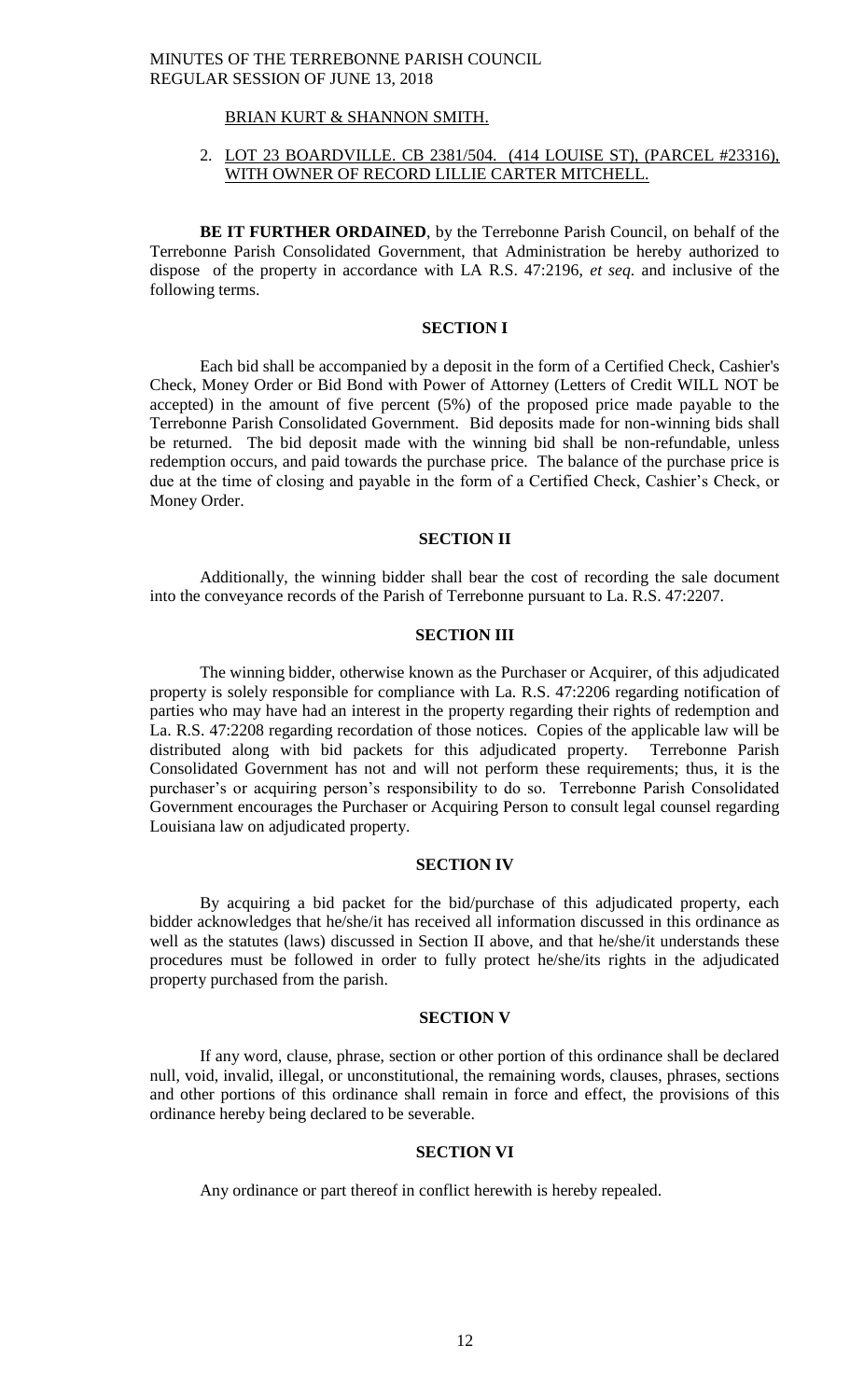### **SECTION VII**

This ordinance shall become effective upon approval by the Parish President or as otherwise provided in Section 2-13 (b) of the Home Rule Charter for a Consolidated Government for Terrebonne Parish, whichever occurs sooner.

This ordinance, having been introduced and laid on the table for two weeks, was voted upon as follows:

#### THERE WAS RECORDED:

YEAS: C. Duplantis-Prather, D.W. Guidry, Sr., A. Marmande, D.J. Guidry, S. Trosclair, J. Navy, A. Williams G. Michel and S. Dryden. NAYS: None. NOT VOTING: None. ABSTAINING: None. ABSENT: None. The Chairman declared the ordinance adopted on this, the 13th day of June 2018.

The Chairman recognized the public for comments on the following:

E. An ordinance that will authorize the Parish President to enter into a Cooperative Endeavor with Gospel Assembly Church of Houma, Inc., to facilitate the donation of the adjudicated property located at 307 Palm Avenue for use in low to moderate income housing.

The Chairman recognized Mr. Mark Belanger, Houma resident, who asked for details regarding the terms of the cooperative endeavor agreement.

The Chairman recognized Parish President G. Dove who clarified that the Parish has donated blighted properties to non-profit organizations to be renovated and re-introduced to the housing market as an affordable housing option.

Discussion ensued relative to potential negative influences that could develop from the donation and renovation of such a property if poorly managed or without sufficient accountability in place.

The Chairman recognized Planning and Zoning Director C. Pulaski who read aloud an excerpt from the aforementioned cooperative endeavor agreement which detailed terms and conditions of the agreement and the Parish's ability to enforce compliance of said terms.

Council Member C. Duplantis-Prather shared her experiences with prospective buyers of the property being unable to pursue purchasing the property.

The Chairman recognized Mr. Belanger who then shared a concern for the Parish's donation of property during difficult economic times.

Council Member C. Duplantis-Prather clarified that many adjudicated properties have ongoing costs incurred by the Parish for maintenance, demolition, and other tasks which could motivate the Parish to find other opportunities to utilize the property.

A discussion ensued relative to the standard procedures and potential issues in following said procedures for the aforementioned property with regards to the adjudication of blighted properties, the sale of adjudicated properties, and the donation of an adjudicated property.

The Chairman recognized Mr. Dale Theriot, Theriot resident, who stated that he owned property next to the aforementioned property and shared his experiences in inquiring about purchasing the property that had been advertised as "for sale" with no response received by him or several other inquirers.

The Chairman recognized Mr. Pulaski who stated that the property had been adjudicated to the Parish and, by that status, it would had to have been put up for sheriff's sale after being adjudicated and had to not be sold at the sheriff's sale in order to be considered for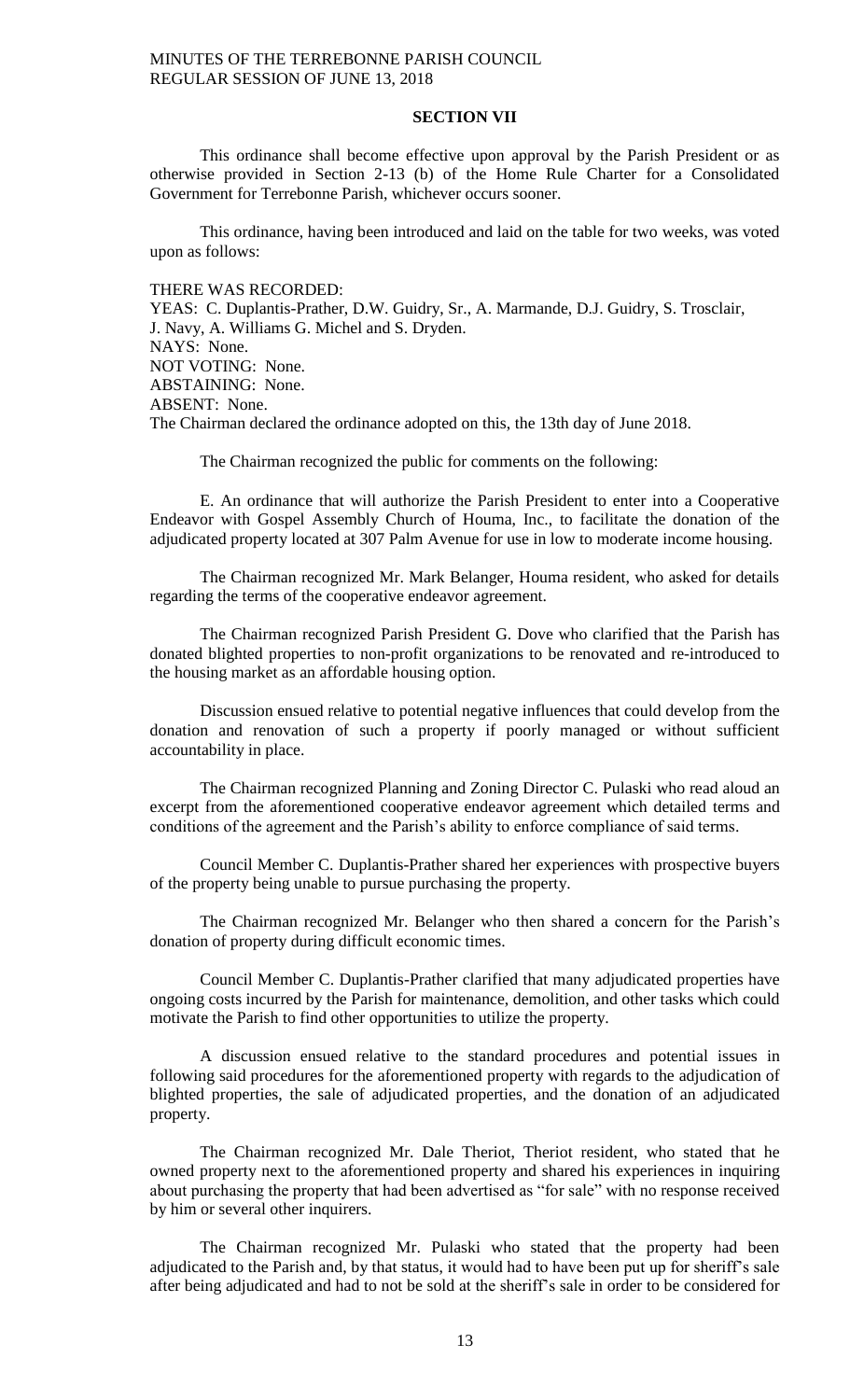donation. He stated that he would need to contact the Purchasing Department for additional details regarding the history of the property as it was turned over to them for processing after it was adjudicated.

The Chairman recognized Mr. Dale Theriot who then suggested that a potential buyer could also seek to renovate the property for low income housing and shared his confusion regarding the advertising as "for sale" when he had been informed the property was to be donated instead.

Council Member C. Duplantis-Prather presented additional information regarding the declarations of surplus for the aforementioned property as well as a timeline for the sale and bidding window for the aforementioned property. She then stated that she would not be supporting a motion to donate the property in order to allow those interested in purchasing the property an opportunity to do so and shared her concerns regarding the following of proper procedure for the potential sale of the property.

Mr. G. Michel moved, seconded by Mr. J. Navy, "THAT the Council close the aforementioned public hearing."

The Chairman called for a vote on the motion offered by Mr. G. Michel. THERE WAS RECORDED: YEAS: C. Duplantis-Prather, A. Marmande, D. J. Guidry, S. Trosclair, J. Navy, A. Williams, G. Michel, and S. Dryden. NAYS: None. ABSENT: None. The Chairman declared the motion adopted. *\*(MOTION TO RECONSIDER* 

*CLOSING PUBLIC HEARING AFTER DISCUSSION)*

Discussion ensued relative to issues encountered due to a need for more information regarding the history of the property before additional action could be taken and alternative options to address the property outside of a donation. Several Council Members shared their opposition to the donation of the property without additional information being made available and a review of the records being completed to ensure that proper procedure had been followed leading up to a donation of the property.

Council Member A. Marmande suggested that the Council table the matter for two weeks to allow for more complete information to be compiled and reviewed regarding the proposed ordinance to authorize the Parish President to enter into a Cooperative Endeavor with Gospel Assembly Church of Houma, Inc., to facilitate the donation of the adjudicated property located at 307 Palm Avenue for use in low to moderate income housing."

Council Member A. Williams suggested that the motion be to revisit the previous motion and re-open the public hearing regarding the proposed ordinance and hold over the public hearing for two weeks for additional public comments. She then suggested an alternative motion could be to take no action on the proposed ordinance which would restart the process regarding the donation or possible sale of the aforementioned property.

Council Member A. Marmande moved, seconded by Mr. J. Navy, "THAT the Council defer action on the proposed ordinance for two weeks to allow for more complete information to be compiled and reviewed regarding the proposed ordinance to authorize the Parish President to enter into a Cooperative Endeavor with Gospel Assembly Church of Houma, Inc., to facilitate the donation of the adjudicated property located at 307 Palm Avenue for use in low to moderate income housing." *\*Motion is amended after discussion.*

Upon Council Member A. Marmande's request, the Chairman recognized Council Clerk V. Chauvin who clarified that the motion could be to defer action on the proposed ordinance then suggested that, if it was desired, the motion be to revisit the previously adopted motion then re-open the public hearing for two weeks.

Council Member A. Williams suggested that the motion be to revisit the previously adopted motion and allow the public hearing to be continued for two weeks to allow members of the public with additional material regarding the proposed ordinance an opportunity to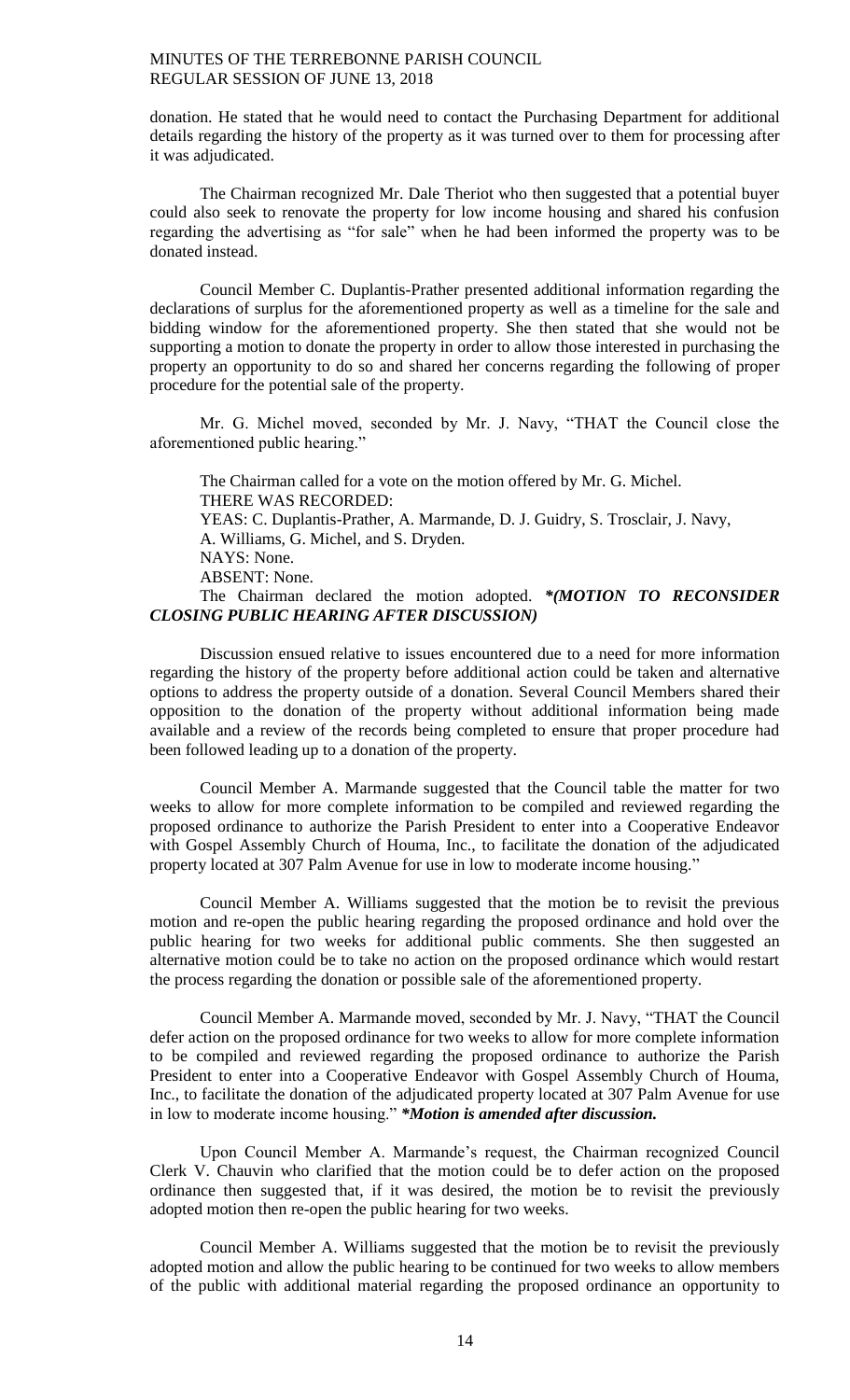present to the Council as well as allow for additional information to be compiled by the Purchasing Department and submitted to the Council for review.

Upon Council Member D. J. Guidry's request, the Chairman recognized Mr. Rod Roddy, Houma resident, who shared his experiences in attempting to contact the appropriate parties to submit a bid for the purchase of the aforementioned property.

Council Member D. J. Guidry stated that he would support a motion to re-open the public hearing as it would allow those interested buyers an opportunity to speak before the Council to share their experiences with attempting to purchase the property through appropriate means.

**\***Mr. A. Marmande amended the motion, seconded by Mr. J. Navy, "THAT the Council revisit the previously adopted motion and that the public hearing be held open for two weeks to allow for more complete information to be compiled and reviewed regarding the proposed ordinance to authorize the Parish President to enter into a Cooperative Endeavor with Gospel Assembly Church of Houma, Inc., to facilitate the donation of the adjudicated property located at 307 Palm Avenue for use in low to moderate income housing." *\*Amended motion voted on after discussion*

Discussion continued relative to the benefits of revisiting the previous motion and reopening the public hearing to allow for greater reliability of information as well as allow for any inconsistencies in the processes being followed to be addressed should any be discovered.

**\***The Chairman called for a vote on the amended motion offered by Mr. A. Marmande. THERE WAS RECORDED: YEAS: A. Marmande, D. J. Guidry, S. Trosclair, J. Navy, A. Williams, and S. Dryden. NAYS: G. Michel and C. Duplantis-Prather. ABSENT: None. The Chairman declared the motion adopted.

The Chairman recognized the public for comments on the following:

F. An ordinance to amend the 2018 Adopted Operating Budget and the 5-Year Capital Outlay Budget of the Terrebonne Parish Consolidated Government for the following items and to provide for related matters:

- I. Airbase Splash Park, \$30,000
- II. Recreation Fund-Summer Camps, \$15,000
- III. Recreation Fund-Playground Equipment, \$25,000

There were no comments from the public on the proposed ordinance.

Mr. D. J. Guidry moved, seconded by Mr. D. W. Guidry, Sr., "THAT the Council close the aforementioned public hearing."

The Chairman called for a vote on the motion offered by Mr. D. J. Guidry. THERE WAS RECORDED: YEAS: C. Duplantis-Prather, A. Marmande, D. J. Guidry, S. Trosclair, J. Navy, A. Williams, G. Michel, and S. Dryden. NAYS: None. ABSENT: None. The Chairman declared the motion adopted.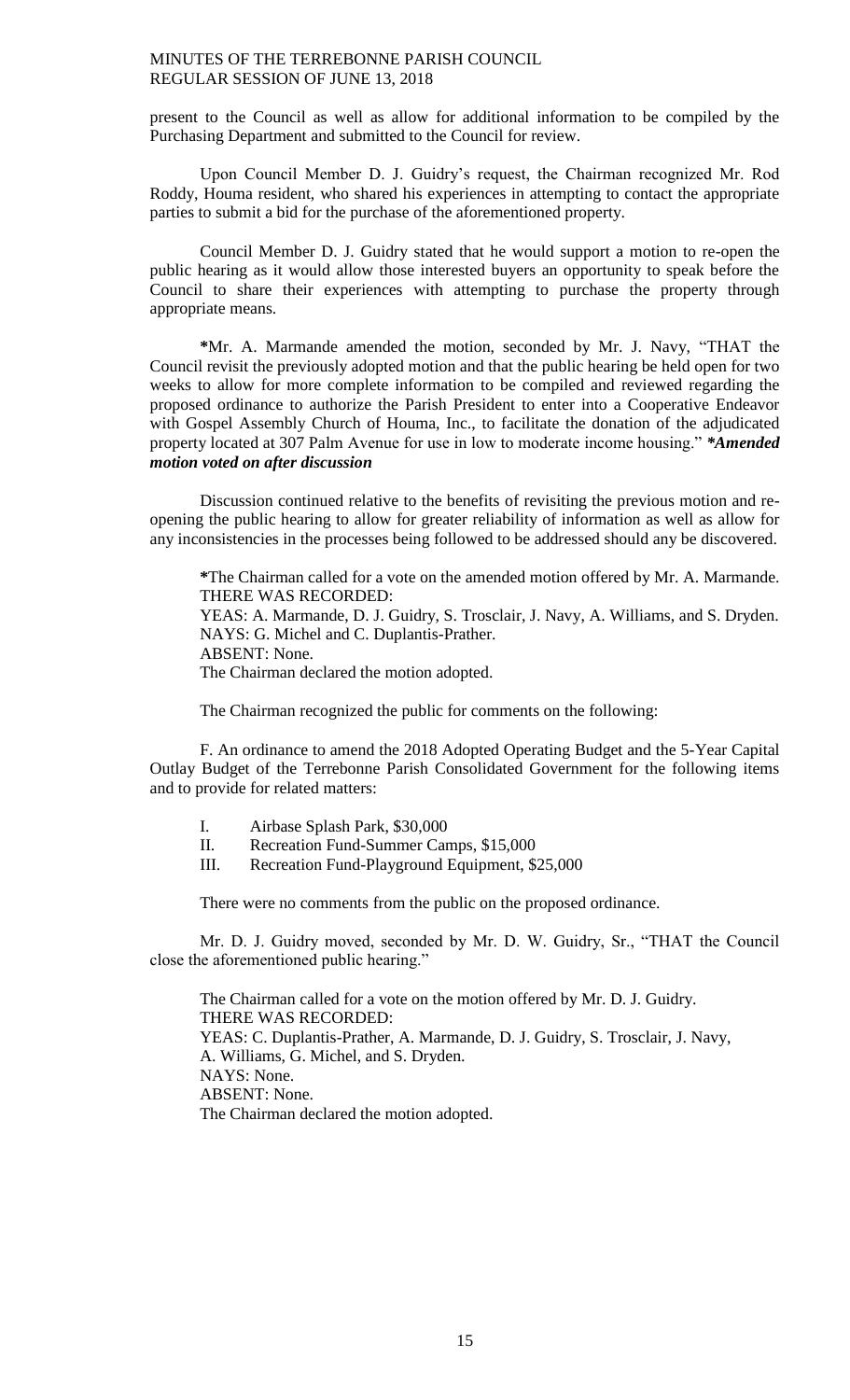| <b>OFFERED BY:</b>  | MR. D. J. GUIDRY |
|---------------------|------------------|
| <b>SECONDED BY:</b> | MS. A. WILLIAMS  |

### **ORDINANCE NO. 8970**

AN ORDINANCE TO AMEND THE 2018 ADOPTED OPERATING BUDGET AND THE 5-YEAR CAPITAL OUTLAY BUDGET OF THE TERREBONNE PARISH CONSOLIDATED GOVERNMENT FOR THE FOLLOWING ITEMS AND TO PROVIDE FOR RELATED MATTERS.

## **SECTION I**

- **I. AIRBASE SPLASH PARK, \$30,000**
- **II. RECREATION FUND-SUMMER CAMPS, \$15,000**

**III. RECREATION FUND-PLAYGROUND EQUIPMENT, \$25,000**

## **SECTION II**

**WHEREAS**, Administration is requesting funding for the Airbase Splash Park, and

**WHEREAS**, the funding source is from the Recreation Fund for \$30,000.

**NOW, THEREFORE BE IT FURTHER ORDAINED**, by the Terrebonne Parish Council, on behalf of the Terrebonne Parish Consolidated Government, that the 2018 Adopted Operating Budget and 5-Year Capital Outlay Budget be amended to recognize the funding of the Airbase Splash Park. (Attachment A)

## **SECTION III**

**WHEREAS**, Administration is requesting funding for the Terrebonne Parish Summer Camp Village East Program, and

**WHEREAS**, the funding source will be from the Recreation Fund land purchase account for \$15,000 to the Recreation Fund summer camp programs account.

**NOW, THEREFORE BE IT FURTHER ORDAINED**, by the Terrebonne Parish Council, on behalf of the Terrebonne Parish Consolidated Government, that the 2018 Adopted Operating Budget be amended to recognize the funding for the Summer Camp Programs. (Attachment B)

#### **SECTION IV**

**WHEREAS**, Administration is requesting to match funding for the Terrebonne Parish Recreation District #11 playground equipment at Shady Oaks Park, and

**WHEREAS**, the funding source will be from the Recreation Fund land purchase account for \$25,000 to the Recreation Fund other fees account.

**NOW, THEREFORE BE IT FURTHER ORDAINED**, by the Terrebonne Parish Council, on behalf of the Terrebonne Parish Consolidated Government, that the 2018 Adopted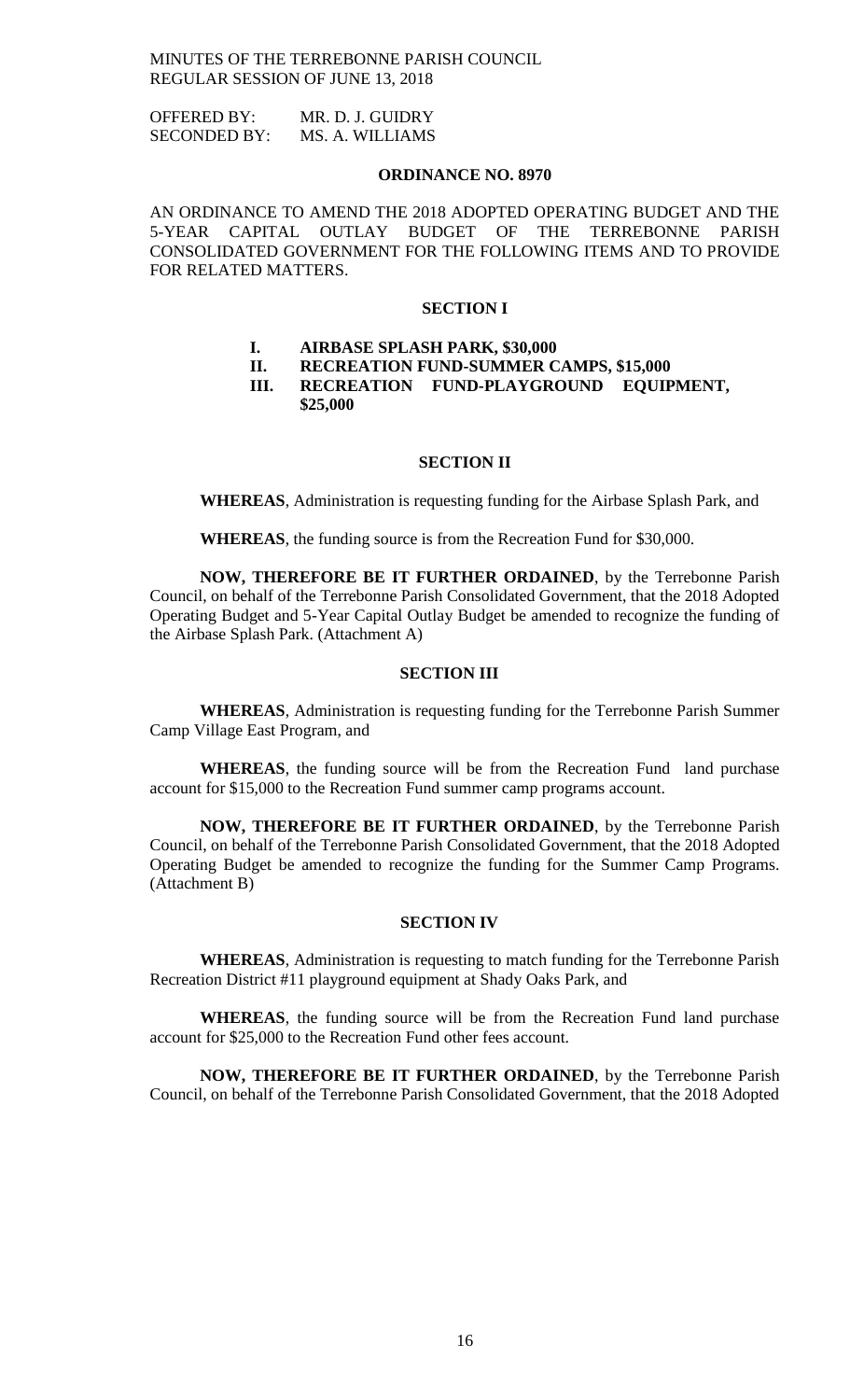Operating Budget be amended to recognize the funding for Terrebonne Parish Recreation District #11 playground equipment. (Attachment D)

### **SECTION V**

If any word, clause, phrase, section or other portion of this ordinance shall be declared null, void, invalid, illegal, or unconstitutional, the remaining words, clauses, phrases, sections and other portions of this ordinance shall remain in full force and effect, the provisions of this ordinance hereby being declared to be severable.

### **SECTION VI**

This ordinance shall become effective upon approval by the Parish President or as otherwise provided in Section 2-13(b) of the Home Rule Charter for a Consolidated Government for Terrebonne Parish, whichever occurs sooner.

This ordinance, having been introduced and laid on the table for at least two weeks, was voted upon as follows:

THERE WAS RECORDED: YEAS: C. Duplantis-Prather, D.W. Guidry, Sr., A. Marmande, D.J. Guidry, S. Trosclair, J. Navy, A. Williams G. Michel and S. Dryden. NAYS: None. NOT VOTING: None. ABSTAINING: None. ABSENT: None. The Chairman declared the ordinance adopted on this, the 13th day of June 2018.

# **ATTACHMENT A - Airbase Splash Park**

|                                      | 2018           |               |          |
|--------------------------------------|----------------|---------------|----------|
|                                      | <b>Adopted</b> | <b>Change</b> | Amended  |
|                                      |                |               |          |
| <b>Land Purchase</b>                 | 70,000         | (30,000)      | 40,000   |
| Transfer to Airbase Splash Park      |                | 30,000        | 30,000   |
| <b>Transfer from Recreation Fund</b> |                | (30,000)      | (30,000) |
| Airbase Splash Park                  | 225,000        | 30,000        | 255,000  |

## **ATTACHMENT B - Recreation Fund**

|                      | 2018           |               |         |
|----------------------|----------------|---------------|---------|
|                      | <b>Adopted</b> | <b>Change</b> | Amended |
|                      |                |               |         |
| <b>Land Purchase</b> | 40,000         | (15,000)      | 25,000  |
| <b>Summer Camps</b>  | 200,000        | 15,000        | 215,000 |

## **ATTACHMENT C - Recreation Fund**

|                      | 2018           |               |         |  |
|----------------------|----------------|---------------|---------|--|
|                      | <b>Adopted</b> | <b>Change</b> | Amended |  |
|                      |                |               |         |  |
| <b>Land Purchase</b> | 25,000         | (25,000)      |         |  |
| <b>Other Fees</b>    | 1,000          | 25,000        | 26,000  |  |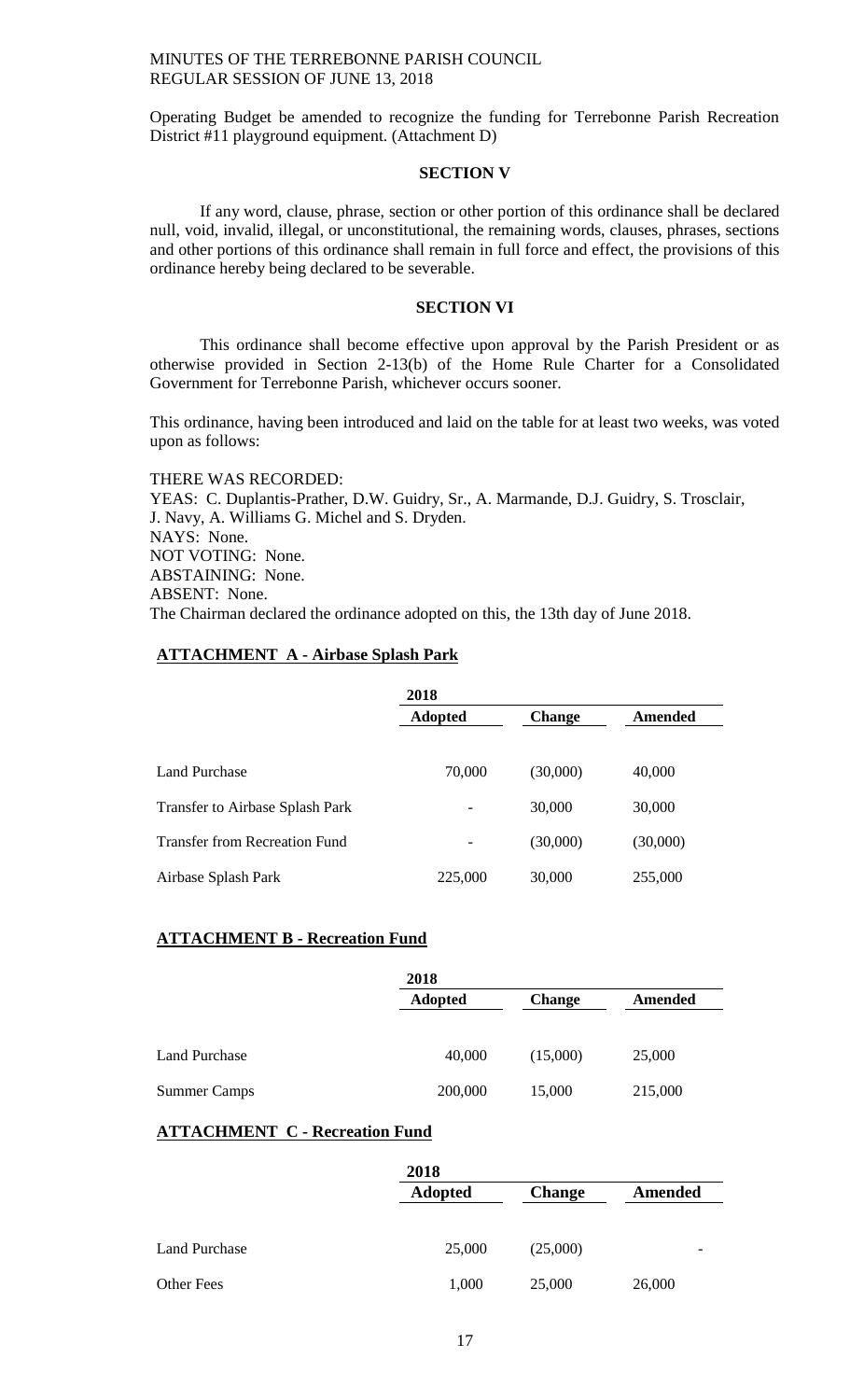Mr. D. J. Guidry moved, seconded by Mr. D. W. Guidry, Sr., "THAT the Council return to the regular order of business."

The Chairman called for a vote on the motion offered by Mr. D. J. Guidry. THERE WAS RECORDED: YEAS: C. Duplantis-Prather, A. Marmande, D. J. Guidry, S. Trosclair, J. Navy, A. Williams, G. Michel, and S. Dryden. NAYS: None. ABSENT: None. The Chairman declared the motion adopted.

The Chairman recognized Mr. Woodrow Parker, Morgan City resident, who asked to defer presenting his report until the next Council Meeting.

The Chairman recognized Mr. Matt Rookard, Terrebonne Economic Development Authority CEO, who gave a presentation to the Council regarding a branding initiative by TEDA (HT Sports) to attract athletic events that would be held at the Bayou Country Sports Complex and the Houma-Terrebonne Civic Center. The presentation also included details regarding a potential partnership agreement between TEDA, Terrebonne Parish Consolidated Government, and Recreation District No. 2, 3 for TEDA to take control of the complex to oversee its completion and operations as a source of economic growth for Terrebonne Parish.

Discussion ensued relative to the potential partnership agreement and concerns regarding the procedures required by the agreement in terms of control of the complex and finances associated with the complex.

Several Council Members shared their concerns regarding the effectiveness required of an organization that would manage the complex as an asset to Terrebonne Parish as a whole and shared their optimism for TEDA's ongoing support and cooperation as a promoter and advertiser for the complex as a venue for athletics and other recreational programming.

Discussion continued relative to the TEDA's capability to manage the complex as a source of tourism and economic development and TEDA's ongoing efforts toward accommodating the needs of local businesses. Mr. Rookard offered that TEDA would be looking to present to the Council their current programs and future plans so that the public would be more aware of TEDA's impact in the Parish.

The Chairman recognized Mr. Nicholas Hebert, TEDA Vice-President, who stated that much of TEDA's efforts have been in supporting capacities for local businesses and shared some of the potential avenues in future promotions that could be pursued.

The Chairman recognized Ms. Sian Guidry, Houma resident, who shared her concern regarding a recent incident and the non-adherence of drivers to the four-way stop at the intersection of St. Charles Street and Summerfield Street. She reported numerous issues regarding drivers that ignore the stop sign and other safety concerns with the Houma Police Department who have increased patrols at the area. She stated that she had security camera footage of the incident and others that she would be willing to share and that the HPD deputy who took her report regarding the incident suggested to her that she speak to the Council for additional assistance.

Council Member D. W. Guidry, Sr. thanked Ms. Guidry for voicing her concern and shared that he and Public Works Director David Rome were investigating the safety issue and suggested that re-striping the local roadways would assist in curbing the traffic violations that were the cause for public safety concerns. He then suggested having copies available of footage of the incidents for presenting to organizations for surveying. He then offered that a speed limit cart could be placed at her residence to track the traffic patterns which could assist in determining a cause for hazardous driving, should Ms. Guidry allow one to be place at her residence.

Ms. Guidry stated that she would agree to that or any other measure that she could assist with to help curb the hazardous driving and non-adherence to the stop sign.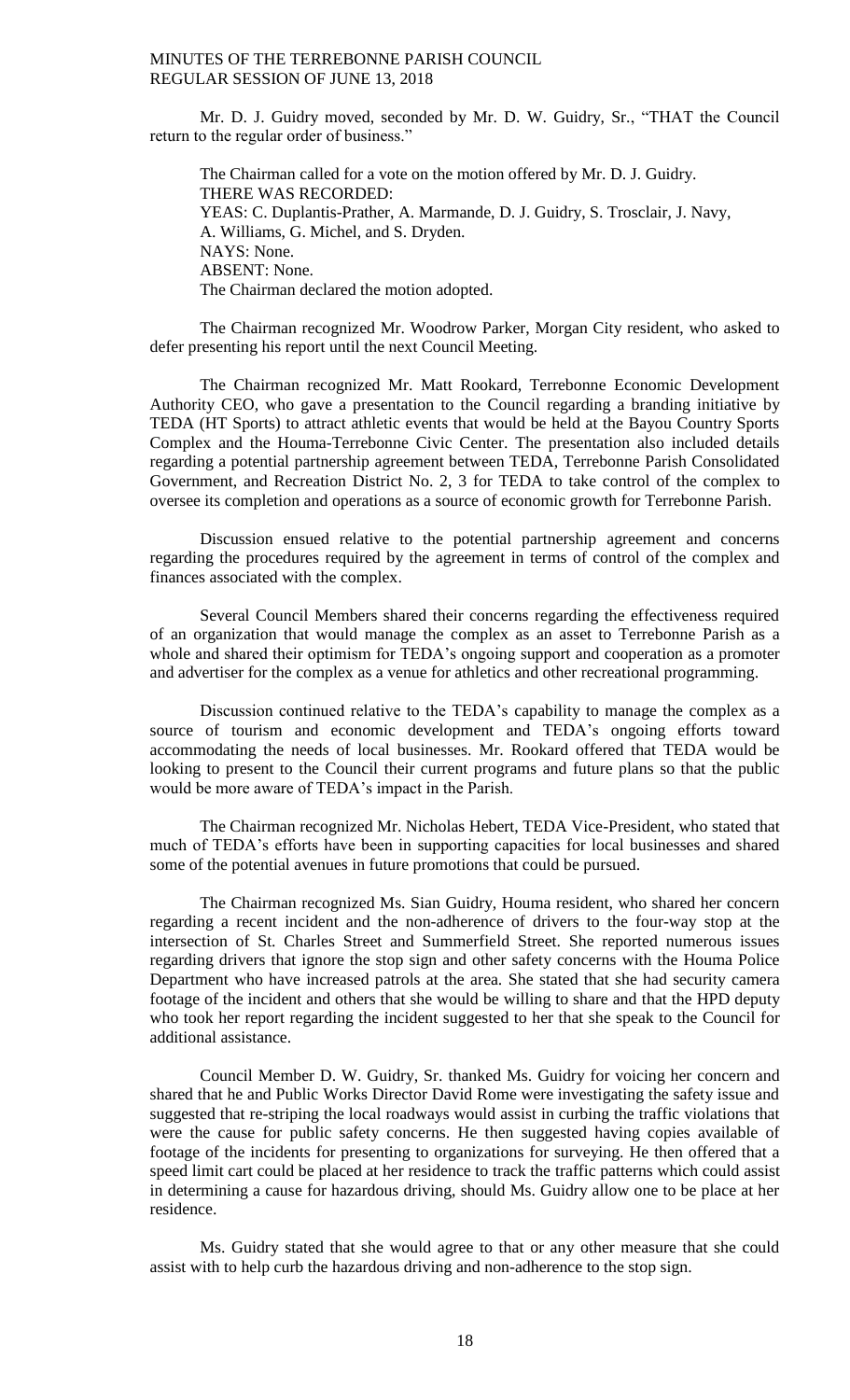The Chairman recognized Mr. Anthony Rainey, Sr., Gray resident, who shared his support for former Recreation Department Director Sterling Washington and his opinions regarding the events surrounding Mr. Washington's recent resignation. He suggested that the Council not accept the resignation until full details of the events associated with the resignation had been acquired.

The Chairman recognized Parish Manager M. Toups who shared his experiences on recent interviews with local news media outlets and his opinions on the coverage of the events by the local media. He shared his recent experiences with Mr. Washington then stated that he was not in favor of Mr. Washington's resignation.

Council Member S. Dryden clarified that his concern was toward improving the safety and security of the youth of Terrebonne Parish and suggested that individuals with criminal allegations or convictions should not participate in TPR activities until properly vetted or judged. He then clarified that a letter of resignation had been received by the Council that was not at the request of the Council.

Mr. Rainey then suggested that the Council consider opening a discussion with Mr. Washington and that the resignation not be accepted until such a discussion had taken place.

Council Member D. W. Guidry, Sr. clarified that the appointment of employees for Terrebonne Parish is the responsibility of the Parish President, not of the Parish Council. He then suggested that Mr. Rainey speak with the Parish President's office to share his concerns regarding the resignation.

Council Member J. Navy stated that he would also not accept Mr. Washington's resignation and commended Mr. Washington for his many years of service to the Parish. He then shared his concerns regarding new efforts for ensuring the safety and security of participants of TPR programs and what boundaries may exist for those who could participate in said programs.

The Chairman called for a report on the Budget and Finance Committee meeting held on June 11, 2018, whereupon the Committee Vice-Chairman, noting ratification of minutes calls public hearings on June 27, 2018, rendered the following:

# **BUDGET & FINANCE COMMITTEE**

### **JUNE 11, 2018**

The Vice-Chairman, Dirk J. Guidry, called the Budget & Finance Committee meeting to order at 5:35 p.m. in the Terrebonne Parish Council Meeting Room with an Invocation offered by Committee Member C. Duplantis-Prather and the Pledge of Allegiance led by Committee Member D. W. Guidry, Sr. Upon roll call, Committee Members recorded as present were: C. Duplantis-Prather, D. W. Guidry, Sr., A. Marmande, D. J. Guidry, S. Trosclair, J. Navy, G. Michel and S. Dryden. Committee Member A. Williams was recorded as entering the proceeding at 5:45 p.m. A quorum was declared present.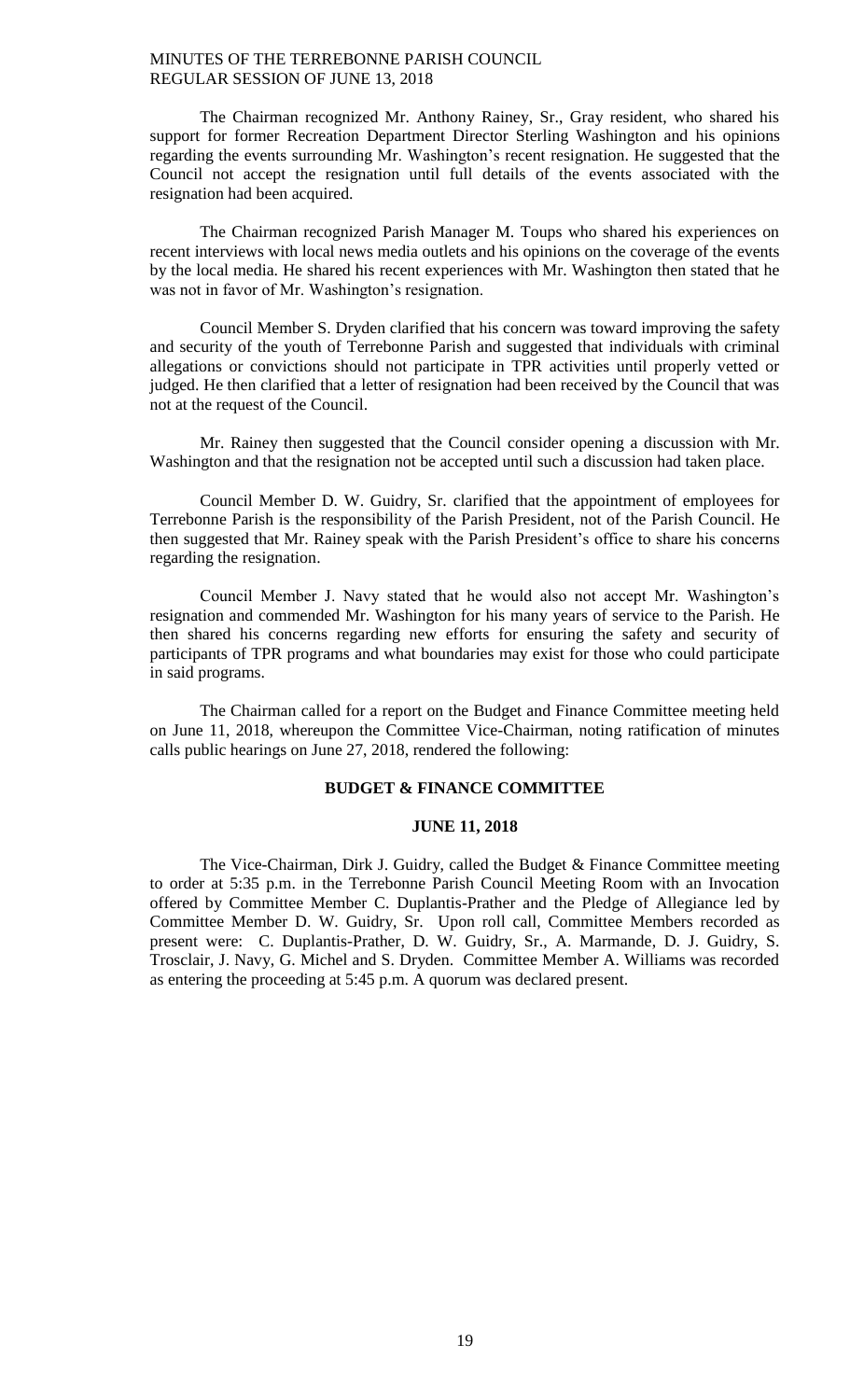OFFERED BY: MR. A. MARMANDE SECONDED BY: MR. S. DRYDEN

## **RESOLUTION NO. 18-212**

**WHEREAS**, on May 25, 2018 bids were received by the Terrebonne Parish Consolidated Government for Bid 18-DRA-21 Purchase of Used Emergency Generators for the Forced Drainage Division of the Public Works Department, and

**WHEREAS,** after careful review by the Purchasing Division, Carl Ledet, Forced Drainage Superintendent, and David Rome, Public Works Director, it has been determined that the sole bid of Hugg & Hall Equipment must be rejected for failure to comply with the "Instruction for Bidders", and

**WHEREAS,** Parish Administration has concurred with the recommendation that the bid of Hugg & Hall Equipment be rejected for Bid 18-DRA-21 Purchase of Used Emergency Generators and authorizes rebid at a later date as per the attached documents, and

**NOW, THEREFORE BE IT RESOLVED** by the Terrebonne Parish Council (Budget & Finance Committee), on behalf of the Terrebonne Parish Consolidated Government that the recommendation of Parish Administration be accepted and the aforementioned bid be rejected and rebid at a later date as per attached documents

## **THERE WAS RECORDED:**

YEAS: C. Duplantis-Prather, D. W. Guidry, Sr., A. Marmande, D. J. Guidry, S. Trosclair, J. Navy, G. Michel, and S. Dryden. NAYS: None. ABSTAINING: None. ABSENT: A. Williams. The Chairwoman declared the resolution adopted on this the 11th day of June 2018.

\* \* \* \* \* \* \* \* \*

Mr. G. Michel moved, seconded by Mr. S. Dryden, "THAT, the Budget & Finance Committee introduce an ordinance to declare as surplus twenty-eight (28) tax properties adjudicated to the Terrebonne Parish Consolidated Government and to acquire authorization to dispose of said properties in accordance with LA R.S. 47:2196; and call a public hearing on said matters on Wednesday, June 27, 2018 at 6:30 p.m."

- 1. 2793 West Park Ave.
- 2. 275 Fieldcrest Dr.
- 3. 225-A Royce St.
- 4. 225 Kraemer St.
- 5. 509 Westview Dr.
- 6. 316 Authement St.
- 7. 117 Banks Ave.
- 8. 580 New Orleans Blvd.
- 9. 134-B Samuel St.
- 10. 1128 Daspit St.
- 11. 9121 Main St.
- 12. 302 Jackson St.
- 13. 2602 Madge St.
- 14. 603 Garnet St.
- 15. 136 King St.
- 16. 407 Hibernia Pl.
- 17. 7356 Shrimpers Row
- 18. 7232 Shrimpers Row
- 19. 6995 Grand Caillou Rd.
- 20. 6364 Shrimpers Row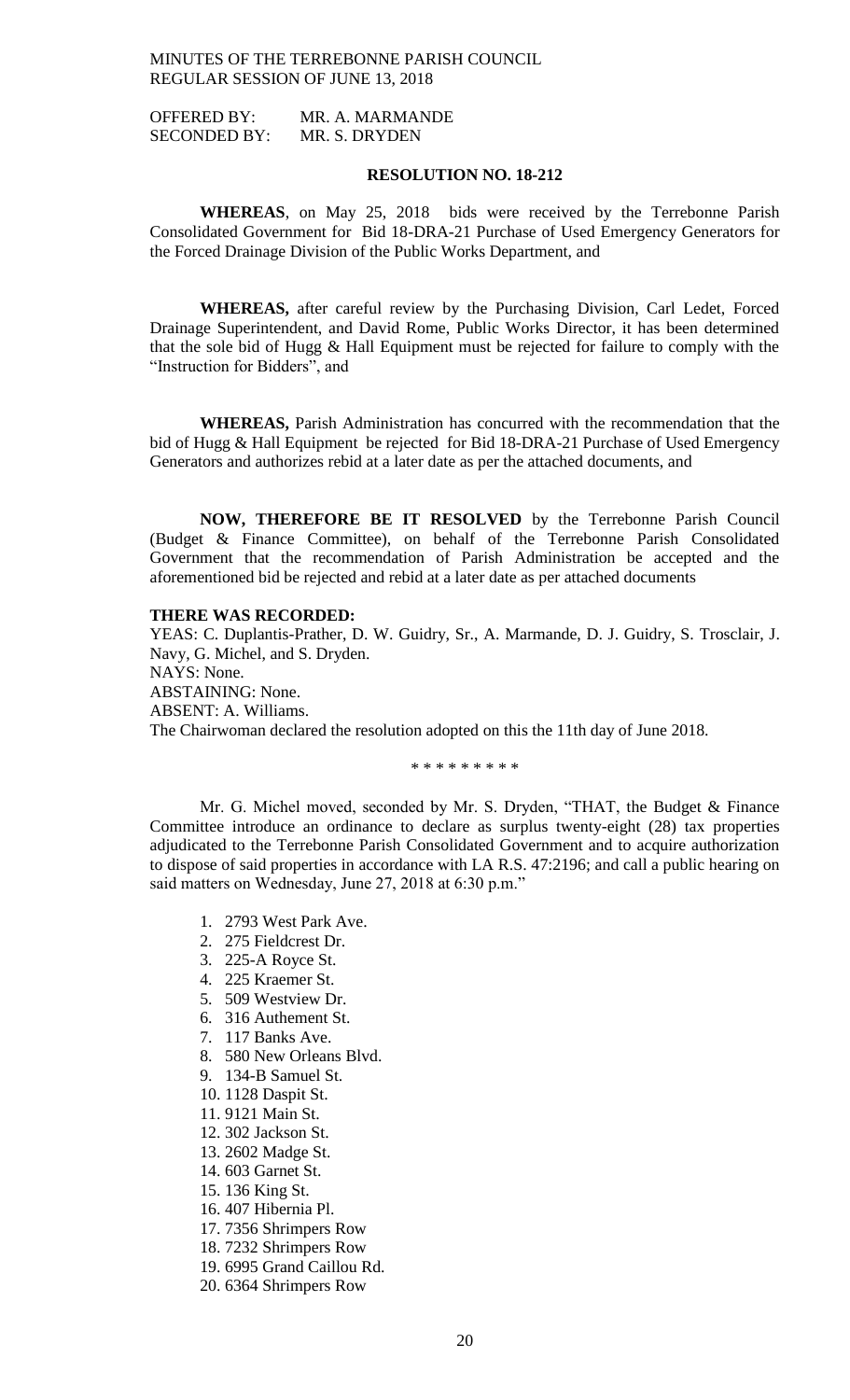> 21. 131 Orange St. 22. 130 Judith St. 23. 4865 Bayouside Sr. 24. 4862 Hwy. 56 25. 103 Green St. 26. 3318 Grand Caillou Rd. 27. 2794 West Park Ave. 28. 2797 West Park Ave.

The Vice-Chairman called for the vote on the motion offered by Mr. G. Michel. THERE WAS RECORDED: YEAS: C. Duplantis-Prather, D. W. Guidry, Sr., A. Marmande, D. J. Guidry, S. Trosclair, J. Navy, G. Michel and S. Dryden. NAYS: None. ABSENT: A. Williams. The Vice-Chairman declared the motion adopted.

Upon questioning from Committee Member J. Navy regarding the online property bid process, Chief Finance Officer K. Mauldin explained that the percentage of the property owned by the bidder depends on the percentage of the adjudicated property that the parish owns. She stated that the parish may not own 100% of the property and there is a three year redemptive period in which at that time, the original owner has the opportunity to reclaim the property.

Mr. J. Navy moved, seconded by Mr. D. W. Guidry, Sr., "THAT, the Budget & Finance Committee introduce an ordinance to declare as surplus a tax property located at 432 Authement Street adjudicated to the Terrebonne Parish Consolidated Government and to acquire authorization to dispose of said property in accordance with LA R.S. 47:2196; and call a public hearing on said matter on Wednesday, June 27, 2018 at 6:30 p.m."

The Vice-Chairman called for the vote on the motion offered by Mr. J. Navy. THERE WAS RECORDED: YEAS: C. Duplantis-Prather, D. W. Guidry, Sr., A. Marmande, D. J. Guidry, S. Trosclair, J. Navy, G. Michel and S. Dryden. NAYS: None. ABSENT: A. Williams. The Vice-Chairman declared the motion adopted.

Mr. D. W. Guidry, Sr. moved, seconded by Mr. S. Dryden, "THAT, the Budget & Finance Committee introduce an ordinance to declare as surplus a tax property located at 115 Napa Street adjudicated to the Terrebonne Parish Consolidated Government and to acquire authorization to dispose of said property in accordance with LA R.S. 47:2196; and call a public hearing on said matter on Wednesday, June 27, 2018 at 6:30 p.m."

The Vice-Chairman called for the vote on the motion offered by Mr. D. W. Guidry, Sr. THERE WAS RECORDED:

YEAS: C. Duplantis-Prather, D. W. Guidry, Sr. A. Marmande, D. J. Guidry, S. Trosclair, J. Navy, G. Michel and S. Dryden. NAYS: None. ABSENT: A. Williams.

The Vice-Chairman declared the motion adopted.

Mr. J. Navy moved, seconded by Mr. G. Michel, "THAT, the Budget & Finance Committee introduce an ordinance to declare as surplus a tax property located at 136 Banks Ave. adjudicated to the Terrebonne Parish Consolidated Government and to acquire authorization to dispose of said property in accordance with LA R. S. 47:2196; and call a public hearing on said matter on Wednesday, June 27, 2018 at 6:30 p.m."

The Vice-Chairman called for the vote on the motion offered by Mr. J. Navy. THERE WAS RECORDED:

YEAS: C. Duplantis-Prather, D. W. Guidry, Sr., A. Marmande, D. J. Guidry, S. Trosclair, J. Navy, G. Michel and S. Dryden.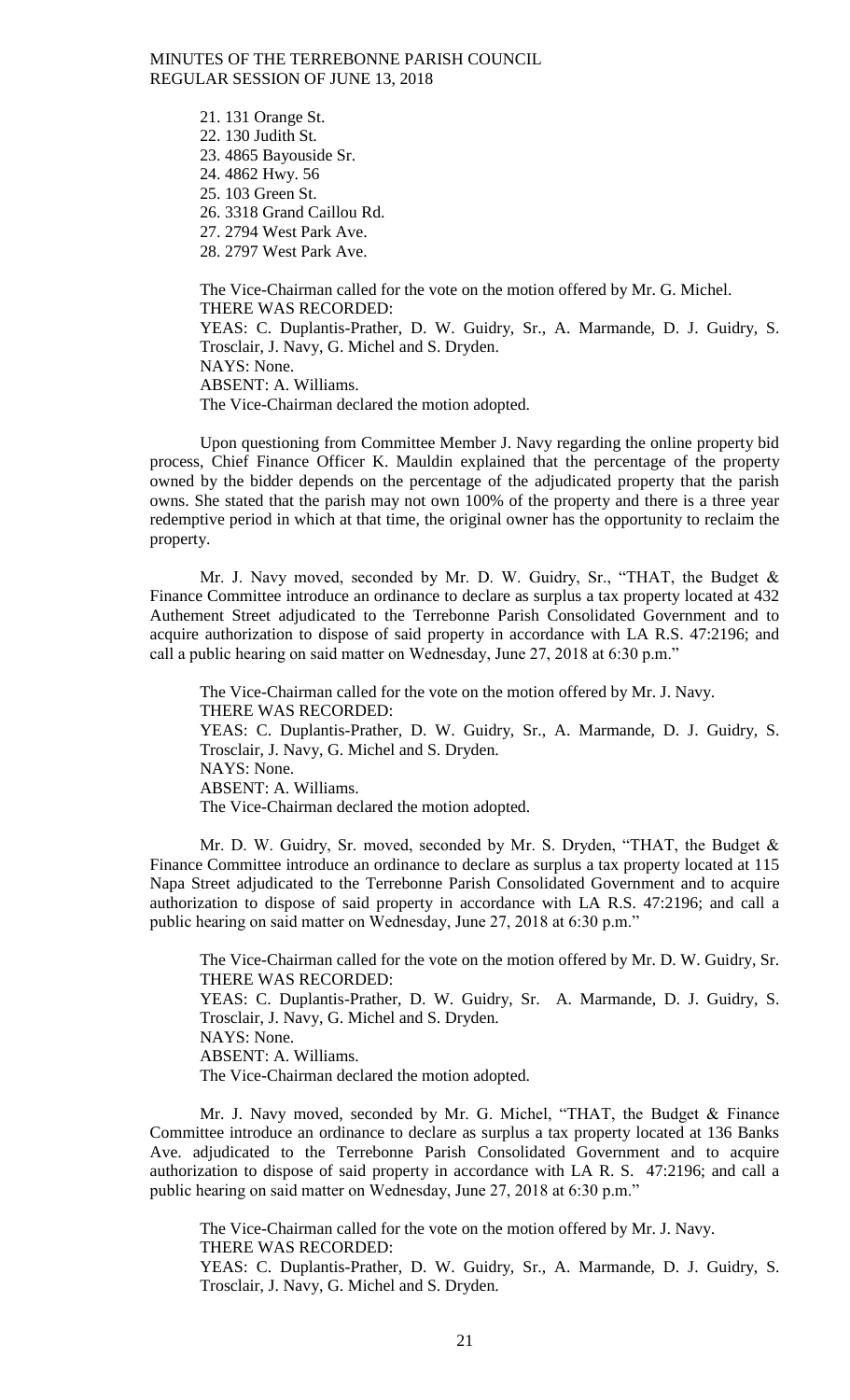> NAYS: None. ABSENT: A. Williams. The Vice-Chairman declared the motion adopted.

> > \* \* \* \* \* \* \* \* \*

OFFERED BY: MR. G. MICHEL SECONDED BY: MR. J. NAVY

#### **RESOLUTION NO. 18-213**

## A RESOLUTION AUTHORIZING CONTRACTING WITH BRENNTAG SOUTHWEST, INC. FOR THE PURCHASE OF LIQUID CHLORINE GAS IN ONE (1) TON CONTAINERS.

**WHEREAS**, on May 3, 2017, bids were obtained by the Terrebonne Parish Consolidated Waterworks District One for the purpose of purchasing liquid chlorine gas in one (1) ton containers for a period of two (2) years, and

**WHEREAS**, after careful review by Parish Administration it has been determined that the bid price of Six Hundred Nine Dollars and Zero Cents (\$609.00) per ton from Brenntag Southwest, Inc. for the purchase of liquid chlorine gas in one (1) ton containers should be accepted as per the attached documents, and

**WHEREAS,** the Parish Finance Department has verified that funds are budgeted in the 2018 Budget under Account Number 310-432-8235-01 for the purchase of fifty (50) tons of liquid chlorine gas in one (1) ton containers, and

**WHEREAS**, based upon these supporting recommendations, the Public Works Department/Pollution Control Division recommends the award of the estimated purchase of fifty (50) tons of liquid chlorine gas at a total cost of Thirty Thousand, Four Hundred Fifty Dollars and Zero Cents (\$30,450.00) as per the attached documents.

**NOW THEREFORE BE IT RESOLVED**, that the Terrebonne Parish Council (Budget and Finance Committee), on behalf of the Terrebonne Parish Consolidated Government, awards the above mentioned Purchase of liquid chlorine in one (1) ton cylinders to Brenntag Southwest, Inc. and that the Parish President and all other appropriate parties be, and they are hereby, authorized to execute any and all contract documents associated herewith.

#### **THERE WAS RECORDED:**

YEAS: C. Duplantis-Prather, D. W. Guidry, Sr., A. Marmande, D. J. Guidry, S. Trosclair, J. Navy, G. Michel, and S. Dryden. NAYS: None. ABSTAINING: None. ABSENT: A. Williams. The Chairwoman declared the resolution adopted on this the 11th day of June 2018.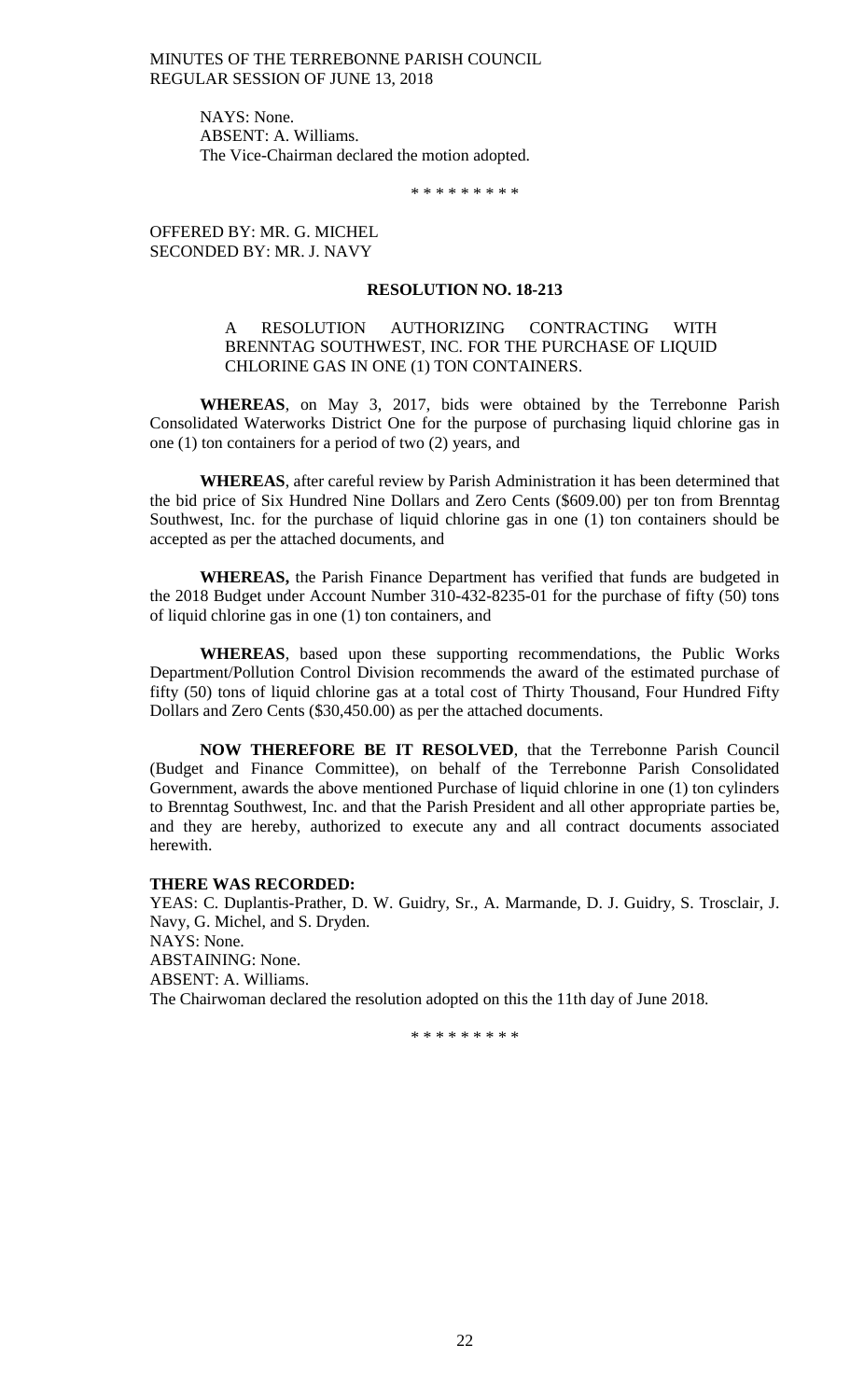OFFERED BY: MS. C. DUPLANTIS-PRATHER SECONDED BY: MR. J. NAVY

## **RESOLUTION NO. 18-214**

A RESOLUTION IN ACCORDANCE WITH SECTION 21-90 OF THE TERREBONNE PARISH CODE OF ORDINANCES TO APPROVE MONETARY SPENDING FOR A PROJECT, CONTRACT OR PURCHASE WHICH LOUISIANA LAW REQUIRES BE LET FOR BID OR AWARDED THROUGH A REQUEST FOR PROPOSALS PROCESS, AS PROPOSED BY TERREBONNE PARISH RECREATION DISTRICT NO. 11 FOR PURCHASE AND INSTALLTION OF PLAYGROUND EQUIPMENT, CONCRETE AND POURED IN PLACE FALL PROTECTION AT SHADY OAKS PLAYGROUND.

**WHEREAS**, Section 21-90 of the Terrebonne Parish Code of Ordinances requires each recreation district within Terrebonne Parish to obtain Terrebonne Parish Council approval by resolution for "any monetary spending . . . which Louisiana law requires be let out for bid or be awarded through a request for proposals process";

**WHEREAS**, on May 26, 2018, in accordance with Section 21-90, Terrebonne Parish Recreation District Number 11 submitted its request for this Council's approval for the project, contract, or purchase as further described in the attachments to this resolution;

**WHEREAS**, The Board of the said District advises that the project, contract, or purchase, as proposed, is one which Louisiana law requires be let out for bid or be awarded through a request for proposals process, and, therefore, requests approval via resolution by the Terrebonne Parish Council prior to any action by the District Board; and

**WHEREAS**, the Terrebonne Parish Council finds the project, contract, or purchase, as proposed and attached hereto, to be acceptable; and

**NOW THEREFORE, BE IT RESOLVED** that the Terrebonne Parish Council approves the project, contract, or purchase as proposed by and for Terrebonne Parish Recreation District No. 11, and directs the District Board to comply with all local, state, and federal laws and regulations when managing the said project, contract, or purchase.

#### **THERE WAS RECORDED:**

YEAS: C. Duplantis-Prather, D. W. Guidry, Sr., A. Marmande, D. J. Guidry, S. Trosclair, J. Navy, G. Michel, and S. Dryden. NAYS: None. ABSTAINING: None. ABSENT: A. Williams. The Chairwoman declared the resolution adopted on this the 11th day of June 2018.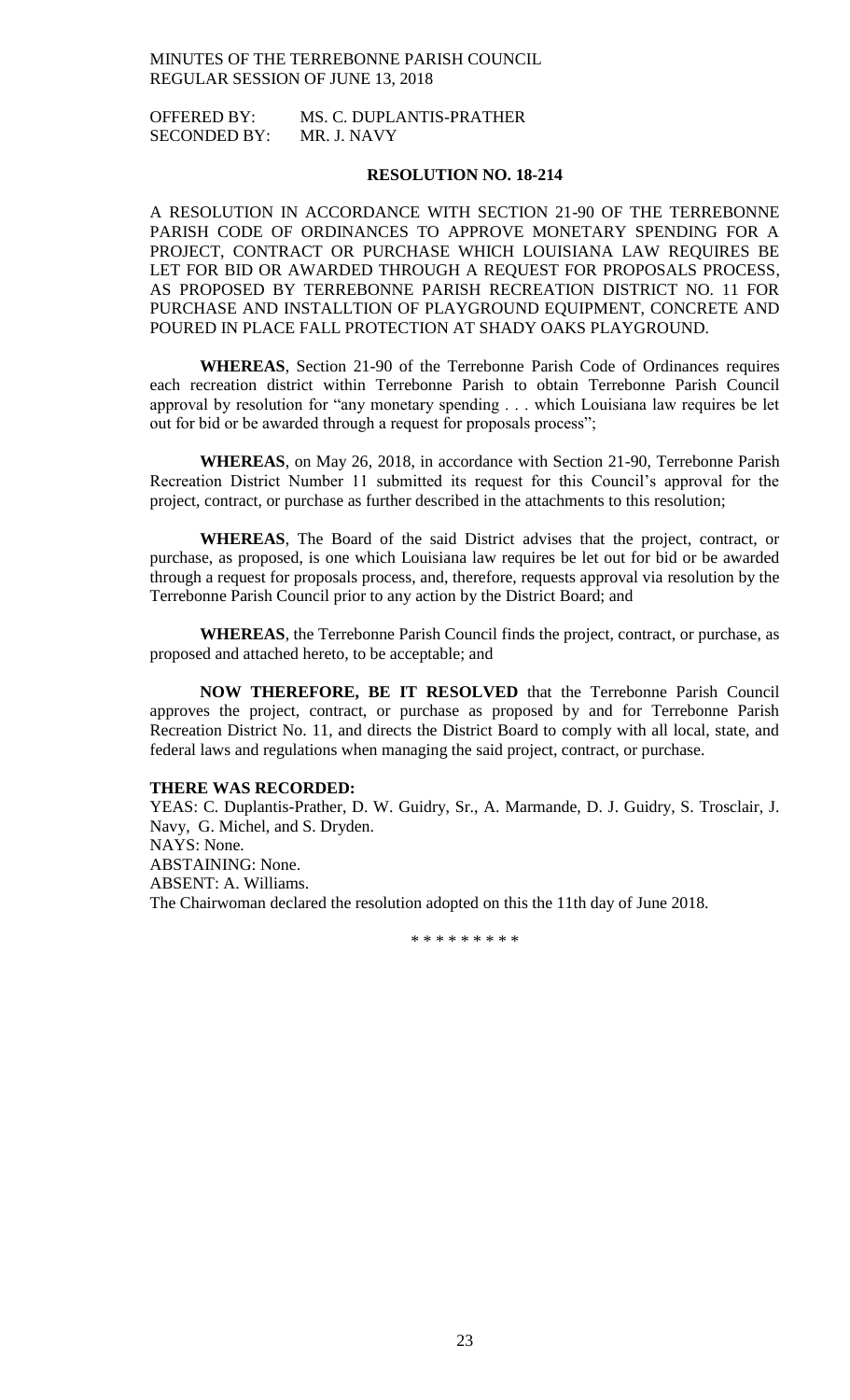OFFERED BY: MR. J. NAVY SECONDED BY: MS. C. DUPLANTIS-PRATHER

### **RESOLUTION NO. 18-215**

A RESOLUTION IN ACCORDANCE WITH SECTION 21-90 OF THE TERREBONNE PARISH CODE OF ORDINANCES TO APPROVE MONETARY SPENDING FOR A PROJECT, CONTRACT OR PURCHASE WHICH LOUISIANA LAW REQUIRES BE LET FOR BID OR AWARDED THROUGH A REQUEST FOR PROPOSALS PROCESS, AS PROPOSED BY TERREBONNE PARISH RECREATION DISTRICT NO. 11 FOR APPROVAL OF QUOTE FROM BONOMO FENCING TO REPLACE FENCE AT AUTHEMENT ST. PARK

**WHEREAS**, Section 21-90 of the Terrebonne Parish Code of Ordinances requires each recreation district within Terrebonne Parish to obtain Terrebonne Parish Council approval by resolution for "any monetary spending . . . which Louisiana law requires be let out for bid or be awarded through a request for proposals process";

**WHEREAS,** on May 26, 2018, in accordance with Section 21-90, Terrebonne Parish Recreation District Number 11 submitted its request for this Council's approval for the project, contract, or purchase as further described in the attachments to this resolution;

**WHEREAS**, The Board of the said District advises that the project, contract, or purchase, as proposed, is one which Louisiana law requires be let out for bid or be awarded through a request for proposals process, and, therefore, requests approval via resolution by the Terrebonne Parish Council prior to any action by the District Board; and

**WHEREAS**, the Terrebonne Parish Council finds the project, contract, or purchase, as proposed and attached hereto, to be acceptable; and

**NOW THEREFORE, BE IT RESOLVED** that the Terrebonne Parish Council approves the project, contract, or purchase as proposed by and for Terrebonne Parish Recreation District No. 11, and directs the District Board to comply with all local, state, and federal laws and regulations when managing the said project, contract, or purchase.

#### **THERE WAS RECORDED:**

YEAS: C. Duplantis-Prather, D. W. Guidry, Sr., A. Marmande, D. J. Guidry, S. Trosclair, J. Navy, G. Michel, and S. Dryden. NAYS: None. ABSTAINING: None. ABSENT: A. Williams. The Chairwoman declared the resolution adopted on this the 11th day of June 2018.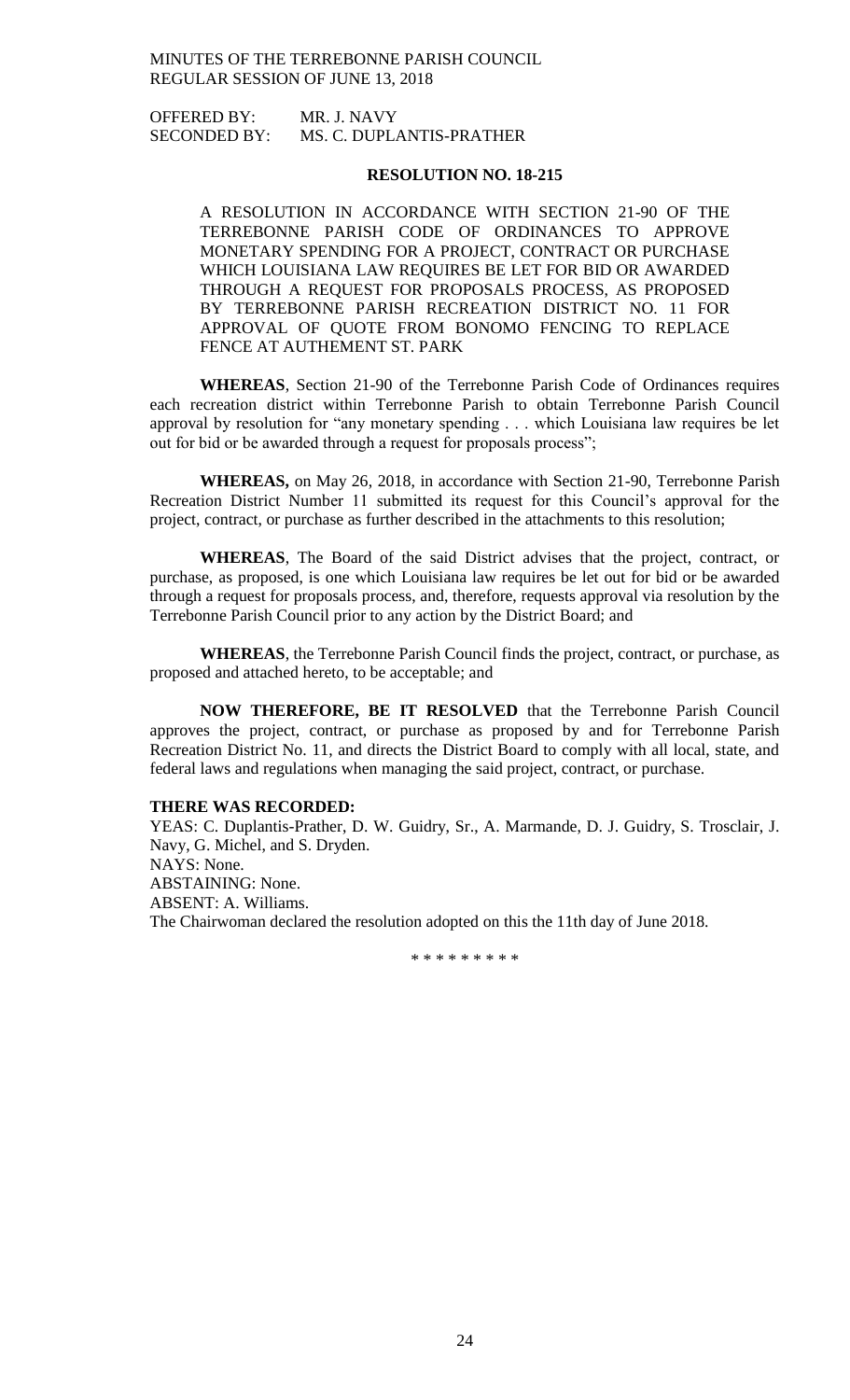OFFERED BY: MR. J. NAVY SECONDED BY: MS. C. DUPLANTIS-PRATHER

### **RESOLUTION NO. 18-216**

A RESOLUTION IN ACCORDANCE WITH SECTION 21-90 OF THE TERREBONNE PARISH CODE OF ORDINANCES TO APPROVE MONETARY SPENDING FOR A PROJECT, CONTRACT OR PURCHASE WHICH LOUISIANA LAW REQUIRES BE LET FOR BID OR AWARDED THROUGH A REQUEST FOR PROPOSALS PROCESS, AS PROPOSED BY TERREBONNE PARISH RECREATION DISTRICT NO. 11 FOR APPROVAL TO CONSTRUCT FENCE AT BAKSETBALL COURTS AT MECHANICVILLE

**WHEREAS**, Section 21-90 of the Terrebonne Parish Code of Ordinances requires each recreation district within Terrebonne Parish to obtain Terrebonne Parish Council approval by resolution for "any monetary spending . . . which Louisiana law requires be let out for bid or be awarded through a request for proposals process";

**WHEREAS,** on June 6, 2018, in accordance with Section 21-90, Terrebonne Parish Recreation District Number 11 submitted its request for this Council's approval for the project, contract, or purchase as further described in the attachments to this resolution;

**WHEREAS,** The Board of the said District advises that the project, contract, or purchase, as proposed, is one which Louisiana law requires be let out for bid or be awarded through a request for proposals process, and, therefore, requests approval via resolution by the Terrebonne Parish Council prior to any action by the District Board; and

**WHEREAS**, the Terrebonne Parish Council finds the project, contract, or purchase, as proposed and attached hereto, to be acceptable; and

**NOW THEREFORE, BE IT RESOLVED** that the Terrebonne Parish Council approves the project, contract, or purchase as proposed by and for Terrebonne Parish Recreation District No. 11, and directs the District Board to comply with all local, state, and federal laws and regulations when managing the said project, contract, or purchase.

#### **THERE WAS RECORDED:**

YEAS: C. Duplantis-Prather, D. W. Guidry, Sr., A. Marmande, D. J. Guidry, S. Trosclair, J. Navy, G. Michel, and S. Dryden. NAYS: None. ABSTAINING: None. ABSENT: A. Williams. The Chairwoman declared the resolution adopted on this the 11th day of June 2018.

\* \* \* \* \* \* \* \* \*

Mr. S. Trosclair moved, seconded by Mr. A. Marmande, "THAT, the Budget & Finance Committee introduce an ordinance to amend the 2018 Adopted Operating Budget OF the Terrebonne Parish Consolidated Government for the following items and to provide for related matters.

I. Series 2018A Taxable Sales Refunding Bonds, Series 2018B Sales Tax Bonds (Morganza Levee), \$60,008,448

and call a public hearing on said matter on June 27, 2018 at 6:30 p.m."

The Vice-Chairman called for the vote on the motion offered by Mr. S. Trosclair. THERE WAS RECORDED: YEAS: C. Duplantis-Prather, D. W. Guidry, Sr., A. Marmande, D. J. Guidry, S. Trosclair, J. Navy, G. Michel and S. Dryden. NAYS: None. ABSENT: A. Williams.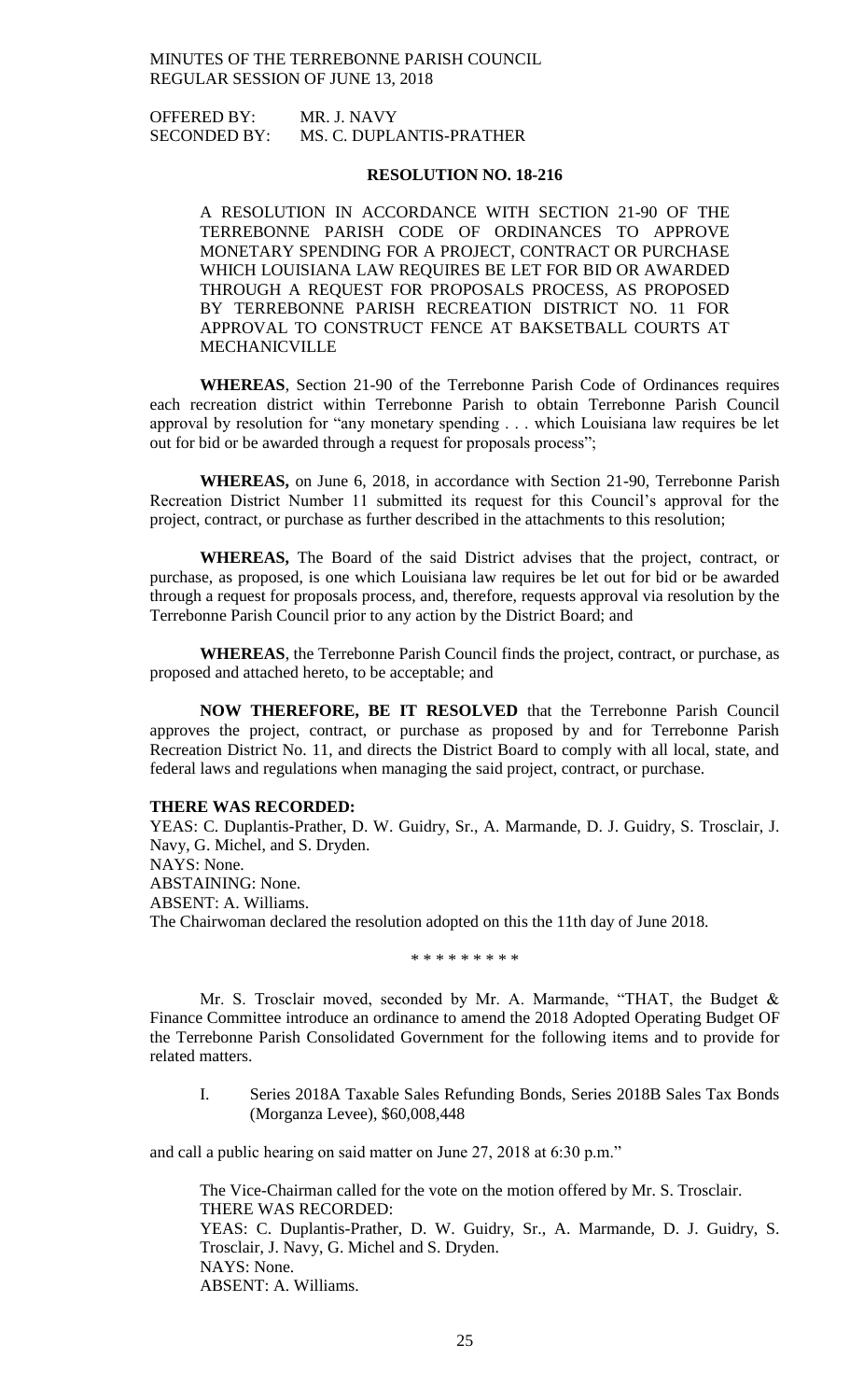The Vice-Chairman declared the motion adopted.

# *Committee Member A. Williams is recorded as entering the proceedings at this time (5:45 p.m.)*

Mr. A. Marmande moved, seconded by Mr. S. Dryden, "THAT, the Budget & Finance Committee introduce an ordinance to amend the 2018 Adopted Operating Budget and the 5- Year Capital Outlay of the Terrebonne Parish Consolidated Government for the following drainage projects from the proceeds of the Drainage Sales Tax Revenue Bonds, Series 2018.

- I. Series 2018, Sales Tax Bonds (Drainage), \$15,170,000
- II. Petit Caillou Lock System at Boudreaux Canal, \$9,350,000
- III. Valhi Levee Pump Station with Sluice Gates, \$1,400,000
- IV. Bayou Terrebonne at Montegut Lock System, \$1,043,820
- V. Land for Retention Pond (Alma St. area), \$200,000
- VI. Various portable pump stations, \$502,000
- VII. Elliot Jones Canal Pump Station, \$798,295
- VIII. Various back-up generators, \$720,000
- IX. 1-1A Drainage Project (Environmental and Freshwater Control pump station at North Equity Blvd.) \$300,000
- X. Miscellaneous Drainage projects (pumps, culver improvements), \$685,885

and call a public hearing on said matter on June 27, 2018 at 6:30 p.m."

The Vice-Chairman called for the vote on the motion offered by Mr. A. Marmande. THERE WAS RECORDED: YEAS: C. Duplantis-Prather, D. W. Guidry, Sr., A. Marmande, D. J. Guidry, S. Trosclair, J. Navy, A. Williams, G. Michel and S. Dryden. NAYS: None. ABSENT: None. The Vice-Chairman declared the motion adopted.

Several Committee Members thanked Parish President G. Dove and Administration for their hard work on obtaining funding for the construction of lock systems and pump stations throughout Terrebonne Parish; noting that getting the aforementioned project completed reduces flooding during a rain storm or hurricane event.

Parish President G. Dove thanked the Council for all of their support on the aforementioned projects and explained that the Corps of Engineers has recently granted the permits needed to begin construction on the projects. He explained that the construction lock systems and improving pump stations prevents flooding in the coastal parts of the parish.

Ms. C. Duplantis-Prather moved, seconded by Mr. D. W. Guidry, Sr., "THAT, the Budget & Finance Committee introduce an ordinance to amend the 2018 Adopted Operating Budget and the Five Year Capital Outlay Budget of the Terrebonne Parish Consolidated Government for the following items and to provide for related matters.

- I. Sewerage Department, \$1,820,000
- II. Sewerage Department, \$158,039

and call a public hearing on said matter on June 27, 2018 at 6:30 p.m."

The Vice-Chairman called for the vote on the motion offered by Ms. C. Duplantis-Prather. THERE WAS RECORDED: YEAS: C. Duplantis-Prather, D. W. Guidry, Sr., A. Marmande, D. J. Guidry, S. Trosclair, A. Williams, G. Michel and S. Dryden. NAYS: None. ABSENT: J. Navy. The Vice-Chairman declared the motion adopted.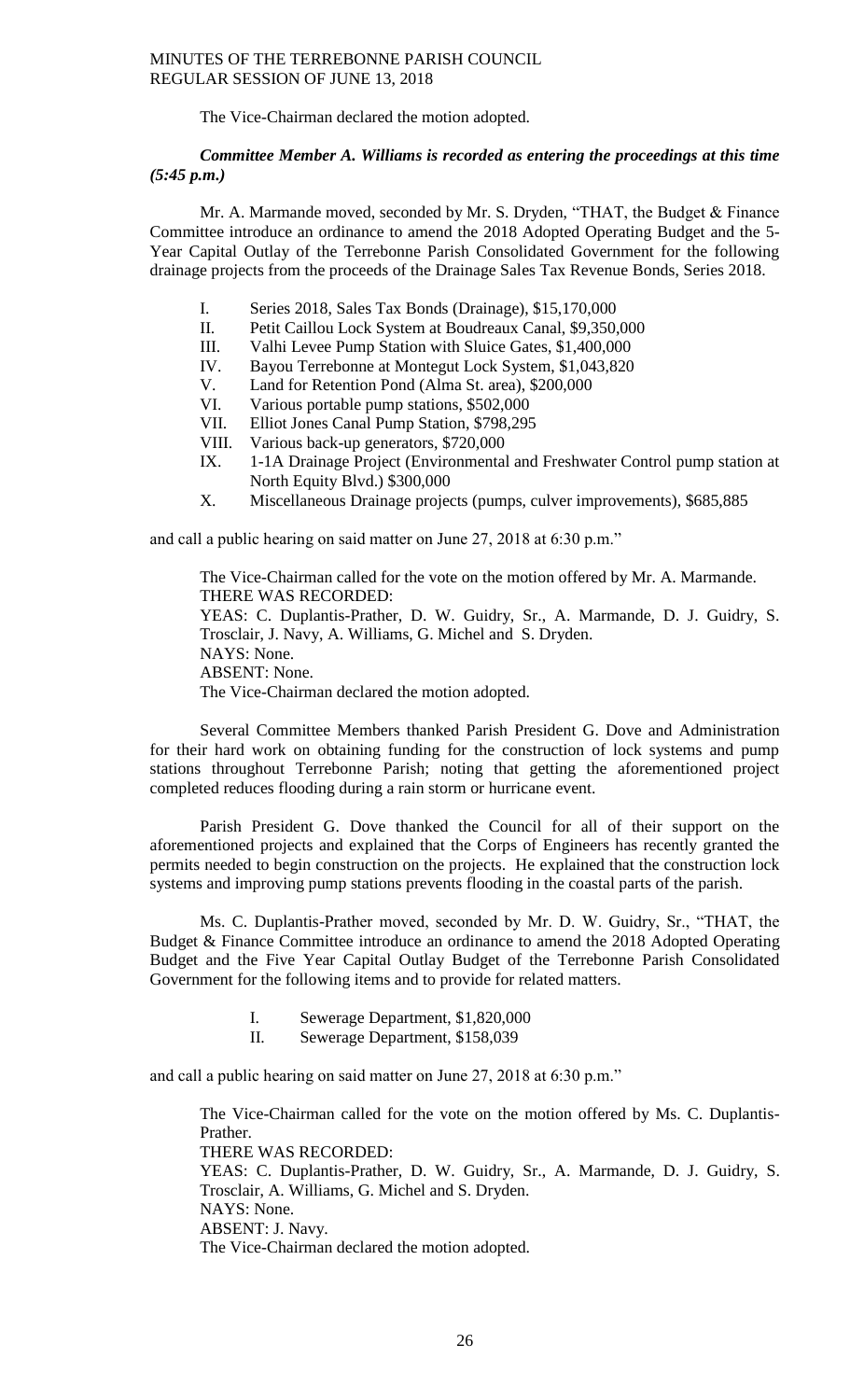OFFERED BY: MR. G. MICHEL SECONDED BY: MS. A. WILLIAMS

### **RESOLUTION NO. 18-216A**

A RESOLUTION AUTHORIZING THE PARISH PRESIDENT TO EXECUTE A COOPERATIVE ENDEAVOR AGREEMENT BETWEEN TERREBONNE PARISH GOVERNMENT AND THE APPROVED CATERING COMPANIES AT THE HOUMA-TERREBONNE CIVIC CENTER FOR ONE YEAR.

**WHEREAS**, Article VII, Section 14 of the Louisiana Constitution provides that "For a public purpose, political subdivisions of the state or political corporations may engage in cooperative endeavors with each other, with the United States or its agencies, or with any public or private association, corporation or individual"; and

**WHEREAS**, Resolution# 10-289 authorized the Parish President to enter into a three year professional services agreement with Premier Catering & Events Inc., RGR, Inc./DBA Heads & Tails Catering and Cannatas Supermarket Inc. and Resolution# 14-335 authorized the same for JFK Enterprises of Lafourche/DBA Cashio's 360 Catering, and

**WHEREAS**, the contract allows for one-year renewals thereafter, and

**WHEREAS**, these four caterers and the Houma-Terrebonne Civic Center Management wish to renew the professional service agreement for one year, and

**WHEREAS**, these four caterers have provided quality and value to the clients of the Houma-Terrebonne Civic Center since becoming approved caterers, and

**WHEREAS**, these caterers represent all of the caterers currently on the Houma-Terrebonne Civic Center's approved catering list, which allows up to five caterers total, and

**NOW THEREFORE BE IT RESOLVED** by the Terrebonne Parish Council (Policy and Procedure Committee), on behalf of the Terrebonne Parish Consolidated Government hereby authorizes its Parish President to execute a Cooperative Endeavor Agreement with Premier Catering & Events Inc., RGR, Inc./DBA Heads & Tails Catering, Cannatas Supermarket Inc. and JFK Enterprises of Lafourche/DBA

Cashio's 360 Catering for catering services at the Houma-Terrebonne Civic Center for one year.

### **THERE WAS RECORDED:**

YEAS: C. Duplantis-Prather, D. W. Guidry, Sr., A. Marmande, D. J. Guidry, S. Trosclair, J. Navy, G. Michel, and S. Dryden. NAYS: None. ABSTAINING: None. ABSENT: A. Williams. The Chairwoman declared the resolution adopted on this the 11th day of June 2018.

\* \* \* \* \* \* \* \* \*

Vice- Chairman D. J. Guidry welcomed and thanked Clerk of Court Theresa Robichaux who was in attendance for tonight's proceedings.

Ms. A. Williams moved, seconded by Mr. G. Michel, "THAT, there being no further business to come before the Budget & Finance Committee, the meeting be adjourned."

The Vice-Chairman called for the vote on the motion offered by Ms. A. Williams. THERE WAS RECORDED:

YEAS: C. Duplantis-Prather, D. W. Guidry, Sr., A. Marmande, D. J. Guidry, S. Trosclair, A. Williams, G. Michel and S. Dryden. NAYS: None.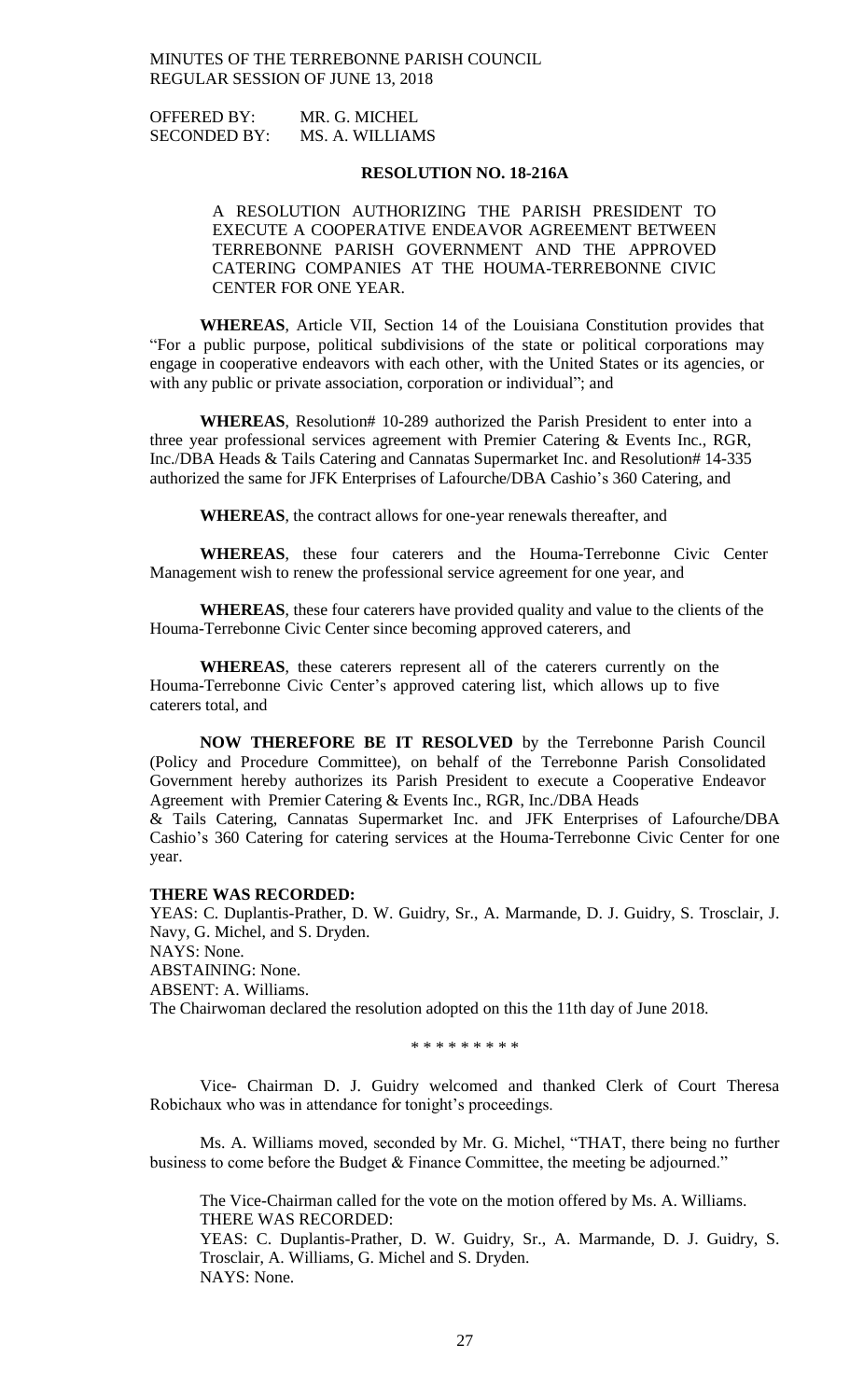ABSENT: J. Navy.

The Vice-Chairman declared the motion adopted and the meeting was adjourned at 5:57 p.m.

Dirk J. Guidry, Vice-Chairman

Tammy E. Triggs, Minute Clerk

Mr. D. J. Guidry moved, seconded by Ms. A. Williams, "THAT the Council accept and ratify the minutes of the Budget and Finance Committee meeting held on June 11, 2018."

The Chairman called for a vote on the motion offered by Mr. D. J. Guidry. THERE WAS RECORDED: YEAS: C. Duplantis-Prather, A. Marmande, D. J. Guidry, S. Trosclair, J. Navy, A. Williams, G. Michel, and S. Dryden. NAYS: None. ABSENT: None. The Chairman declared the motion adopted.

The Chairman called for a report on the Public Services Committee meeting held on June 11, 2018, whereupon the Committee Chairman rendered the following:

# **PUBLIC SERVICES COMMITTEE**

### **JUNE 11, 2018**

The Chairman, Alidore "Al" Marmande, called the Public Services Committee meeting to order at 5:58 p.m. in the Terrebonne Parish Council Meeting Room with an Invocation offered by Committee Member A. Marmande and the Pledge of Allegiance led by Committee Member D. W. Guidry, Sr. Upon roll call, Committee Members recorded as present were: C. Duplantis-Prather, D. W. Guidry, Sr., A. Marmande, D. J. Guidry, S. Trosclair, J. Navy, A. Williams, G. Michel and S. Dryden. A quorum was declared present.

OFFERED BY: MR. D. J. GUIDRY SECONDED BY: MR. D. W. GUIDRY, SR.

### **RESOLUTION NO. 18-217**

A RESOLUTION AWARDING A CONTRACT TO THOMPSON CONSULTING SERVICES, LLC FOR EMERGENCY PROGRAM MANAGEMENT AND MONITORING SERVICES IN TERREBONNE PARISH, AUTHORIZING THE PARISH PRESIDENT TO EXECUTE THE SAID CONTRACTS, AND TO PROVIDE FOR RELATED MATTERS.

**WHEREAS**, the Terrebonne Parish Consolidated Government received proposals for TPCG Request for Proposals No. 18–EMGSW–17, Emergency Program Management and Monitoring Services; and

**WHEREAS,** the evaluating committee has evaluated all proposals and has determined that the proposal most advantageous to the Terrebonne Parish Consolidated Government was submitted by Thompson Consulting Services, LLC in the amount of \$906,360.00 for purposes of

proposal evaluation and with a score of 100%; and

**WHEREAS**, the evaluating committee has recommended that the award for this Contract be made to Thompson Consulting Services, LLC; and

**NOW, THEREFORE BE IT RESOLVED** by the Terrebonne Parish Council on behalf of the Terrebonne Parish Consolidated Government, that Thompson Consulting Services, LLC be and is hereby awarded the Contract for Emergency Program Management and Monitoring Services and that the Parish President is hereby authorized to sign and to execute all documents necessary to contract with Thompson Consulting Services, LLC, in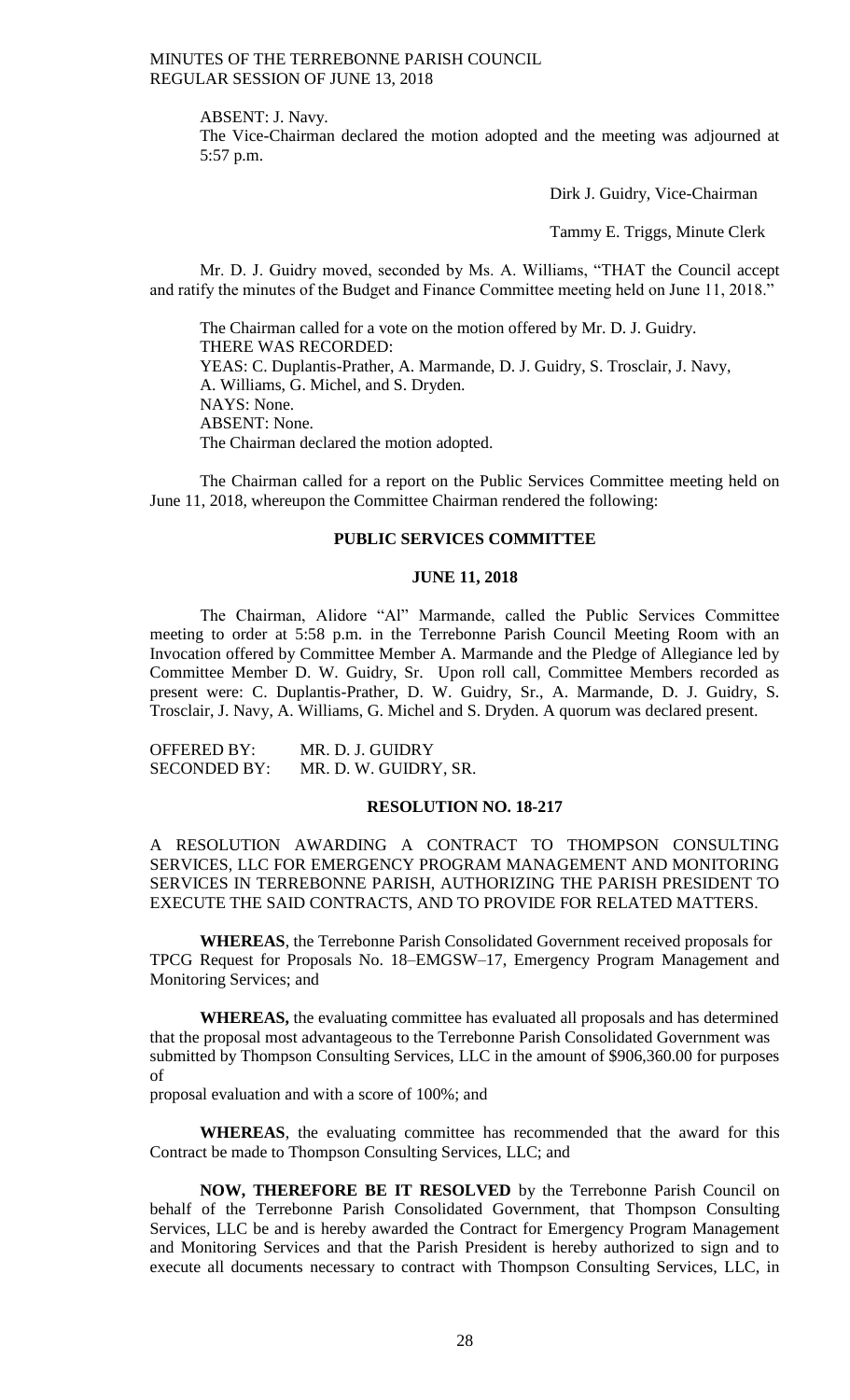accordance with the evaluating committee recommendations, substantially similar to the attached agreement.

### **THERE WAS RECORDED:**

YEAS: C. Duplantis-Prather, D. W. Guidry, Sr., A. Marmande, D. J. Guidry, S. Trosclair, J. Navy, A. Williams, and S. Dryden. NAYS: None. ABSTAINING: None. ABSENT: G. Michel. The Chairwoman declared the resolution adopted on this the 11th day of June 2018.

\* \* \* \* \* \* \* \* \*

OFFERED BY: MS. A. WILLIAMS SECONDED BY: MR. J. NAVY

### **RESOLUTION NO. 18-218**

A RESOLUTION AWARDING TWO CONTRACTS – ONE TO A PRIMARY CONTRACTOR AND ANOTHER TO A SECONDARY CONTRACTOR – FOR DISASTER RECOVERY DEBRIS MANAGEMENT AND REMOVAL SERVICES IN TERREBONNE PARISH, AUTHORIZING THE PARISH PRESIDENT TO EXECUTE THE TWO CONTRACTS, AND TO PROVIDE FOR RELATED MATTERS.

**WHEREAS**, the Terrebonne Parish Consolidated Government received proposals for TPCG Request for Proposals No. 18–EMGSW–16, Disaster Recovery Debris Management and Removal Services; and

**WHEREA**S, the intent of the Request for Proposals was to award contracts to two contractors, a Primary Contractor and a Secondary Contractor, with the Secondary Contractor to be mobilized following an emergency or disaster event should the Primary Contractor fail to mobilize or if TPCG determines the Primary Contractor is unable to handle the response alone; and

**WHEREAS**, the evaluating committee has evaluated all proposals and has determined that the proposal most advantageous to the Terrebonne Parish Consolidated Government was submitted by DRC Emergency Services, LLC at a price of \$3,873,328.50 for the purposes of evaluation, and a score of 100%; and

**WHEREAS**, the evaluating committee has further determined that the proposal next most advantageous to the Terrebonne Parish Consolidated Government was submitted by Ceres Environmental Services, Inc. at a price of \$5,152,021.15 for purposes of evaluation, and a score

of 93%; and

**WHEREAS**, The evaluating committee has recommended that the award of the Primary Contract for Disaster Recovery Debris Management and Removal Services be made to DRC Emergency Services, LLC; and

**WHEREAS**, The evaluating committee has recommended that the award of the Secondary Contract for Disaster Recovery Debris Management and Removal Services be made to Ceres Environmental Services, Inc.; and

**NOW, THEREFORE BE IT RESOLVED** by the Terrebonne Parish Council on behalf of the Terrebonne Parish Consolidated Government, that DRC Emergency Services, LLC be and is hereby awarded the Primary Contract for Disaster Recovery Debris Management and Removal Services and that the Parish President is hereby authorized to sign and to execute all documents necessary to contract with DRC Emergency Services, LLC, in accordance with the evaluating committee recommendations, substantially similar to the attached agreement; and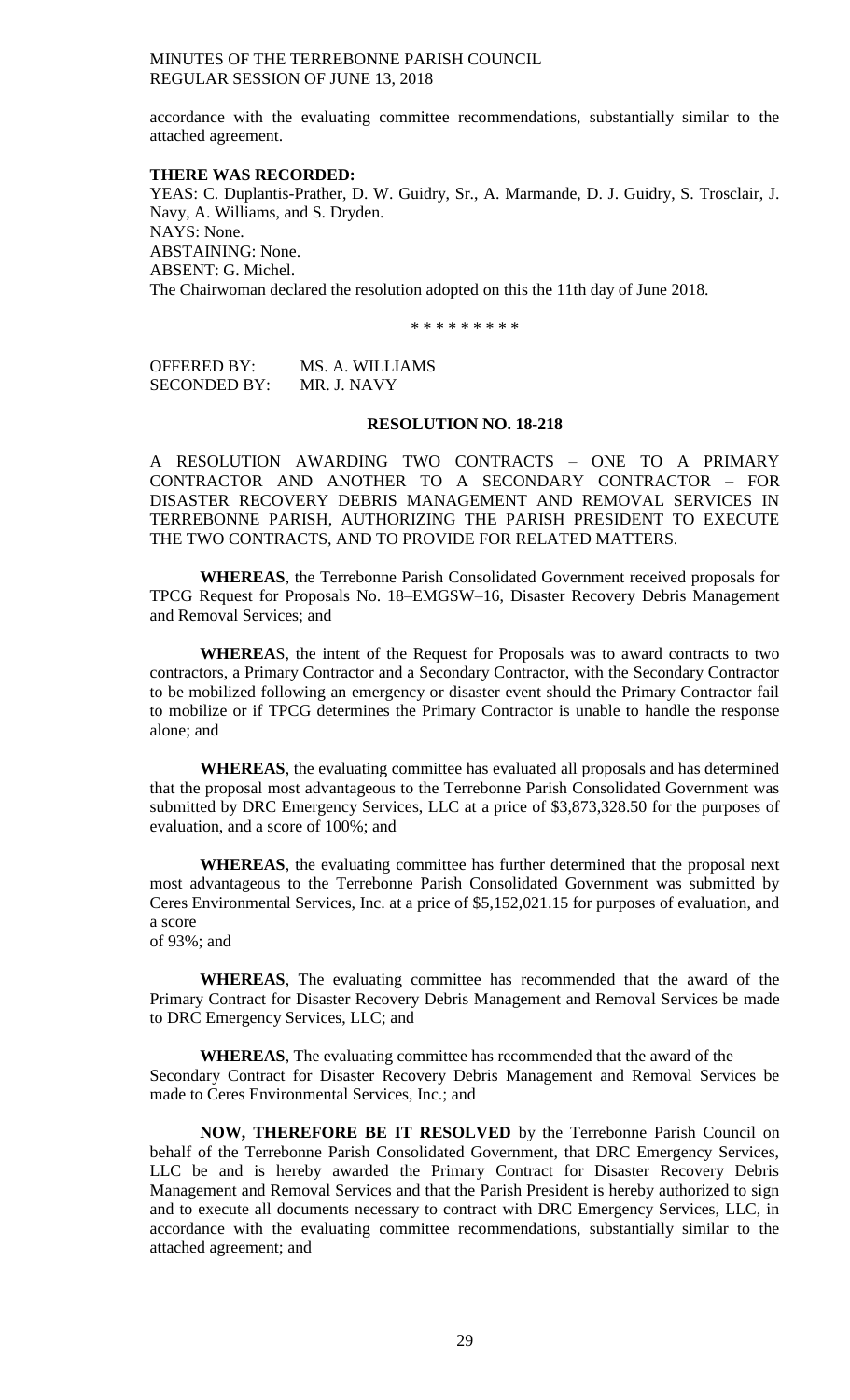**NOW, THEREFORE BE IT FURTHER RESOLVED** by the Terrebonne Parish Council on behalf of the Terrebonne Parish Consolidated Government, that Ceres Environmental Services, Inc. be and is hereby awarded the Secondary Contract for Disaster Recovery Debris Management and Removal Services and that the Parish President is hereby authorized to sign and to execute all documents necessary to contract with Ceres Environmental Services, Inc., in accordance with the evaluating committee recommendations, substantially similar to the attached agreement; and

### **THERE WAS RECORDED:**

YEAS: C. Duplantis-Prather, D. W. Guidry, Sr., A. Marmande, D. J. Guidry, S. Trosclair, J. Navy, A. Williams and S. Dryden. NAYS: None. ABSTAINING: None. ABSENT: G. Michel. The Chairwoman declared the resolution adopted on this the 11th day of June 2018.

\* \* \* \* \* \* \* \* \*

Mr. D. W. Guidry, Sr. moved, seconded by Ms. C. Duplantis-Prather, "THAT, the Public Services Committee introduce an ordinance that will establish a "4-Way Stop" at the intersection of Corpus Christi Dr. and Summerfield Dr. and call a public hearing on Wednesday, June 27, 2018 at 6:30 p.m."

The Chairman called for the vote on the motion offered by Mr. D. W. Guidry, Sr. THERE WAS RECORDED: YEAS: C. Duplantis-Prather, D. W. Guidry, Sr., A. Marmande, D. J. Guidry, S. Trosclair J. Navy and S. Dryden. NAYS: None. ABSENT: A. Williams and G. Michel. The Chairman declared the motion adopted.

OFFERED BY: MS. C. DUPLANTIS-PRATHER SECONDED BY: MR. J. NAVY

### **RESOLUTION NO. 18-219**

A resolution providing for the acceptance of work performed by Utility Maintenance Specialties, Inc. in accordance with the Certificate of Substantial Completion for Parish Project No. 17-ELEC-GEN-14, Houma Generating Station, DC Battery Replacement, Terrebonne Parish, Louisiana.

**WHEREAS,** by contract dated November 8, 2017, a contract was awarded to Utility Maintenance Specialties, Inc., for the Houma Generating Station DC Battery System Replacement, project known as 17-ELEC-GEN-14, as will be seen by reference to said contract which is recorded under Entry No. 1546445 of the Records of Terrebonne Parish, and

**WHEREAS,** the work performed under contact has been inspected by authorized representatives of Owner, Engineers, and Contractor, and

**NOW THEREFORE BE IT RESOLVED**, by the Terrebonne Parish Council, on behalf of Terrebonne Parish Consolidated Government, does hereby accept the work performed in accordance with the contact and specifications in accordance with the Certificate of Substantial Completion, effective as of the date of recording this resolution, and does authorize and direct the Clerk of Court and Ex-Officio recorder of Mortgages of Terrebonne Parish to note this acceptance thereof in the margin of the inscription of said contract under Entry No. 1546445 of the Records of Terrebonne Parish, Louisiana, and

**BE IT FURTHER RESOLVED, that a certified copy of this resolution be recorded** in the office of the Clerk of Court of Terrebonne Parish to commence a 45-day clean lien period, and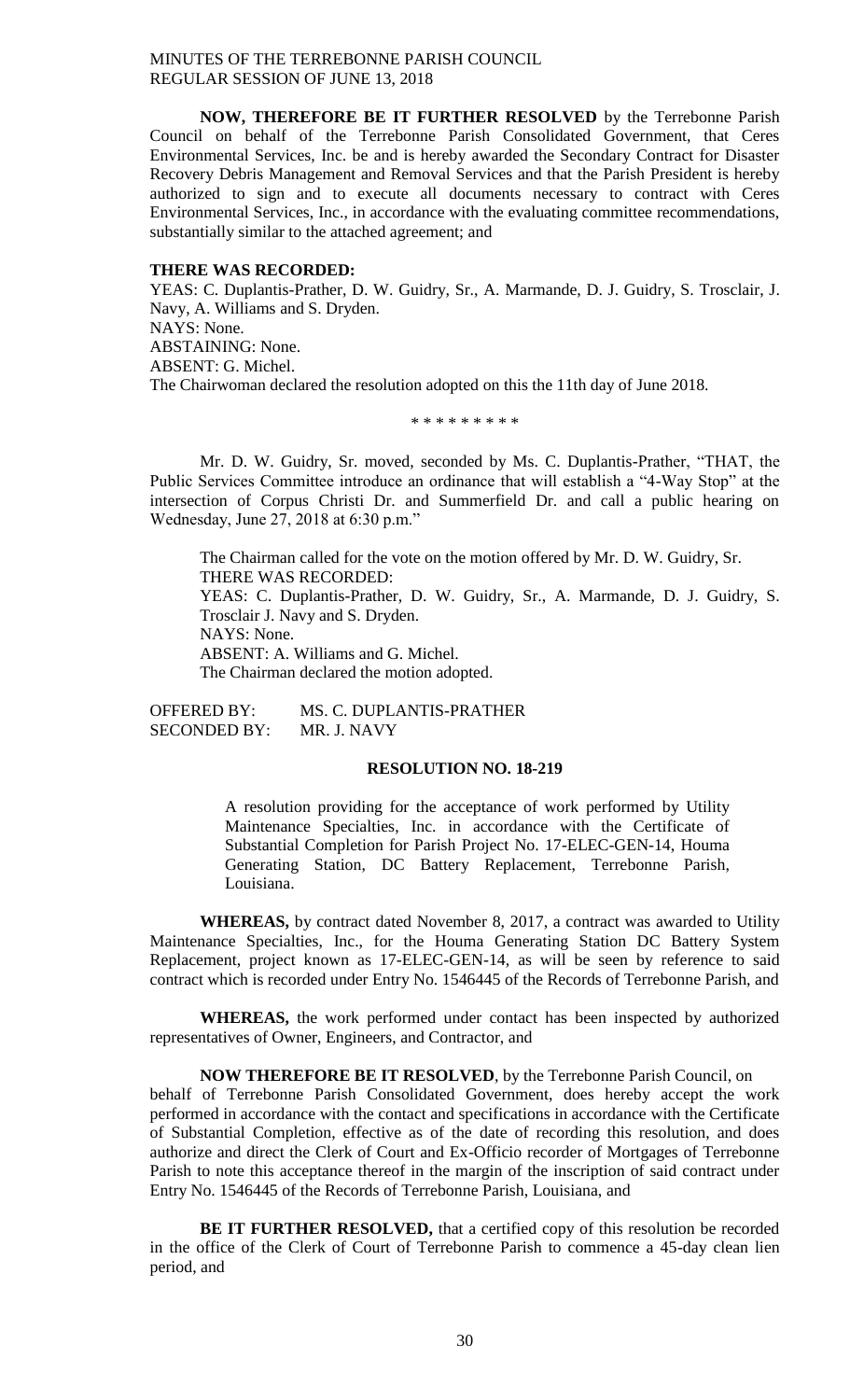**BE IT FURTHER RESOLVED,** that the Parish President and all other appropriate parties be, and they are hereby, authorized to make payment of retainage upon the presentation of evidence that all punch items have been completed and accepted upon the presentation of a Clear Lien Certificate

#### **THERE WAS RECORDED:**

YEAS: C. Duplantis-Prather, D. W. Guidry, Sr., A. Marmande, D. J. Guidry, S. Trosclair, J. Navy, G. Michel, and S. Dryden. NAYS: None. ABSTAINING: None. ABSENT: A. Williams. The Chairwoman declared the resolution adopted on this the 11th day of June 2018.

\* \* \* \* \* \* \* \* \*

OFFERED BY: MR. S. TROSCLAIR SECONDED BY: MR. D. J. GUIDRY

### **RESOLUTION NO. 18-220**

A resolution ratifying the appointment of the firm of Delta Coast Consultants, LLC to provide professional services for the **Valhi Drainage Improvements**; and authorizing the execution of an agreement for these services.

**WHEREAS**, Terrebonne Parish Consolidated Government is desirous of improving the drainage in the Valhi Boulevard area, and

**WHEREAS**, the Terrebonne Parish Consolidated Government is desirous of appointing a firm to provide professional services for the project entitled **Valhi Drainage Improvements**, and

**WHEREAS**, the firm of Delta Coast Consultants, LLC has been selected by Terrebonne Parish President Gordon E. Dove to provide the professional services relative to said project, and

**NOW, THEREFORE BE IT RESOLVED** that the Terrebonne Parish Council does hereby ratify the appointment of the firm of Delta Coast Consultants, LLC by Terrebonne Parish President Gordon E. Dove for professional services for the Valhi Drainage Improvements, and

**BE IT FURTHER RESOLVED** that the Terrebonne Parish Council, on behalf of the Terrebonne Parish Consolidated Government, does hereby authorize the execution of an agreement with the firm of Delta Coast Consultants, LLC by Terrebonne Parish President Gordon E. Dove.

#### **THERE WAS RECORDED:**

YEAS: C. Duplantis-Prather, A. Marmande, D. J. Guidry, S. Trosclair, J. Navy, G. Michel, and S. Dryden. NAYS: None. ABSTAINING: D. W. Guidry, Sr.. ABSENT: A. Williams. The Chairwoman declared the resolution adopted on this the 11th day of June 2018.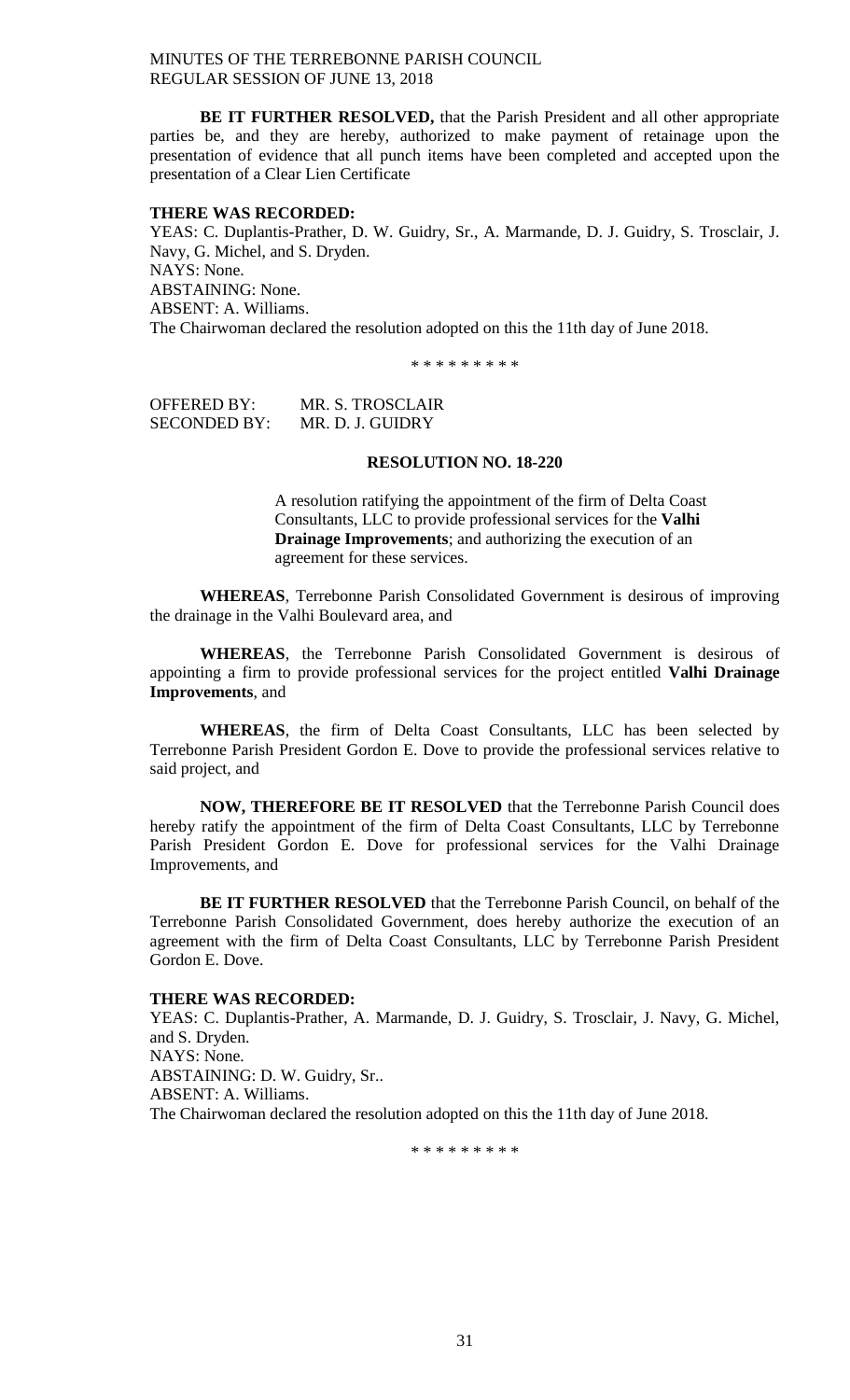OFFERED BY: MR. D. J. GUIDRY SECONDED BY: MR. J. NAVY

### **RESOLUTION NO. 18-221**

A resolution authorizing the execution of Change Order No. 2 for the Construction Agreement for Parish Project No. 15-BRG-12, Mayfield Bridge #1 Project, Terrebonne Parish, Louisiana.

**WHEREAS**, the Terrebonne Parish Consolidated Government entered into a contract dated May 17, 2017 with Coastal Bridge Company, LLC, for Parish Project No. 15-BRG-12, Mayfield Bridge #1 Project, Terrebonne Parish, Louisiana, and

**WHEREAS**, it is necessary to cover costs associated with the installation of additional waterline brackets as required by Consolidated Waterworks District No. 1, and

**WHEREAS**, this change order will increase the overall contract price by Five Thousand, Three Hundred Fifty-Five Dollars and Seventy-Nine Cents (\$5,355.79) with no increase in contract time, and

**WHEREAS**, this Change Order No. 2 has been recommended by the Engineer, Milford & Associates, Inc, for this project.

**NOW, THEREFORE BE IT RESOLVED** that the Terrebonne Parish Council on behalf of the Terrebonne Parish Consolidated Government, does hereby approve and authorize the execution by Terrebonne Parish President Gordon E. Dove of Change Order No. 2 to the construction agreement with Coastal Bridge Company, LLC for Parish Project No. 15-BRG-12, Mayfield Bridge #1 Project, Terrebonne Parish, Louisiana, for an increase to the contract amount in the amount of Five Thousand, Three Hundred Fifty-Five Dollars and Seventy-Nine Cents (\$5,355.79) with no increase in contract time, and

**BE IT FURTHER RESOLVED** that a certified copy of the resolution be forwarded to Engineer, Milford & Associates, Inc.

#### **THERE WAS RECORDED:**

YEAS: C. Duplantis-Prather, D. W. Guidry, Sr., A. Marmande, D. J. Guidry, S. Trosclair, J. Navy, G. Michel, and S. Dryden. NAYS: None.

ABSTAINING: None.

ABSENT: A. Williams.

The Chairwoman declared the resolution adopted on this the 11th day of June 2018.

\* \* \* \* \* \* \* \* \*

OFFERED BY: MR. D. J. GUIDRY SECONDED BY: MR. G. MICHEL

## **RESOLUTION NO. 18-222**

A resolution providing approval of Amendment No. 4 to the Engineering Agreement for Parish Project No. **14-ROAD-33**, **Hollywood Road Extension (Valhi Blvd to LA 182)**, Terrebonne Parish, Louisiana.

**WHEREAS**, the Terrebonne Parish Consolidated Government did enter into an original

engineering agreement with Providence/GSE Associates, LLC dated November 10, 2014, recordation number 1467530, for the Hollywood Road Extension (Valhi Blvd to LA 182) Project identified as Parish Project 14-ROAD-33, and

**WHEREAS**, the Engineering Agreement between OWNER and ENGINEER provides for certain limitations for Basic Services and specific Additional Services, and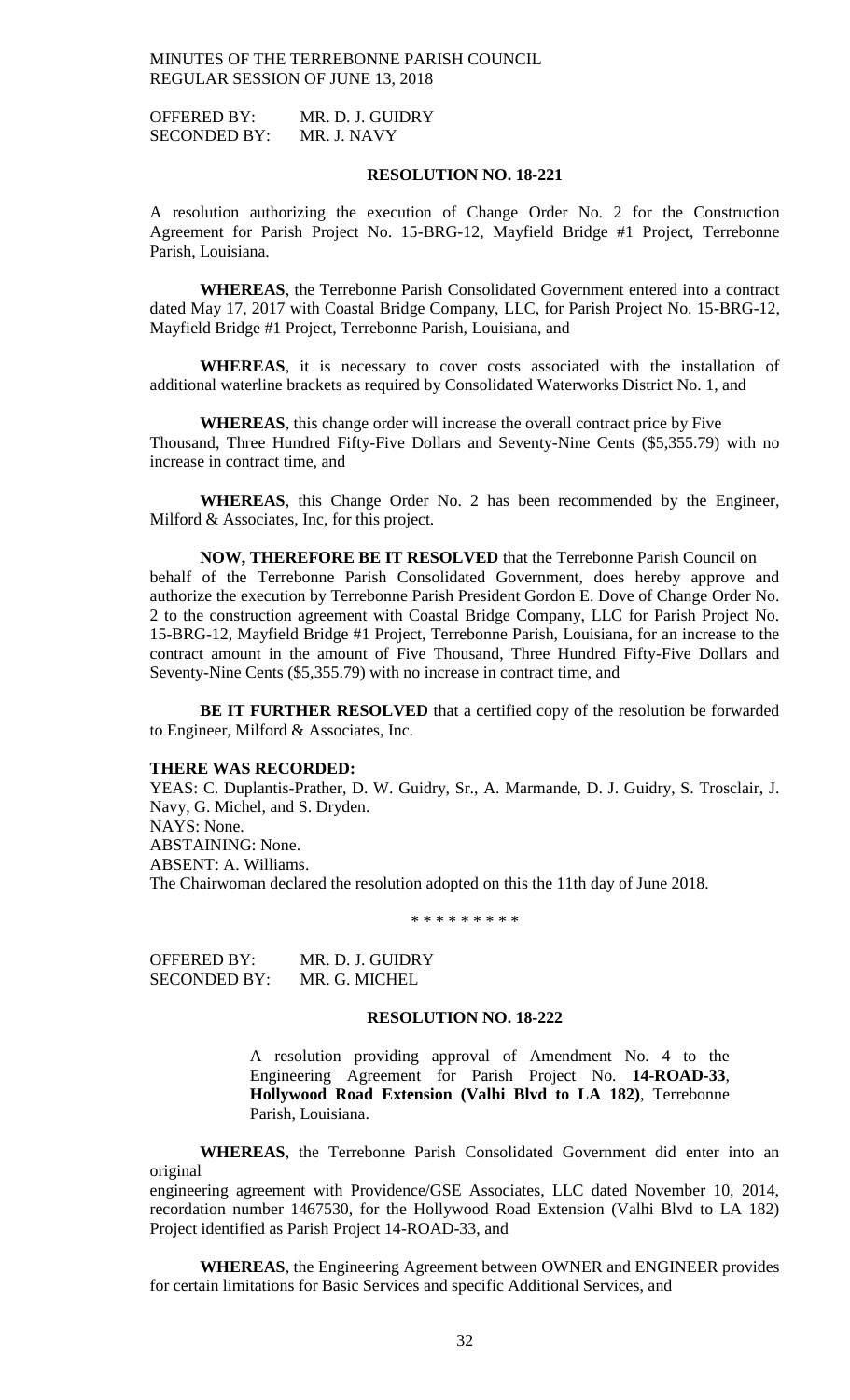**WHEREAS,** the Terrebonne Parish Consolidated Government is desirous of constructing two (2) turn lanes and revising the traffic signal drawings for the intersection of South Hollywood Road and Valhi Boulevard, and

**WHEREAS**, this additional work will be need to be designed by the Engineer for this project, and

**WHEREAS,** the Engineer has requested an amendment to add monies to complete these revisions, and

**WHEREAS**, this above work will increase the basic services section of the contract by

\$13,500.00 and the additional services section of the contract by an additional \$6,100.00, and

**WHEREAS**, the TPCG is desirous of having these services continued so that there is a need for additional funds to be added to the contract for an increase in the upset limit for these services, and

**NOW, THEREFORE BE IT RESOLVED** that the Terrebonne Parish Council, on behalf of the Terrebonne Parish Consolidated Government, does hereby approve this Amendment No. 4 to the Engineering Agreement for an increase of \$13,500.00 in Basic Services and \$6,100.00 in Additional Services authorizes Parish President Gordon E. Dove to execute this Amendment No. 4 to the Engineering Agreement for the Hollywood Road Extension (Valhi Blvd to LA 182) Project, Parish Project No. 14-ROAD-33, with Providence Engineering and Design, LLC, and

**BE IT FURTHER RESOLVED** that a certified copy of the resolution be forwarded to the

Engineer, Providence Engineering and Design, LLC

### **THERE WAS RECORDED:**

YEAS: C. Duplantis-Prather, D. W. Guidry, Sr., A. Marmande, D. J. Guidry, S. Trosclair, J. Navy, G. Michel, and S. Dryden. NAYS: None. ABSTAINING: None. ABSENT: A. Williams. The Chairwoman declared the resolution adopted on this the 11th day of June 2018.

\* \* \* \* \* \* \* \* \*

OFFERED BY: MS. C. DUPLANTIS-PRATHER<br>SECONDED BY: MR. J. NAVY SECONDED BY:

#### **RESOLUTION NO. 18-223**

A resolution authorizing professional engineering, environmental and inspection services on an as need basis to include, but not limited to, parish levee systems, roads, drainage and mapping, and

**WHEREAS**, GIS Engineering, LLC will provide professional engineering, environmental and inspection services on an as need basis to include, but not limited to, parish levee systems, roads, drainage and mapping, and

**WHEREAS**, GIS Engineering, LLC has offered to provide these professional services on a Time and Materials basis, for an amount not to exceed One Hundred and Fifty Thousand Dollars (\$150,000.00) unless specifically amended by TPCG in writing, and

**NOW THEREFORE BE IT RESOLVED**, by the Terrebonne Parish Council, on behalf of Terrebonne Parish Consolidated Government, that the professional engineering, environmental and inspection services from GIS Engineering, LLC be, and is hereby approved, and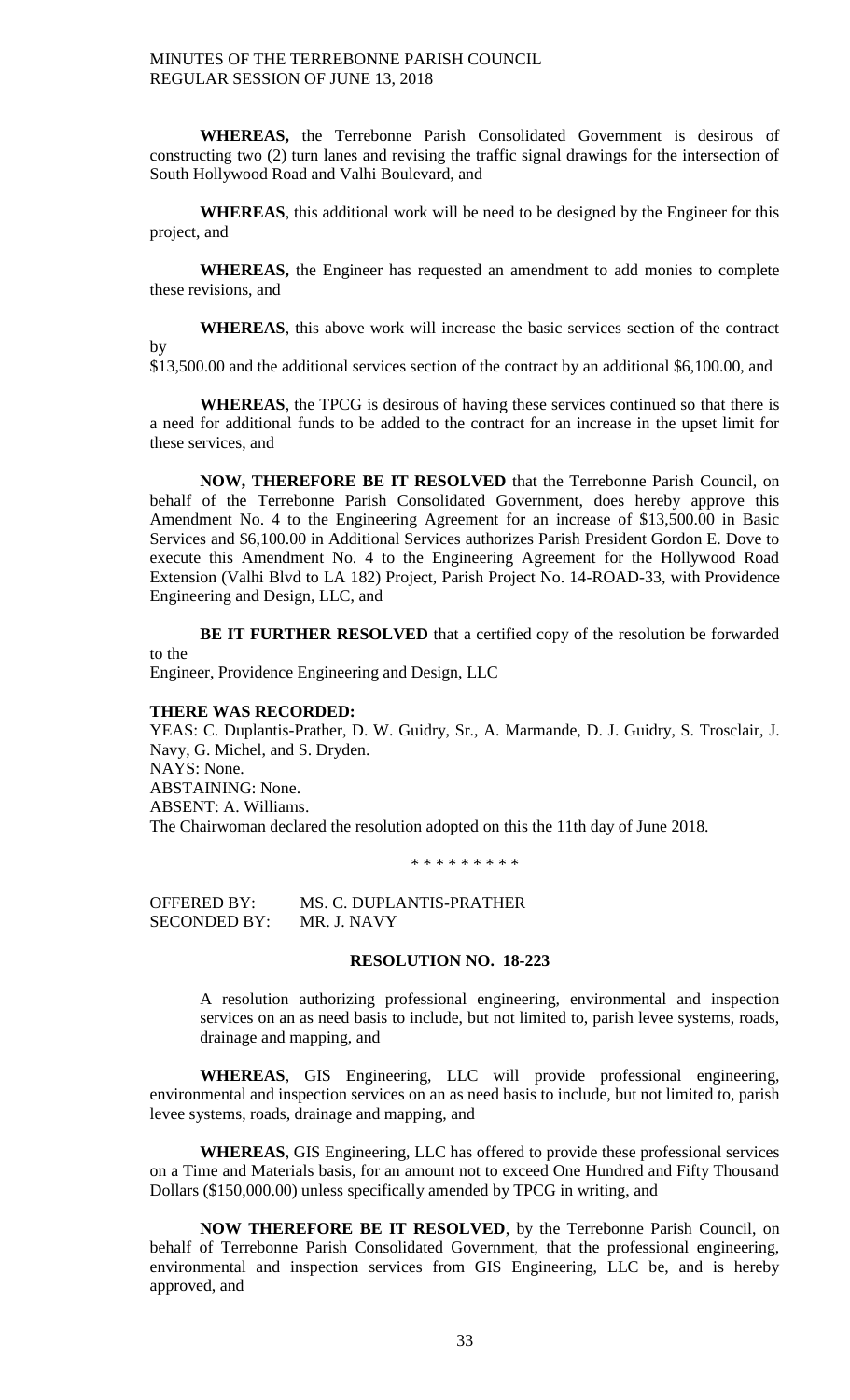**BE IT FURTHER RESOLVED**, that the Parish President and all other appropriate parties be, and they are hereby authorized to execute any and all contract documents associated therewith.

### **THERE WAS RECORDED:**

YEAS: C. Duplantis-Prather, D. W. Guidry, Sr., A. Marmande, D. J. Guidry, S. Trosclair, J. Navy, G. Michel, and S. Dryden. NAYS: None. ABSTAINING: None. ABSENT: A. Williams. The Chairwoman declared the resolution adopted on this the 11th day of June 2018.

\* \* \* \* \* \* \* \* \*

OFFERED BY: MS. C. DUPLANTIS-PRATHER SECONDED BY: MR. S. DRYDEN

## **RESOLUTION NO. 18-224**

A resolution ratifying the appointment of the firm of Delta Coast Consultants, LLC to provide professional services for the **Gum Street Sewer Force Main Replacement**; and authorizing the execution of an agreement for these services.

**WHEREAS**, Terrebonne Parish Consolidated Government is desirous of replacing the Gum Street Sewer Force Main due to the deteriorated condition, and

**WHEREAS**, the Terrebonne Parish Consolidated Government is desirous of appointing a firm to provide professional services for the project entitled Gum Street Sewer Force Main Replacement, and

**WHEREAS**, the firm of Delta Coast Consultants, LLC has been selected by Terrebonne Parish President Gordon E. Dove to provide the professional services relative to said project, and

**NOW, THEREFORE BE IT RESOLVED** that the Terrebonne Parish Council does hereby ratify the appointment of the firm of Delta Coast Consultants, LLC by Terrebonne Parish President Gordon E. Dove for professional services for Gum Street Sewer Force Main Replacement, and

**BE IT FURTHER RESOLVED** that the Terrebonne Parish Council, on behalf of the Terrebonne Parish Consolidated Government, does hereby authorize the execution of an agreement with the firm of Delta Coast Consultants, LLC by Terrebonne Parish President Gordon E. Dove.

### **THERE WAS RECORDED:**

YEAS: C. Duplantis-Prather, A. Marmande, D. J. Guidry, S. Trosclair, J. Navy, G. Michel, and S. Dryden. NAYS: None. ABSTAINING: D. W. Guidry, Sr. ABSENT: A. Williams. The Chairwoman declared the resolution adopted on this the 11th day of June 2018.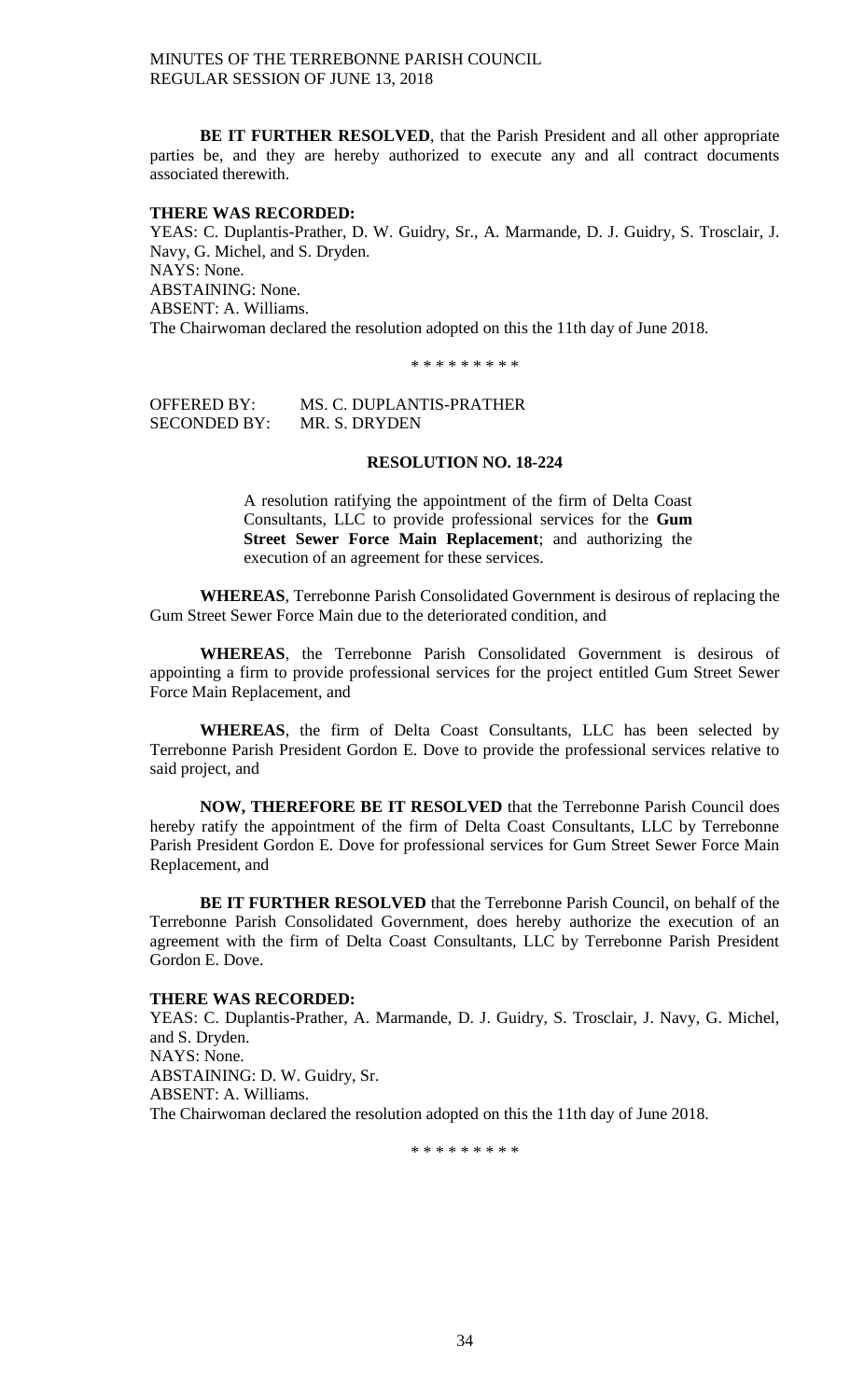OFFERED BY: MR. D. W. GUIDRY, SR. SECONDED BY: MS. C. DUPLANTIS-PRATHER

### **RESOLUTION NO. 18-225**

A resolution providing for the ratification of the appointment by Parish President Gordon E. Dove of the firm of GIS Coastal Design & Engineering to provide engineering services for the Elliot Jones Pump Station Project, and also authorizing Parish President Gordon E. Dove to execute the appropriate engineering contract documents for this project.

**WHEREAS**, Terrebonne Parish is desirous of constructing the Elliot Jones Pump Station Project, and

**WHEREAS**, the Terrebonne Parish Consolidated Government would like to proceed with the design of this project, and

**WHEREAS**, Parish President Gordon E. Dove has recommended that the firm of GIS Coastal Design & Engineering be retained to provide the necessary professional services for this project, and

**NOW, THEREFORE BE IT RESOLVED**, that the Terrebonne Parish Council, on behalf of the Terrebonne Parish Consolidated Government, that the Parish President Gordon E. Dove be ratified and that the engineering firm of GIS Coastal Design & Engineering be retained to provide the necessary professional services for the Elliot Jones Project and that Parish President Gordon E. Dove be authorized to execute any and all documents with said firm for this project.

### **THERE WAS RECORDED:**

YEAS: C. Duplantis-Prather, D. W. Guidry, Sr., A. Marmande, D. J. Guidry, S. Trosclair, J. Navy, G. Michel, and S. Dryden. NAYS: None. ABSTAINING: None. ABSENT: A. Williams. The Chairwoman declared the resolution adopted on this the 11th day of June 2018.

\* \* \* \* \* \* \* \* \*

OFFERED BY: MS. C. DUPLANTIS-PRATHER SECONDED BY: MR. G. MICHEL

#### **RESOLUTION NO. 18-226**

A resolution providing for the ratification of the appointment by Parish President Gordon E. Dove of the firm of GIS Coastal Design & Engineering to provide engineering services for the Bayou Terrebonne Lock Project, and also authorizing Parish President Gordon E. Dove to execute the appropriate engineering contract documents for this project.

**WHEREAS**, Terrebonne Parish is desirous of constructing the Bayou Terrebonne Lock Project, and

**WHEREAS**, the Terrebonne Parish Consolidated Government would like to proceed with design of this project, and

**WHEREAS**, Parish President Gordon E. Dove has recommended that the firm of GIS Coastal Design & Engineering be retained to provide the necessary professional services for this project, and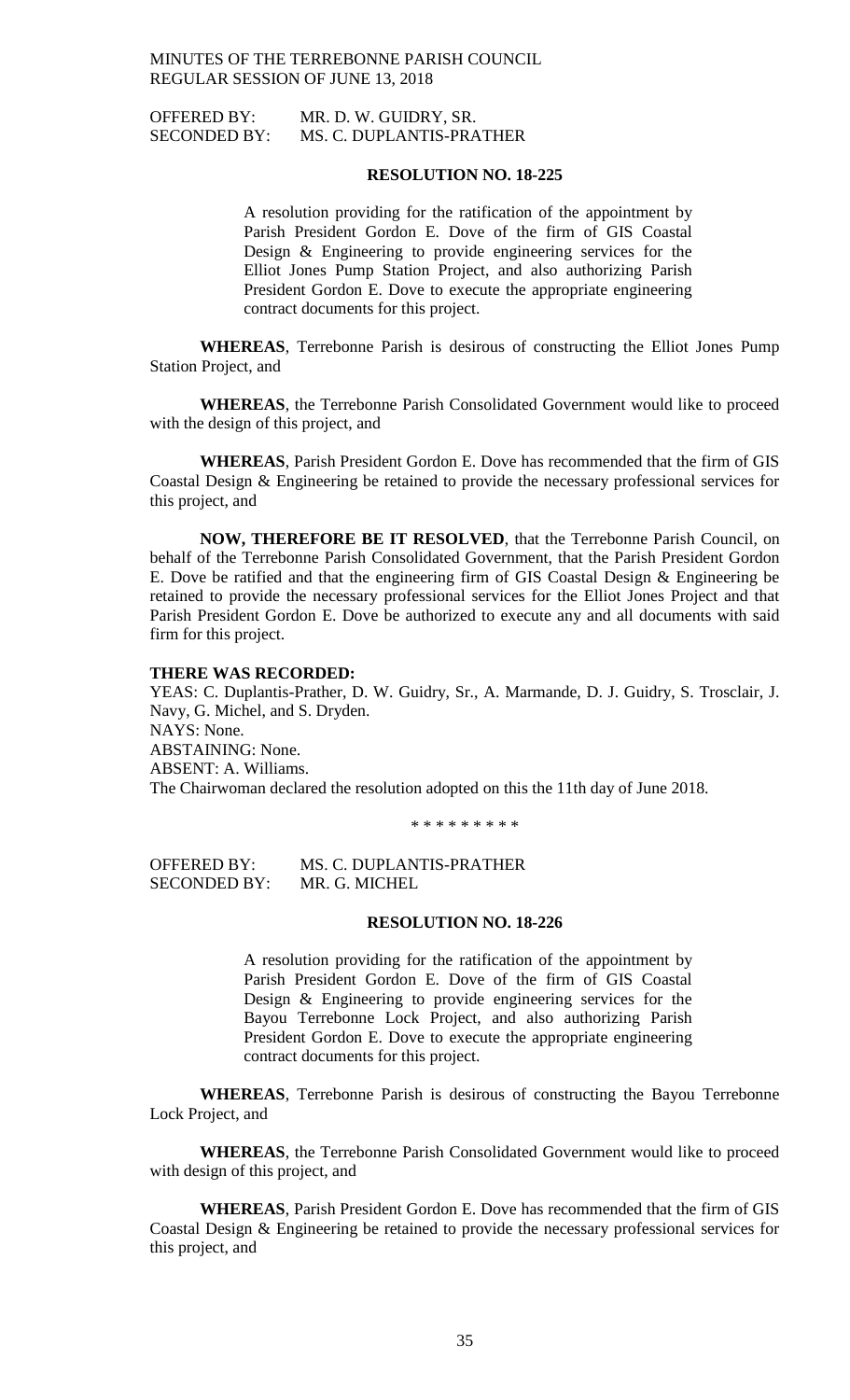**NOW, THEREFORE BE IT RESOLVED**, that the Terrebonne Parish Council, on behalf of the Terrebonne Parish Consolidated Government, that the Parish President Gordon E. Dove be ratified and that the engineering firm of GIS Coastal Design & Engineering be retained to provide the necessary professional services for the Bayou Terrebonne Lock Project and that Parish President Gordon E. Dove be authorized to execute any and all documents with said firm for this project.

### **THERE WAS RECORDED:**

YEAS: C. Duplantis-Prather, D. W. Guidry, Sr., A. Marmande, D. J. Guidry, S. Trosclair, J. Navy, G. Michel, and S. Dryden. NAYS: None. ABSTAINING: None. ABSENT: A. Williams. The Chairwoman declared the resolution adopted on this the 11th day of June 2018.

\* \* \* \* \* \* \* \* \*

OFFERED BY: MS. C. DUPLANTIS-PRATHER SECONDED BY: MR. G. MICHEL

## **RESOLUTION NO. 18-227**

A resolution providing for the acceptance of work performed by BET Construction, Inc., in accordance with the Certificate of Substantial Completion for Parish Project 14-HMGP-26, Critical Facilities – Courthouse Annex, Terrebonne Parish, Louisiana.

**WHEREAS**, the Terrebonne Parish Consolidated Government entered into a contract dated September 12, 2017 with BET Construction, Inc., for Parish Project 14-HMGP-26, Critical Facilities – Courthouse Annex, Terrebonne Parish, Louisiana, as will be seen by reference to said contract which is recorded under Entry No. 1542595 of the records of Terrebonne Parish, and

**WHEREAS**, the work performed has been inspected by authorized representatives of the Owner, Engineer, and Contractor and found to be substantially complete, and

**WHEREAS**, the Engineer for this project, Providence Engineering and Design, LLC, recommends the acceptance of the substantial completion, and

**NOW, THEREFORE BE IT RESOLVED** that the Terrebonne Parish Council, on behalf of the Terrebonne Parish Consolidated Government, does hereby accept the work performed, effective as of the date of recording of this resolution, and does authorize and direct the Clerk of Court and Ex-Officio Recorder of Mortgages of Terrebonne Parish to note this acceptance thereof in the margin of the inscription of said contract under Entry No. 1542595 of the Records of Terrebonne Parish, Louisiana, and

**BE IT FURTHER RESOLVED** that a certified copy of the resolution be forwarded to the Architect, Providence Engineering and Design, LLC and

**BE IT FURTHER RESOLVED** that a certified copy of the resolution be recorded in the office of the Clerk of Court of Terrebonne Parish to commence a 45-day clear lien period, and

**BE IT FURTHER RESOLVED** that the Administration is authorized to make payment of retainage upon the presentation of a Clear Lien Certificate.

### **THERE WAS RECORDED:**

YEAS: C. Duplantis-Prather, D. W. Guidry, Sr., A. Marmande, D. J. Guidry, S. Trosclair, J. Navy, G. Michel, and S. Dryden. NAYS: None. ABSTAINING: None.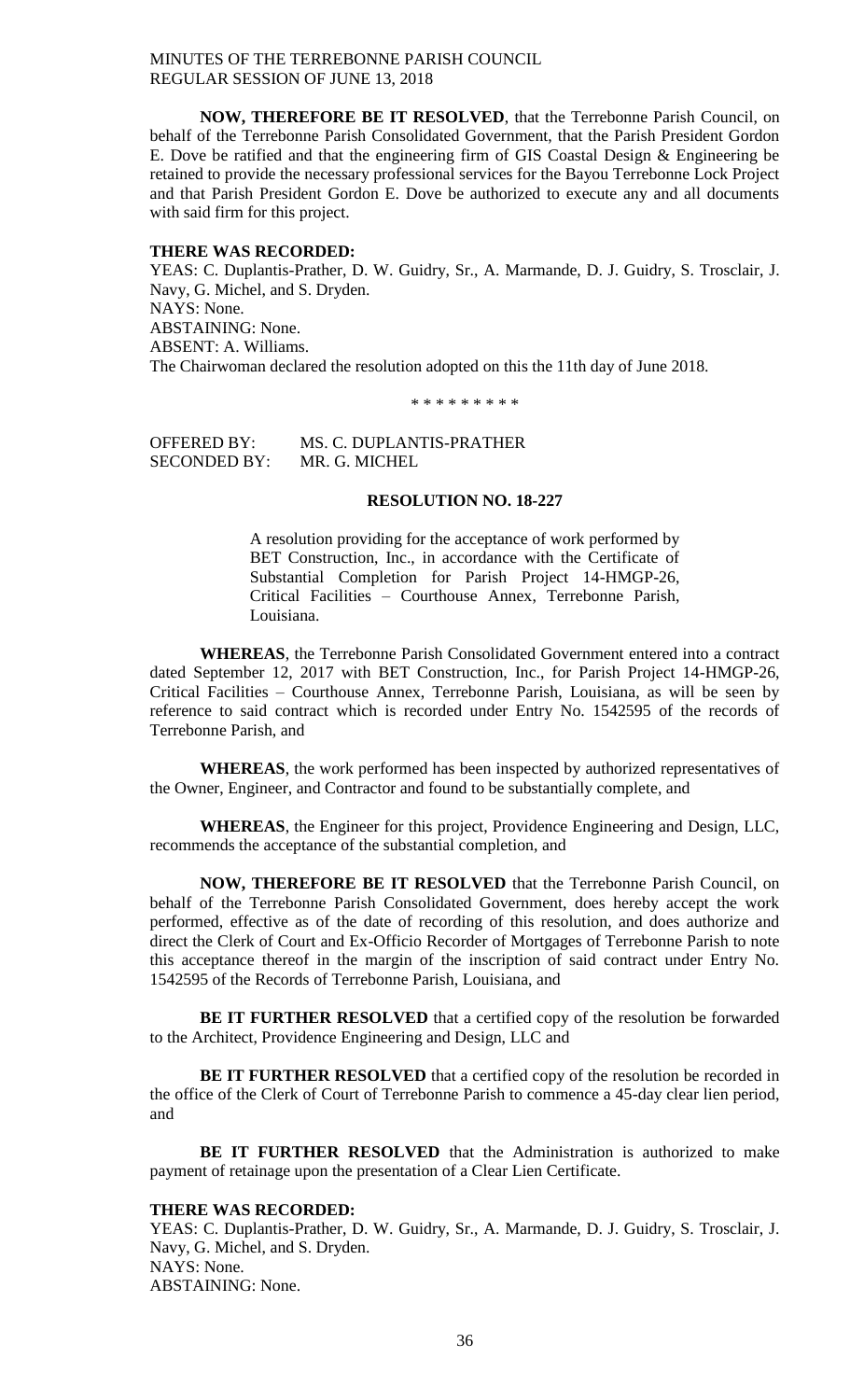ABSENT: A. Williams.

The Chairwoman declared the resolution adopted on this the 11th day of June 2018.

\* \* \* \* \* \* \* \* \*

OFFERED BY: MR. J. NAVY SECONDED BY: MR. S. DRYDEN

### **RESOLUTION NO. 18-228**

A resolution awarding a contract with Shockwave Electric, LLC, for the materials purchase of the diesel generators to be installed at the Houma Generating Station, project known as 17-ELECTGEN-67.

**WHEREAS,** Terrebonne Parish Consolidated Government (TPCG) Purchasing Division solicited bids for Houma Generating Station Diesel Generator Materials Purchase on May 23, 2018 and May 30, 2018, and

**WHEREAS,** the Terrebonne Parish Consolidated Government (TPCG) Purchasing Division has reviewed the bid submitted and recommends the bid of Shockwave Electric, LLC as the only bid offered, and

**NOW THEREFORE BE IT RESOLVED**, by the Terrebonne Parish Council, on behalf of Terrebonne Parish Consolidated Government, that a contract with Shockwave Electric, LLC for the Houma Generating Station Diesel Generator Materials Purchase be, and is hereby, approved, and

**BE IT FURTHER RESOLVED,** that the Parish President and all other appropriate parties be, and they are hereby, authorized to execute any and all contract documents associated therewith.

### **THERE WAS RECORDED:**

YEAS: C. Duplantis-Prather, D. W. Guidry, Sr., A. Marmande, D. J. Guidry, S. Trosclair, J. Navy, G. Michel, and S. Dryden. NAYS: None. ABSTAINING: None. ABSENT: A. Williams. The Chairwoman declared the resolution adopted on this the 11th day of June 2018.

\* \* \* \* \* \* \* \* \*

Mr. G. Michel moved, seconded by Mr. D. J. Guidry, "THAT, there being no further business to come before the Public Services Committee, the meeting be adjourned."

The Chairman called for the vote on the motion offered by Mr. G. Michel. THERE WAS RECORDED: YEAS: J. Navy, G. Michel, S. Dryden, C. Duplantis-Prather, D. W. Guidry, Sr., A. Marmande, D. J. Guidry and S. Trosclair. NAYS: None. ABSENT: A. Williams. The Chairman declared the motion adopted and the meeting was adjourned at 6:05

p.m.

Alidore Marmande, Chairman

Tammy E. Triggs, Minute Clerk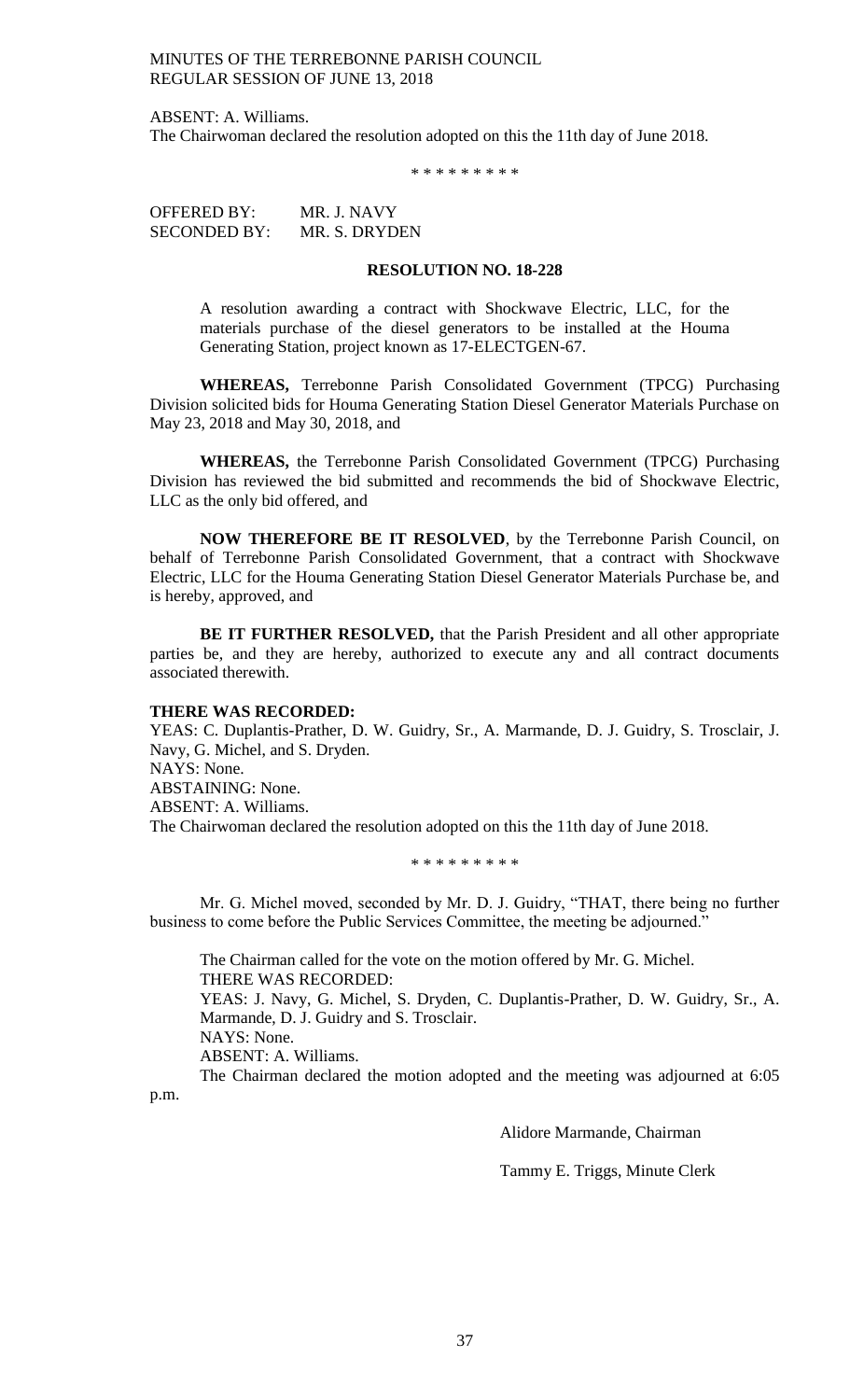Mr. A. Marmande moved, seconded by Mr. D. W. Guidry, Sr., "THAT the Council accept and ratify the minutes of the Public Services Committee meeting held on June 11, 2018, pulling the item that would have established the "4-Way Stop" at the intersection of Corpus Christi Drive and Summerfield Drive."

The Chairman called for a vote on the motion offered by Mr. A. Marmande. THERE WAS RECORDED: YEAS: C. Duplantis-Prather, A. Marmande, D. J. Guidry, S. Trosclair, J. Navy, A. Williams, G. Michel, and S. Dryden. NAYS: None. ABSENT: None. The Chairman declared the motion adopted.

The Chairman called for a report on the Community Development and Planning Committee meeting held on June 11, 2018, whereupon the Committee Chairman rendered the following:

## **COMMUNITY DEVELOPMENT & PLANNING COMMITTEE**

## **JUNE 11, 2018**

The Chairman, Dirk J. Guidry, called the Community Development & Planning Committee meeting to order at 6:08 p.m. in the Terrebonne Parish Council Meeting Room with an Invocation offered by Committee Member D. W. Guidry, Sr. and the Pledge of Allegiance led by Committee Member S. Dryden. Upon roll call, Committee Members recorded as present were: C. Duplantis-Prather, D. W. Guidry, Sr., A. Marmande, D. J. Guidry, S. Trosclair, J. Navy, A. Williams, G. Michel and S. Dryden. A quorum was declared present.

OFFERED BY: MS. A. WILLIAMS SECONDED BY: MR. S. DRYDEN

## **RESOLUTION NO. 18-229**

A Resolution Authorizing the Parish President to execute all necessary documents to submit an application for FY 2018 Supplemental Funding to the Administration for Children and Families for the Head Start Program in Terrebonne Parish and to execute the contract for funding once approved.

**WHEREAS**, it is necessary that an application be submitted by the governing body and the Head Start Policy Council.

**NOW THEREFORE BE IT RESOLVED** that the Terrebonne Parish Council, on behalf of the Terrebonne Parish Consolidated Government does hereby authorize the Parish President, Gordon E. Dove, to sign and submit the application to Administration for Children and Families to provide Head Start services.

**BE IT FURTHER RESOLVED** that the Terrebonne Parish Council on behalf of the Terrebonne Parish Consolidated Government does hereby authorize the Parish President to sign any certification, modifications, etc. that may be associated with the implementation of this agreement.

#### **THERE WAS RECORDED:**

YEAS: C. Duplantis-Prather, D. W. Guidry, Sr., A. Marmande, D. J. Guidry, S. Trosclair, J. Navy, A. Williams, G. Michel, and S. Dryden. NAYS: None. ABSTAINING: None. ABSENT: None. The Chairwoman declared the resolution adopted on this the 11th day of June 2018.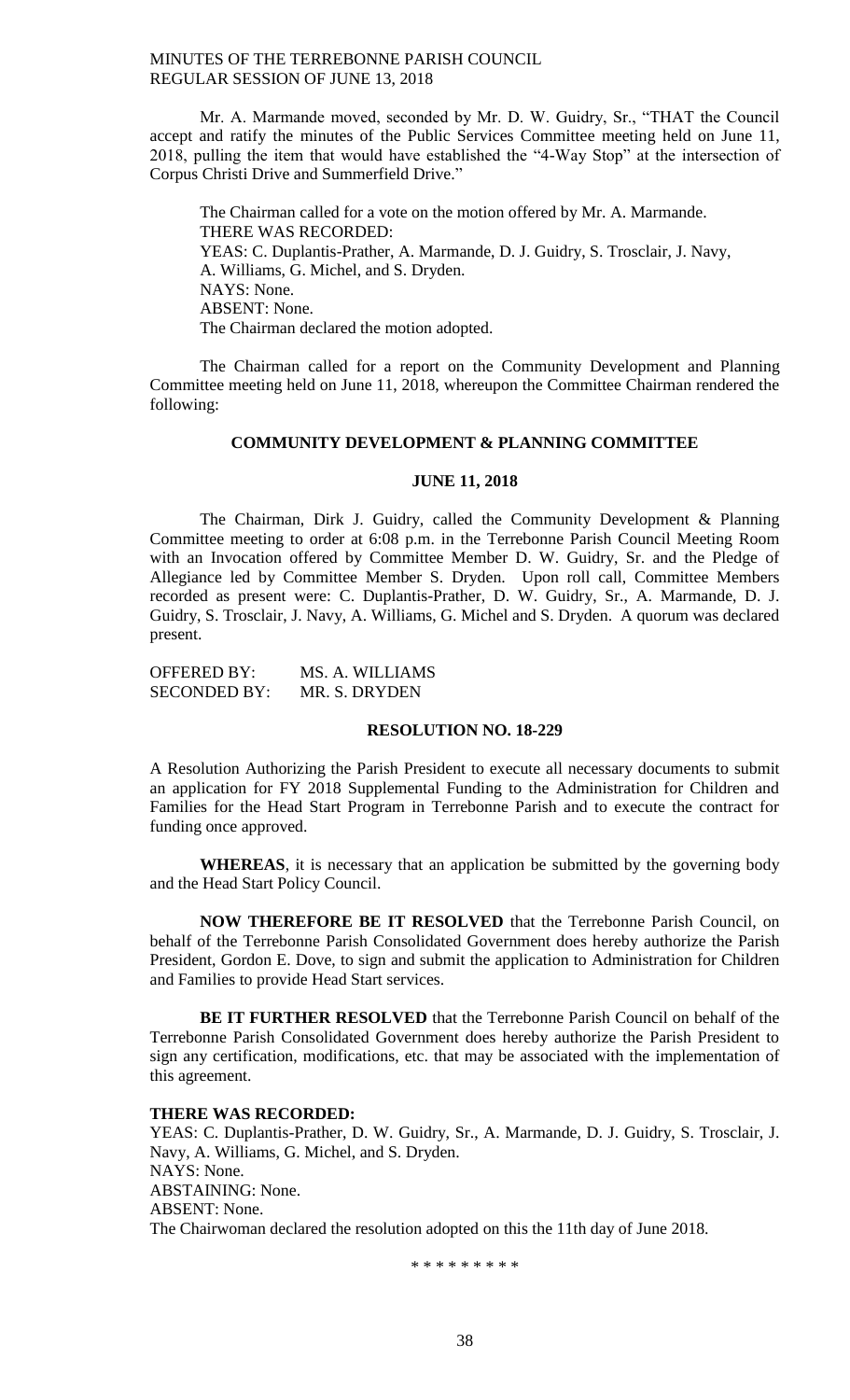OFFERED BY: MS. C. DUPLANTIS-PRATHER SECONDED BY: MR. D. W. GUIDRY, SR.

### **RESOLUTION NO. 18-230**

A RESOLUTION OBLIGATING THE NECESSARY FUNDING UNDER THE TERREBONNE PARISH FLOOD HAZARD MITIGATION GRANT PROGRAM/HURRICANE RITA, PROJECT NO 1603C-109-0010 TO COMPLETE THE STRUCTURE ELEVATION OF 3827 Grand Caillou Road, Houma, LA 70363.

**WHEREAS**, the Terrebonne Parish Consolidated Government has been formally notified by FEMA in a letter dated May 29, 2018 the funding for elevating this structure through the Hurricane Rita Flood Hazard Mitigation Grant Program (HMGP), Project No. 1603C-109-0010, the parish can proceed with the mitigation of:

ADDRESS: 3827 Grand Caillou Road, Houma, LA 70363

OWNED BY: Hosea Chatman

**WHEREAS**, the Grantee, the Governor's Office of Homeland Security has approved this structure for elevation in a letter june 2, 2018; and

**WHEREAS**, the Parish is the subgrantee; and

**WHEREAS**, the project will be implemented under the Administrative Guidance of Providence Engineering, formerly known as Higher Ground Flood Protection Services;

**NOW, THEREFORE, BE IT RESOLVED**, by the Terrebonne Parish Council that the necessary funding under the Terrebonne Parish Flood Hazard Mitigation Grant Program/Hurricane Rita, Project No. 1603C-109-0010 be hereby obligated to mitigate the property above.

#### **THERE WAS RECORDED:**

YEAS: C. Duplantis-Prather, D. W. Guidry, Sr., A. Marmande, D. J. Guidry, S. Trosclair, J. Navy, A. Williams, G. Michel, and S. Dryden. NAYS: None. ABSTAINING: None. ABSENT: None. The Chairwoman declared the resolution adopted on this the 11th day of June 2018.

\* \* \* \* \* \* \* \* \*

Committee Member A. Marmande asked that Agenda Item No. 3 - Discussion and possible action regarding days and times libraries are open in the bayou communities – be placed on the agenda because he has received numerous calls from his constituents concerning this matter. He explained that the summer camps in the area utilize the library but they are not open every day of the week and he is asking for additional funding to keep the libraries in the "bayou" areas open every day.

Committee Member S. Trosclair concurred with Committee Member A. Marmande explaining that the libraries in the "bayou" areas have limited their hours of operation due to budget cuts and/or constraints; noting that this limits the amount of time a child can spend in the library during the summer months when school is not in session. He is asking for additional funding to extend the libraries hours.

Mr. Kirby Verret, a Counselor at Camp Bayou Pride, addressed the Community Development and Planning Committee regarding libraries hours. He stated that Camp Bayou Pride is a recreational, cultural and educational camp that shows children the importance of education and to accept it as a way of life. Mr. Verret explained that the children go to the library to look up information for the next school year which is vital in helping them to understand the importance of the library. He explained that the library is an important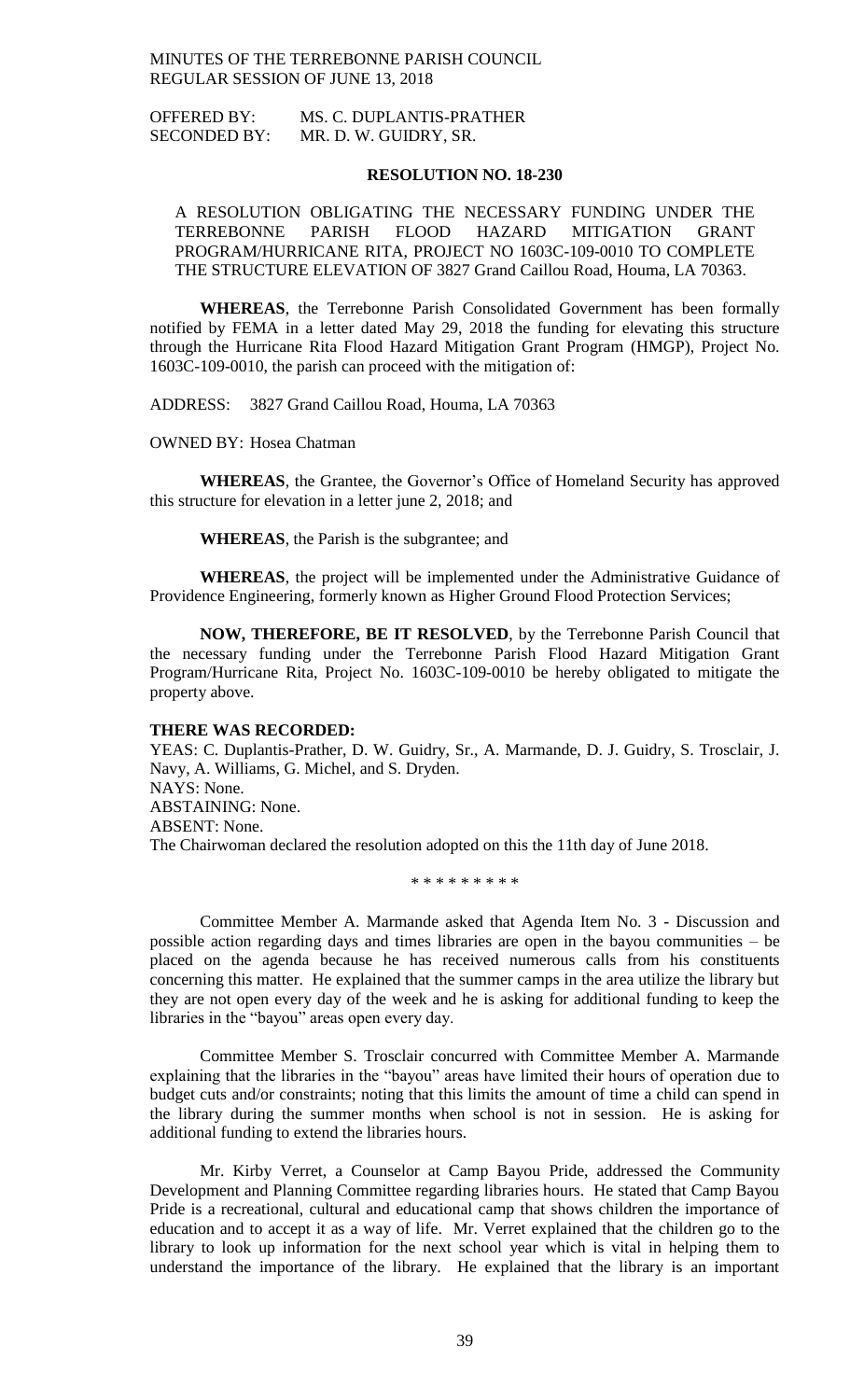component in education and he appreciates any support in helping increase the hours that the library is open.

Ms. Mary Cosper LeBouef, Director of the Terrebonne Libraries, addressed the Community Development and Planning Committee regarding the library hours and the number of libraries that have been substantially affected by the decreased hours. Ms. LeBouef presented the Committee with the number of libraries that had their hours cut, as well as, the number of individuals that utilize the libraries on a daily basis. She explained that her and her staff researched the information presented to them from each of the nine libraries in the parish and made a vital decision on which libraries were going to have their hours "cut". She further explained, due to budget cut and constraints, they decreased the hours at the libraries based upon what they were told by the staff who works at the individual sites.

Several Committee Members thanked Ms. LeBouef for her services to the citizens of Terrebonne Parish.

Ms. A. Williams moved, seconded by Mr. S. Trosclair, "THAT, there being no further business to come before the Community Development & Planning Committee, the meeting be adjourned."

The Chairman called for the vote on the motion offered by Ms. A. Williams. THERE WAS RECORDED: YEAS: C. Duplantis-Prather, D. W. Guidry, Sr., A. Marmande, D. J. Guidry, S. Trosclair, J. Navy, A. Williams, G. Michel and S. Dryden. NAYS: None.

ABSENT: None.

The Chairman declared the motion adopted and the meeting was adjourned at 6:34 p.m.

Dirk J. Guidry, Chairman

Tammy E. Triggs, Minute Clerk

Mr. D. J. Guidry moved, seconded by Mr. S. Dryden, "THAT the Council accept and ratify the minutes of the Community Development and Planning Committee meeting held on June 11, 2018."

The Chairman called for a vote on the motion offered by Mr. D. J. Guidry. THERE WAS RECORDED: YEAS: C. Duplantis-Prather, A. Marmande, D. J. Guidry, S. Trosclair, J. Navy, A. Williams, G. Michel, and S. Dryden. NAYS: None. ABSENT: None. The Chairman declared the motion adopted.

The Chairman called for a report on the Policy, Procedure, and Legal Committee meeting held on June 11, 2018, whereupon the Committee Chairman rendered the following:

## **POLICY, PROCEDURE, & LEGAL COMMITTEE**

### **JUNE 11, 2018**

The Chairman, Darrin W. Guidry, Sr., called the Policy, Procedure, & Legal Committee meeting to order at 6:36 p.m. in the Terrebonne Parish Council Meeting Room with an Invocation offered by Committee Member G. Michel and the Pledge of Allegiance led by Committee Member D. J. Guidry. Upon roll call, Committee Members recorded as present were: C. Duplantis-Prather, D. W. Guidry, Sr., A. Marmande, D. J. Guidry, S. Trosclair, J. Navy, A. Williams, G. Michel and S. Dryden. A quorum was declared present.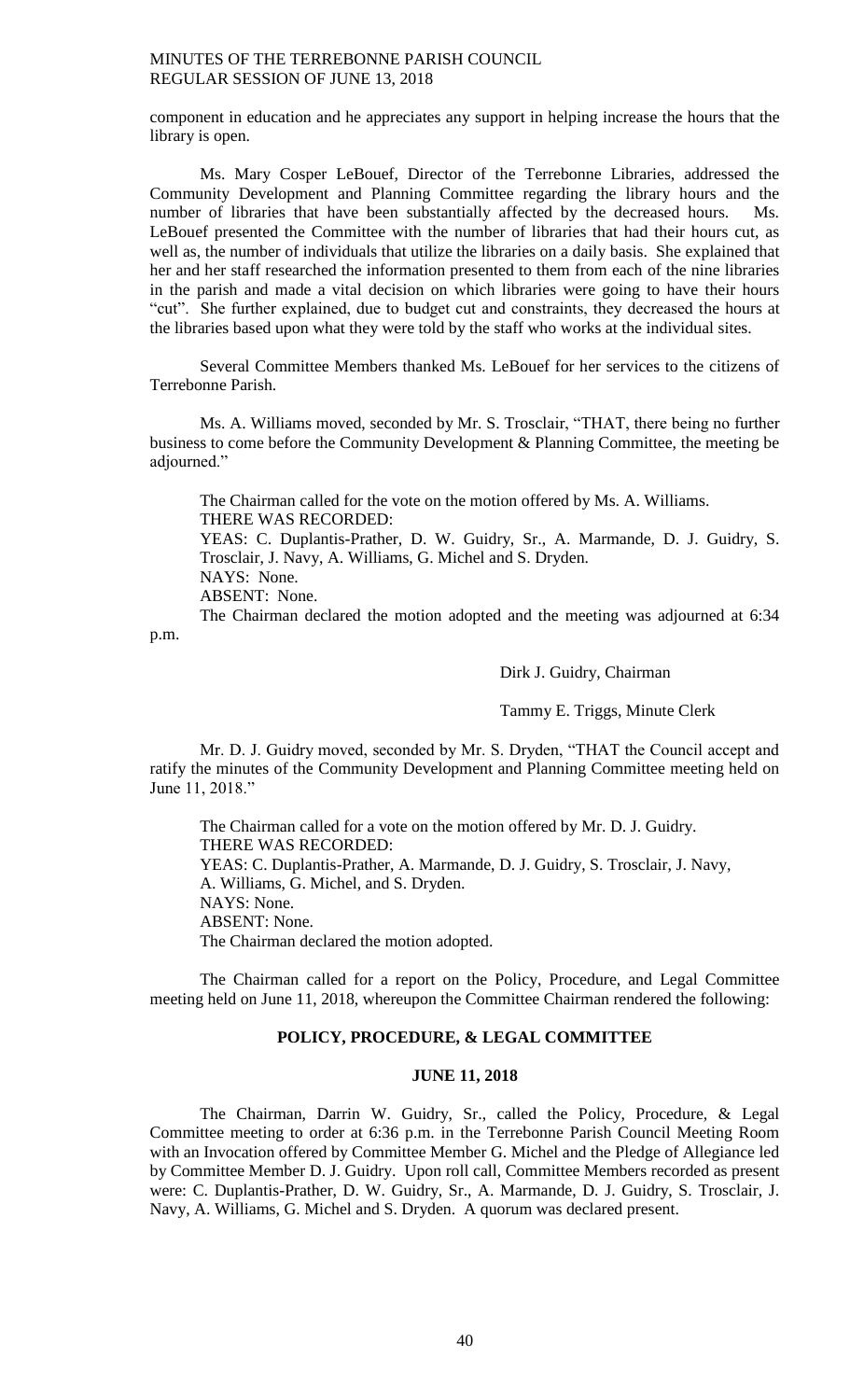OFFERED BY: MR. G. MICHEL SECONDED BY: MS. C. DUPLANTIS-PRATHER

### **RESOLUTION NO. 18-231**

A RESOLUTION AUTHORIZING THE PARISH PRESIDENT RE-NEW AND EXECUTE A CONTRACTUAL AGREEMENT FOR PROFESSIONAL MEDICAL SERVICES BETWEEN THE TERREBONNE PARISH CONSOLIDATED GOVERNMENT ("TPCG") AND WILLIAM K. LO, M.D., FOR PSYCHIATRIST SERVICES TO BE RENDERED TO THE TERREBONNE PARISH CRIMINAL JUSTICE COMPLEX AS THE FACILITIES PSYCHIATRIST

**WHEREAS**, the Terrebonne Parish Consolidated Government and William K. Lo, M.D. desire to continue the contractual agreement and execute an agreement for the period beginning on May 1, 2018 and ending April 30, 2020, for professional medical services to be rendered to the Terrebonne Criminal Justice Complex as the facilities' psychiatrist; and

**WHEREAS**, the Terrebonne Parish Consolidated Government desires to renew and enter into the said agreement for professional medical services; and

**NOW, THEREFORE BE IT RESOLVED** by the Terrebonne Parish Council (Budget and Finance Committee), on behalf of the Terrebonne Parish Consolidated Government, that the Parish President, Gordon E. Dove, is hereby authorized to sign and to execute all documents necessary to renew and execute an agreement for professional medical services between Terrebonne Parish Consolidated Government and William K. Lo, M.D.

### **THERE WAS RECORDED:**

YEAS: C. Duplantis-Prather, D. W. Guidry, Sr., A. Marmande, D. J. Guidry, S. Trosclair, J. Navy, A. Williams, G. Michel, and S. Dryden. NAYS: None. ABSTAINING: None. ABSENT: None. The Chairwoman declared the resolution adopted on this the 11th day of June 2018.

\* \* \* \* \* \* \* \* \*

OFFERED BY: MS. C. DUPLNATIS-PRATHER SECONDED BY: MR. J. NAVY

### **RESOLUTION NO. 18-232**

A resolution changing the location of the polling place for Precincts 019-A and 019-K within Terrebonne Parish, and providing for other matters relative thereto.

**WHEREAS,** due to The Church of Christ not renewing its Polling Place Lease Agreement for their Office Building located at 6958 Alma Street, Houma, it has become necessary to change the location currently being used as the polling place for Precincts 019-A and 019-K, and

**WHEREAS**, after the Clerk of Court's Office review of precinct maps for possible relocation of Precincts 019-A and 019-K to a precinct location already existing, it was determined that Precinct 051 located at the Shady Acres Senior Center, located at 6512 Main St., Houma, is the nearest existing precinct having the amount of space necessary and is appropriate and equipped to house two additional precincts and parking space is available, and

**WHEREAS**, the Terrebonne Parish Council on Aging Board of Directors approved housing the two additional precincts to the Center.

**NOW THEREFORE BE IT RESOLVED**, by the Terrebonne Parish Council, on behalf of the Terrebonne Parish Consolidated Government, that the change in the polling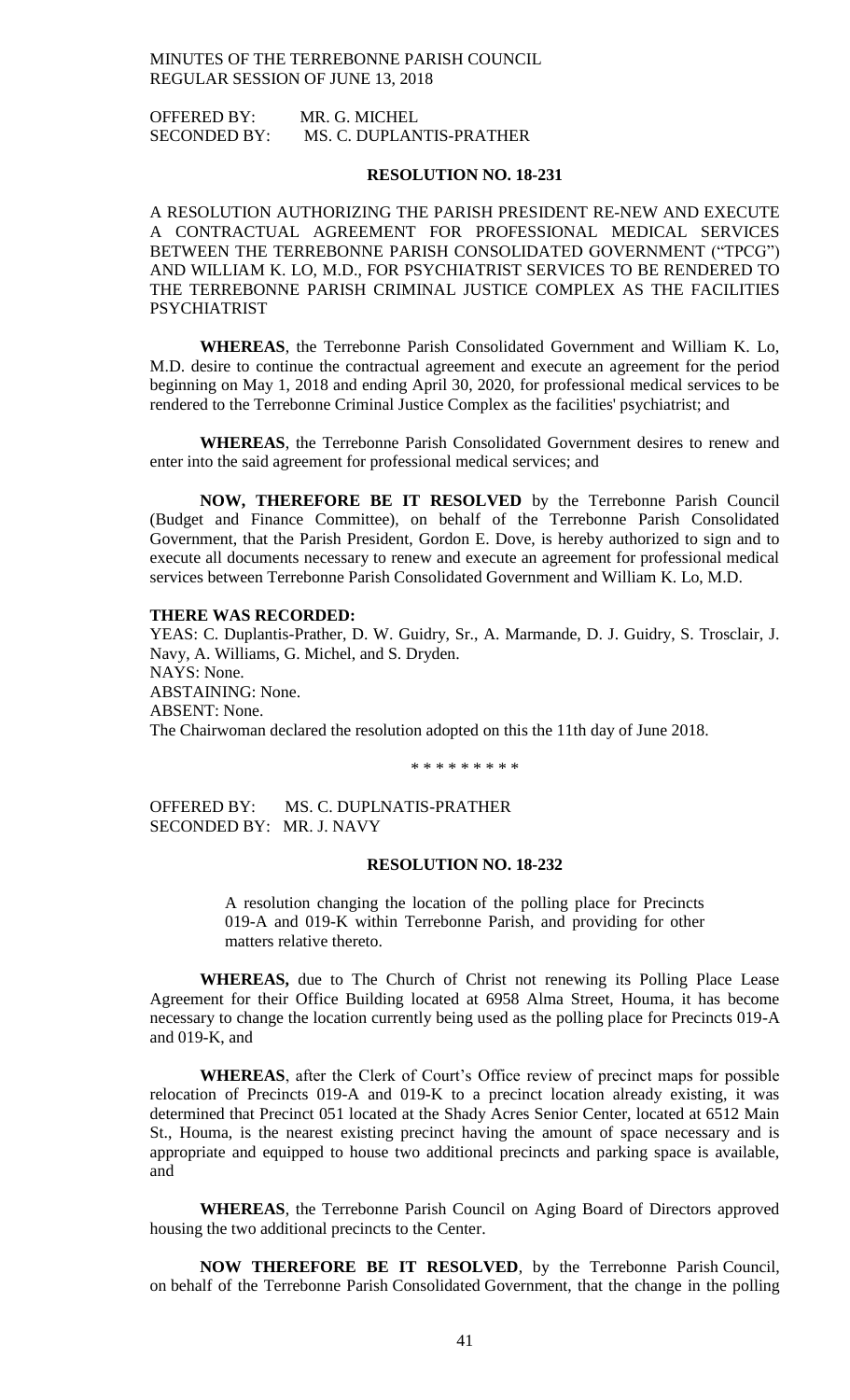place for Precincts 019-A and 019-K become effective upon approval by the appropriate State agencies.

### **THERE WAS RECORDED:**

YEAS: C. Duplantis-Prather, D. W. Guidry, Sr., A. Marmande, D. J. Guidry, S. Trosclair, J. Navy, A. Williams, G. Michel, and S. Dryden. NAYS: None. ABSTAINING: None. ABSENT: None. The Chairwoman declared the resolution adopted on this the 11th day of June 2018.

\* \* \* \* \* \* \* \* \*

Committee Member C. Duplantis-Prather explained to the public, for clarification purposes that the aforementioned location change for the polling place previously located at Church of Christ Office Building was necessary to accommodate every voter in that particular area.

Committee Member G. Michel thanked Clerk of Court Theresa Robichaux and her staff for a job well done.

Clerk of Court Theresa Robichaux explained that a "courtesy" notice will be sent to all Council Members when their districts are affected by a polling place change; noting that this gives the Council Member the opportunity to research, review and suggest places that may be appropriate to become a polling site.

OFFERED BY: MR. S. TROSCLAIR SECONDED BY: MS. C. DUPLANTIS-PRATHER

## **RESOLUTION NO. 18-233**

A RESOLUTION CHANGING THE LOCATION OF THE POLLING PLACE FOR PRECINCTS 029 AND 103 WITHIN TERREBONNE PARISH, AND PROVIDING FOR OTHER MATTERS RELATIVE THERETO.

**WHEREAS**, due to the East Houma Elementary School, located at 222 Connely St., Houma, closing at the end of this school year (May 2018) and no longer available for future elections, it has become necessary to change the location currently being used as the polling place for Precincts 029 and 103, and

**WHEREAS**, after the Clerk of Court's Office review of precinct maps for possible relocation of Precincts 029 and 103 to a precinct location already existing, it was determined that Precinct 025 located at the West Park Recreation Center, 800 Williams Avenue, Houma, is the nearest existing precinct having the amount of space necessary and is appropriate and equipped to house two additional precincts and parking space is available, and

**WHEREAS**, the Terrebonne Parish Recreation District No. 11 approved housing the two additional precincts to the Center.

**NOW THEREFORE BE IT RESOLVED**, by the Terrebonne Parish Council, on behalf of the Terrebonne Parish Consolidated Government, that the change in the polling place for Precincts 029 and 103 become effective upon approval by the appropriate State agencies.

### **THERE WAS RECORDED:**

YEAS: C. Duplantis-Prather, D. W. Guidry, Sr., A. Marmande, D. J. Guidry, S. Trosclair, J. Navy, A. Williams, G. Michel, and S. Dryden. NAYS: None. ABSTAINING: None. ABSENT: None. The Chairwoman declared the resolution adopted on this the 11th day of June 2018.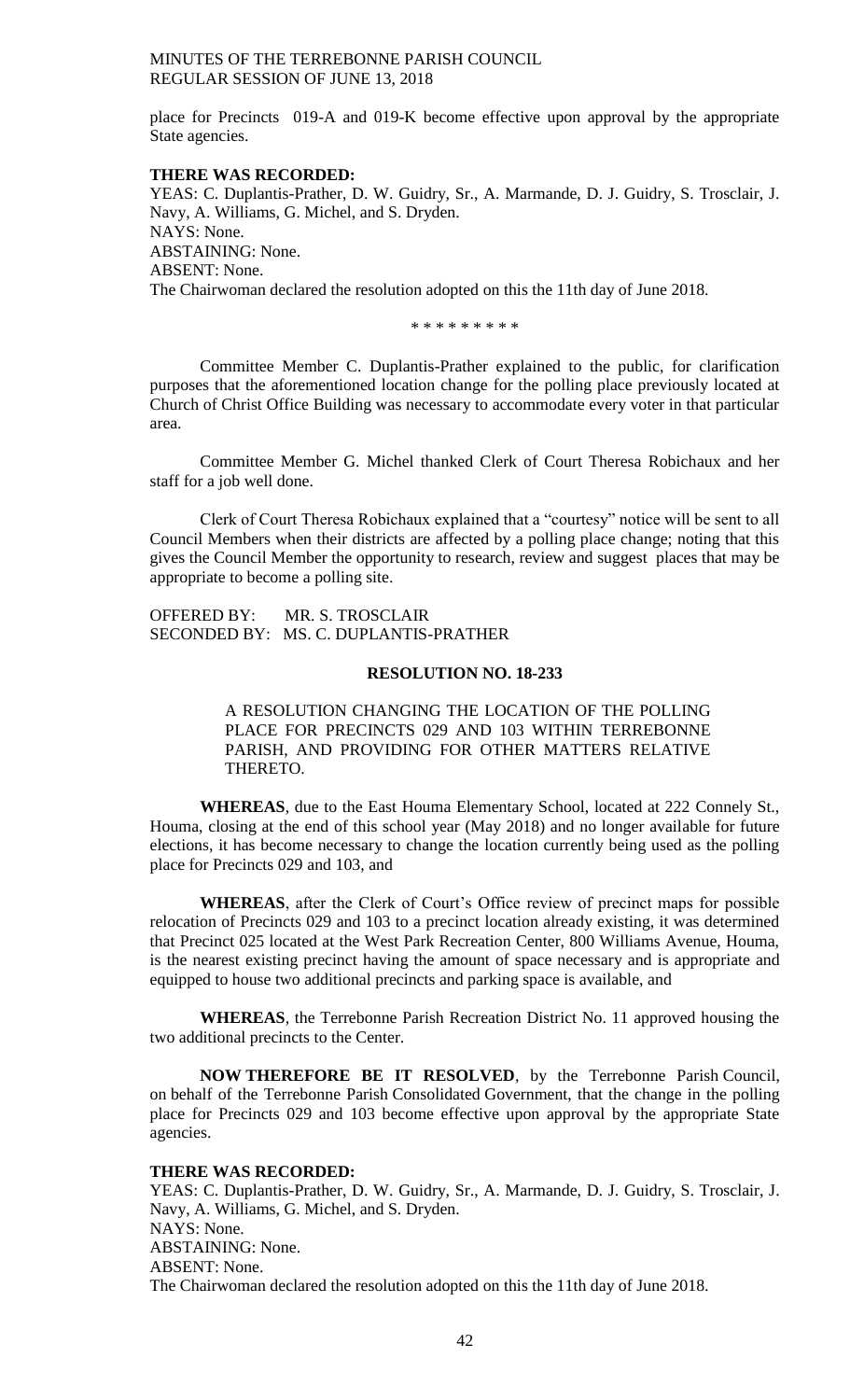#### \* \* \* \* \* \* \* \* \*

Committee Member C. Duplantis-Prather explained that she had some concerns over the aforementioned polling changes because resident are going to have to travel from the east side of town to the west side of town which could potentially change voter" turn out". She suggested that the resolution be held over for two weeks to allow the Clerk of Courts Office to review another potential polling place.

Clerk of Court Theresa Robichaux explained that the "leg" work has to be done on any site the board agrees; noting that the polling place has to have adequate parking, has to handicap accessible, has to be in HAVA compliance, etc.

Mr. Donald Malbrough, Vice-President of the East Park Volunteer Fire Company, explained that he had a conversation with the board and the president and they are willing to comply with what needs to be done to become a polling site.

Ms. Nancy Boudreaux, Clerk of Court Election Administrator, explained that the law states that if a polling place is close because of an act of God, such as a hurricane, or if the owner(s) of the polling place no longer wants the building to be a polling place, the precinct can be moved. She explained that there certain criterias have to be met; noting that qualifying is involved and it has to be done ten (10) days before qualifying starts.

Mr. J. Navy moved, seconded by Mr. S. Dryden, "THAT, there being no further business to come before the Policy, Procedure, & Legal Committee, the meeting be adjourned."

The Chairman called for the vote on the motion offered by Mr. J. Navy. THERE WAS RECORDED: YEAS: C. Duplantis-Prather, D. W. Guidry, Sr., A. Marmande, D. J. Guidry, S. Trosclair, J. Navy, A. Williams, G. Michel and S. Dryden. NAYS: None. ABSENT: None. The Chairman declared the motion adopted and the meeting was adjourned at 6:54 p.

m.

Darrin W. Guidry, Sr., Chairman

Tammy E. Triggs, Minute Clerk

Mr. D. W. Guidry moved, seconded by Mr. D. J. Guidry, "THAT the Council accept and ratify the minutes of the Policy, Procedure, and Legal Committee meeting held on June 11, 2018."

The Chairman called for a vote on the motion offered by Mr. D. W. Guidry, Sr. THERE WAS RECORDED: YEAS: C. Duplantis-Prather, A. Marmande, D. J. Guidry, S. Trosclair, J. Navy, A. Williams, G. Michel, and S. Dryden. NAYS: None. ABSENT: None. The Chairman declared the motion adopted.

Ms. C. Duplantis-Prather moved, seconded by Mr. D. J. Guidry, "THAT the Council approve the following street light list:

## **STREET LIGHT LIST 6-13-18**

INSTALL ONE (1) 100-WATT HPS STREET LIGHT ON EXISTING POLE AT 100 HONEY DO ST. IN CHAUVIN; ENTERGY; RLD #7; DIRK GUIDRY; DISTRICT 8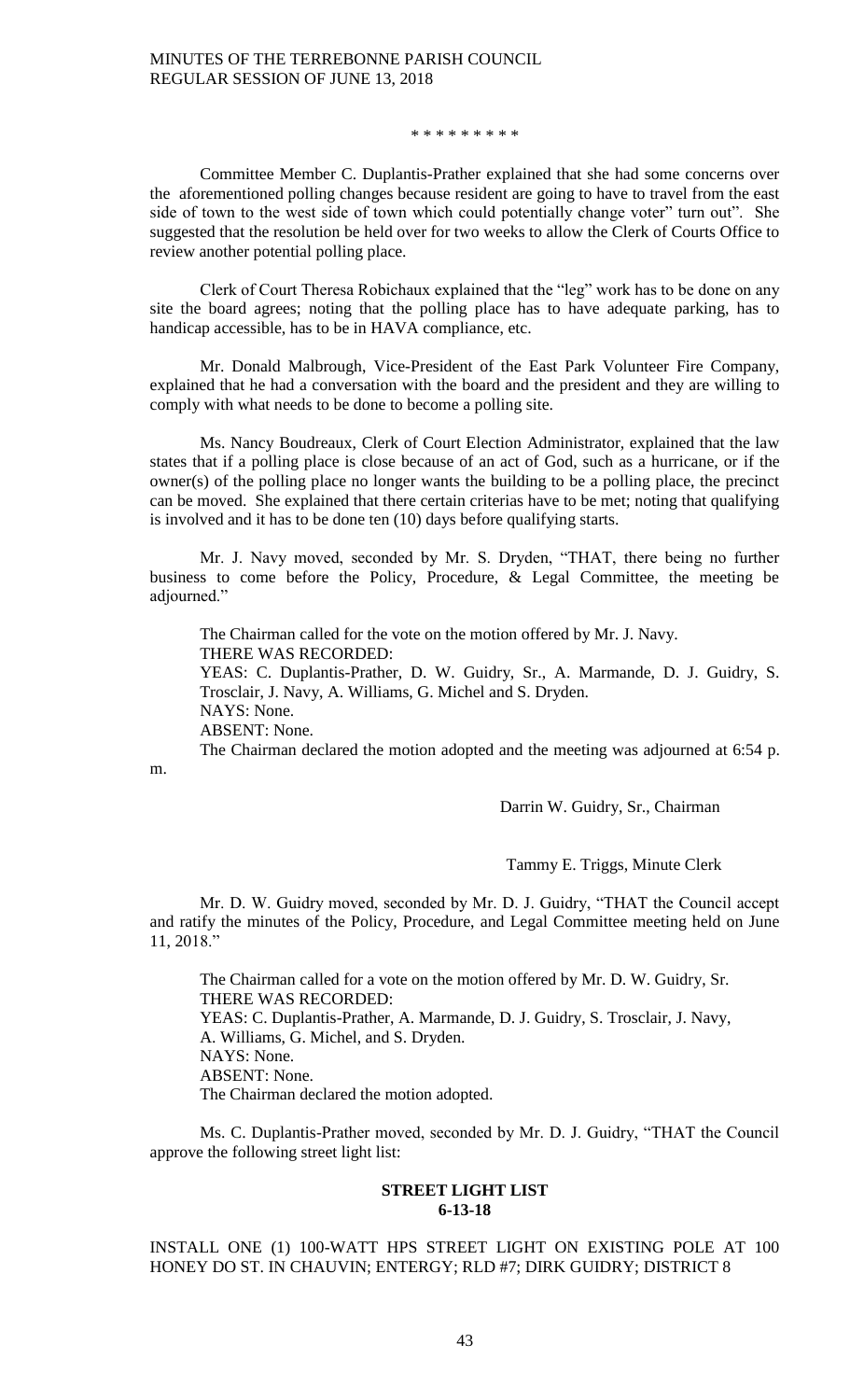## INCREASE WATTAGE TO 250W HPS STREET LIGHT AT 5205 HIGHWAY 56 IN CHAUVIN; ENTERGY; RLD #7; DIRK GUIDRY; DISTRICT 8 **(DOTD PERMIT MAY BE REQUIRED)**

INCREASE WATTAGE TO 250W HPS STREETS LIGHTS AT 5110, 5112 & 5214 BAYOUSIDE DRIVE IN CHAUVIN; ENTERGY; RLD #7; DIRK GUIDRY; DISTRICT 8."

The Chairman called for a vote on the motion offered by Ms. C. Duplantis-Prather. THERE WAS RECORDED: YEAS: C. Duplantis-Prather, A. Marmande, D. J. Guidry, S. Trosclair, J. Navy, A. Williams, G. Michel, and S. Dryden. NAYS: None. ABSENT: None. The Chairman declared the motion adopted.

Ms. A. Williams moved, seconded by Mr. S. Dryden, "THAT the Council open nominations for the positions on the Terrebonne Parish Youth Advisory Council, nominate Mr. Hunter Legnon (H. L. Bourgeois), close nominations, appoint Mr. Legnon to serve on the aforementioned board, and to hold open for two weeks the remaining positions on the aforementioned board."

The Chairman called for a vote on the motion offered by Ms. A. Williams. THERE WAS RECORDED: YEAS: C. Duplantis-Prather, A. Marmande, D. J. Guidry, S. Trosclair, J. Navy, A. Williams, G. Michel, and S. Dryden. NAYS: None. ABSENT: None. The Chairman declared the motion adopted.

Mr. G. Michel moved, seconded by Ms. C. Duplantis-Prather, "THAT the Council hold nominations open for two weeks on the Bayou Cane Fire Protection District Board."

The Chairman called for a vote on the motion offered by Mr. G. Michel. THERE WAS RECORDED: YEAS: C. Duplantis-Prather, A. Marmande, D. J. Guidry, S. Trosclair, J. Navy, A. Williams, G. Michel, and S. Dryden. NAYS: None. ABSENT: None. The Chairman declared the motion adopted.

Mr. G. Michel moved, seconded by Mr. D. J. Guidry, "THAT the Council open nominations for the one vacancy on the Houma Municipal Fire & Police Civil Service Board (Nicholls State University nominee), nominate Dr. William Thibodaux and Mr. Terry Dupre, close nominations, and that voice vote be taken to determine who will fill said Council appointment vacancy."

The Chairman called for a vote on the motion offered by Mr. G. Michel. THERE WAS RECORDED: YEAS: C. Duplantis-Prather, A. Marmande, D. J. Guidry, S. Trosclair, J. Navy, A. Williams, G. Michel, and S. Dryden. NAYS: None. ABSENT: None. The Chairman declared the motion adopted. Voting to appoint Dr. William Thibodaux

J. Navy A. Williams G. Michel

Voting to appoint Mr. Terry Dupre S. Dryden C. Duplantis-Prather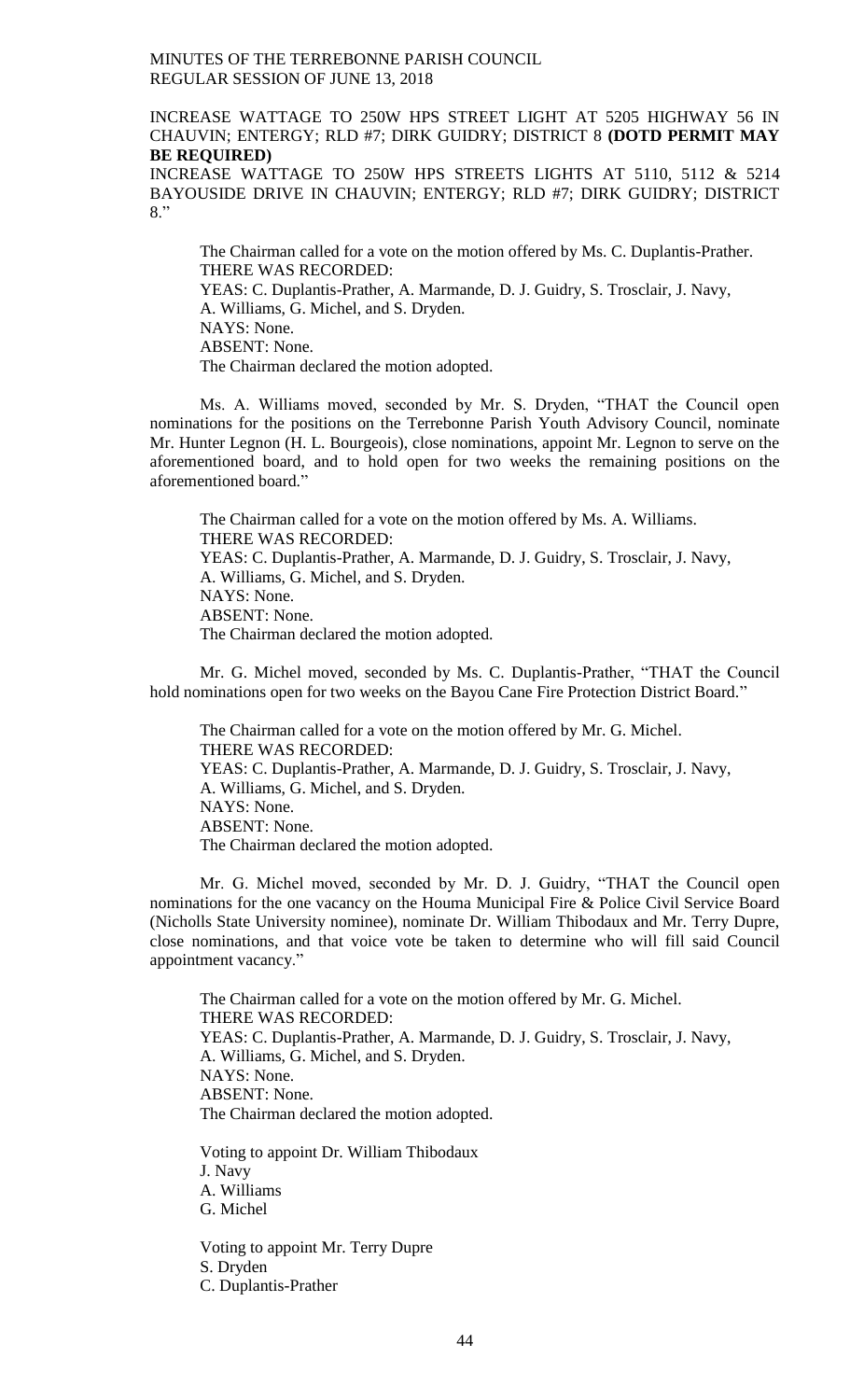> D. W. Guidry, Sr. A. Marmande D. J. Guidry S. Trosclair

Minute Clerk K. Hampton announced the votes tallied for the one vacancy on the Houma Municipal Fire & Police Civil Service Board (Nicholls State University nominee) and they were recorded as follows: three (3) votes for Dr. William Thibodaux, and six (6) votes for Mr. Terry Dupre.

The Chairman announced, as per the above voice vote, that Mr. Terry Dupre is appointed to serve a term on the Municipal Fire & Police Civil Service Board.

Mr. G. Michel moved, seconded by Ms. C. Duplantis-Prather, "THAT the Council open nominations for the one vacancy on the Recreation District No. 2, 3 Board, nominate Mr. Greg Gleason, Mr. Ryan Naquin, Ms. Dawn Fleniken, and Mr. Richard Dishman, close nominations, and that voice vote be taken to determine who will fill said Council appointment vacancy."

The Chairman called for a vote on the motion offered by Mr. G. Michel. THERE WAS RECORDED: YEAS: C. Duplantis-Prather, A. Marmande, D. J. Guidry, S. Trosclair, J. Navy, A. Williams, G. Michel, and S. Dryden. NAYS: None. ABSENT: None. The Chairman declared the motion adopted.

Voting to appoint Mr. Greg Gleason

Voting to appoint Mr. Ryan Naquin A. Williams

Voting to appoint Ms. Dawn Fleniken J. Navy G. Michel S. Dryden C. Duplantis-Prather D. W. Guidry, Sr. A. Marmande D. J. Guidry S. Trosclair

Voting to appoint Mr. Richard Dishman

Minute Clerk K. Hampton announced the votes tallied for the one vacancy on the Recreation District No. 2, 3 Board and they were recorded as follows: zero (0) votes for Mr. Greg Gleason, one (1) vote for Mr. Ryan Naquin, eight (8) votes for Ms. Dawn Fleniken, and zero (0) votes for Mr. Richard Dishman.

The Chairman announced that, as per the above voice vote, Ms. Dawn Fleniken is appointed to serve a term on the Recreation District No. 2, 3 Board.

The Chairman recognized Ms. Dawn Fleniken, Houma resident, who thanked the Council for the opportunity to serve on the board and shared her optimism for positive changes for Recreation District No. 2, 3.

Several Council Members thanked Ms. Fleniken for her dedication toward being involved in Recreation District No. 2, 3 and wished her well as a new member of its board.

Mr. G. Michel moved, seconded by Ms. C. Duplantis-Prather, "THAT the Council hold nominations open for two weeks for the one unexpired term on the Recreation District No. 3 Board."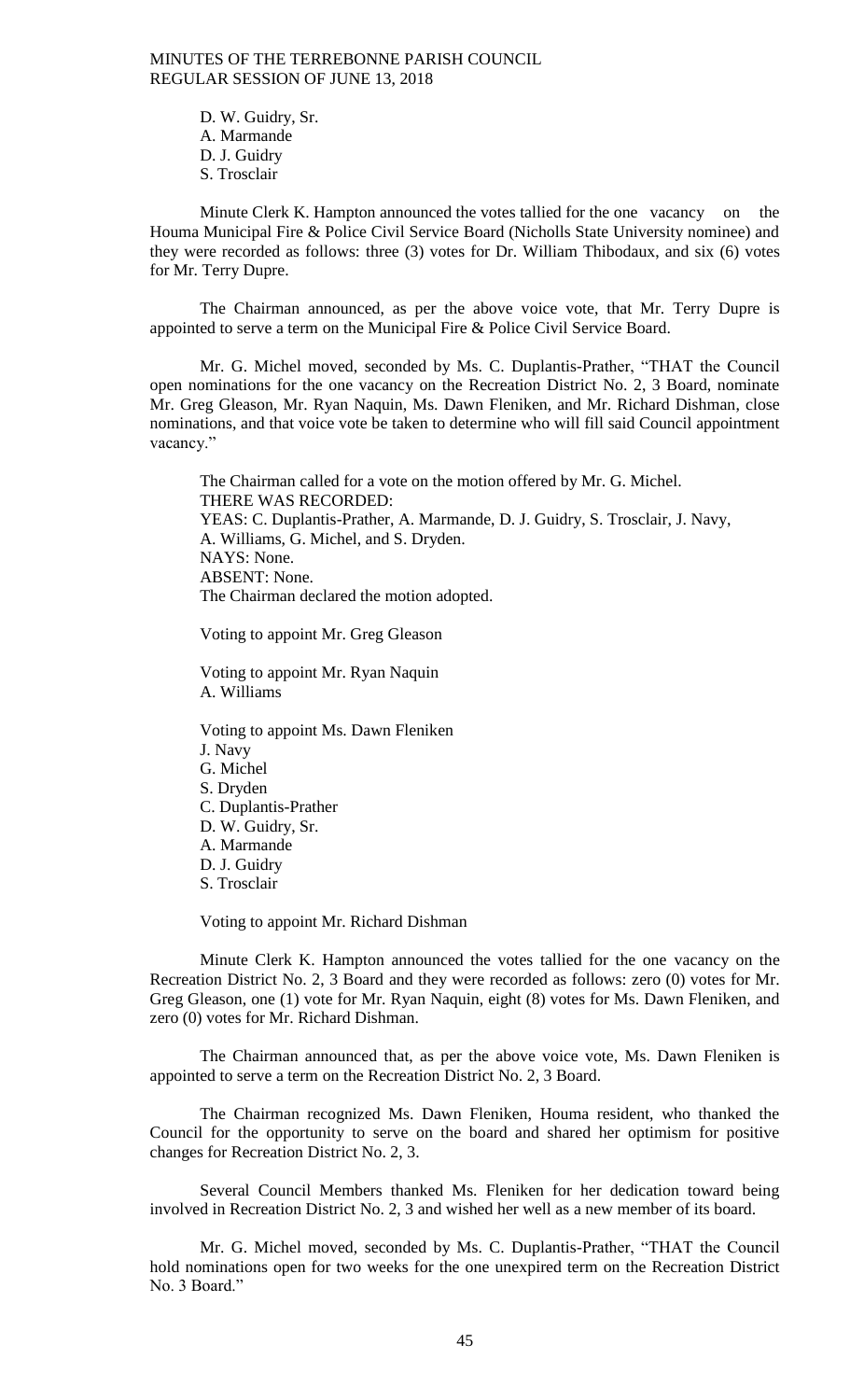The Chairman called for a vote on the motion offered by Mr. G. Michel. THERE WAS RECORDED: YEAS: C. Duplantis-Prather, A. Marmande, D. J. Guidry, S. Trosclair, J. Navy, A. Williams, G. Michel, and S. Dryden. NAYS: None. ABSENT: None. The Chairman declared the motion adopted.

Mr. G. Michel moved, seconded by Mr. D. J. Guidry, "THAT the Council open nominations for the one unexpired term on the Recreation District No. 8 Board, nominate Mr. John Campbell and Mr. Charles Bellizana, close nominations, and that a voice vote be taken to determine who will fill said Council appointment vacancy."

The Chairman called for a vote on the motion offered by Mr. G. Michel. THERE WAS RECORDED: YEAS: C. Duplantis-Prather, A. Marmande, D. J. Guidry, S. Trosclair, J. Navy, A. Williams, G. Michel, and S. Dryden. NAYS: None. ABSENT: None. The Chairman declared the motion adopted.

Voting to appoint Mr. John Campbell J. Navy A. Williams G. Michel S. Dryden C. Duplantis-Prather D. W. Guidry, Sr. A. Marmande D. J. Guidry S. Trosclair

Voting to appoint Mr. Charles Bellizana

Minute Clerk K. Hampton announced the votes tallied for the one unexpired term on the Recreation District No. 8 Board and they were recorded as follows: nine (9) votes for Mr. John Campbell and zero (0) votes for Mr. Bellizana.

The Chairman announced that, as per the above voice vote, Mr. John Campbell is appointed to serve a term on the Recreation District No. 8 Board.

The Chairman announced that there was one term expiring on 7/31/18 on the Recreation District No. 6 Board, one term expiring on 7/1/18 on the Recreation District No. 11 Board, and three terms expiring on 7/31/18 on the TGMC Hospital Service District No. 1 Board representing a Civic Organization, the Chamber of Commerce, and BISCO.

Council Member C. Duplantis-Prather encouraged the public to have their pets spayed or neutered to control the pet population and thanked the public who attended the meeting for their dedication.

Council Member G. Michel wished everyone a Happy Flag Day and thanked the Woodmen of the World organization for their flag day ceremony held on the previous Saturday.

Council Member A. Williams wished all fathers a Happy Father's Day over the weekend and asked that the Planning Department bring information a no parking traffic issue in District 2 to the next Public Services Committee meeting.

Council Member J. Navy congratulated Ms. A. Williams for being featured in an upcoming magazine in New Orleans and her outstanding work.